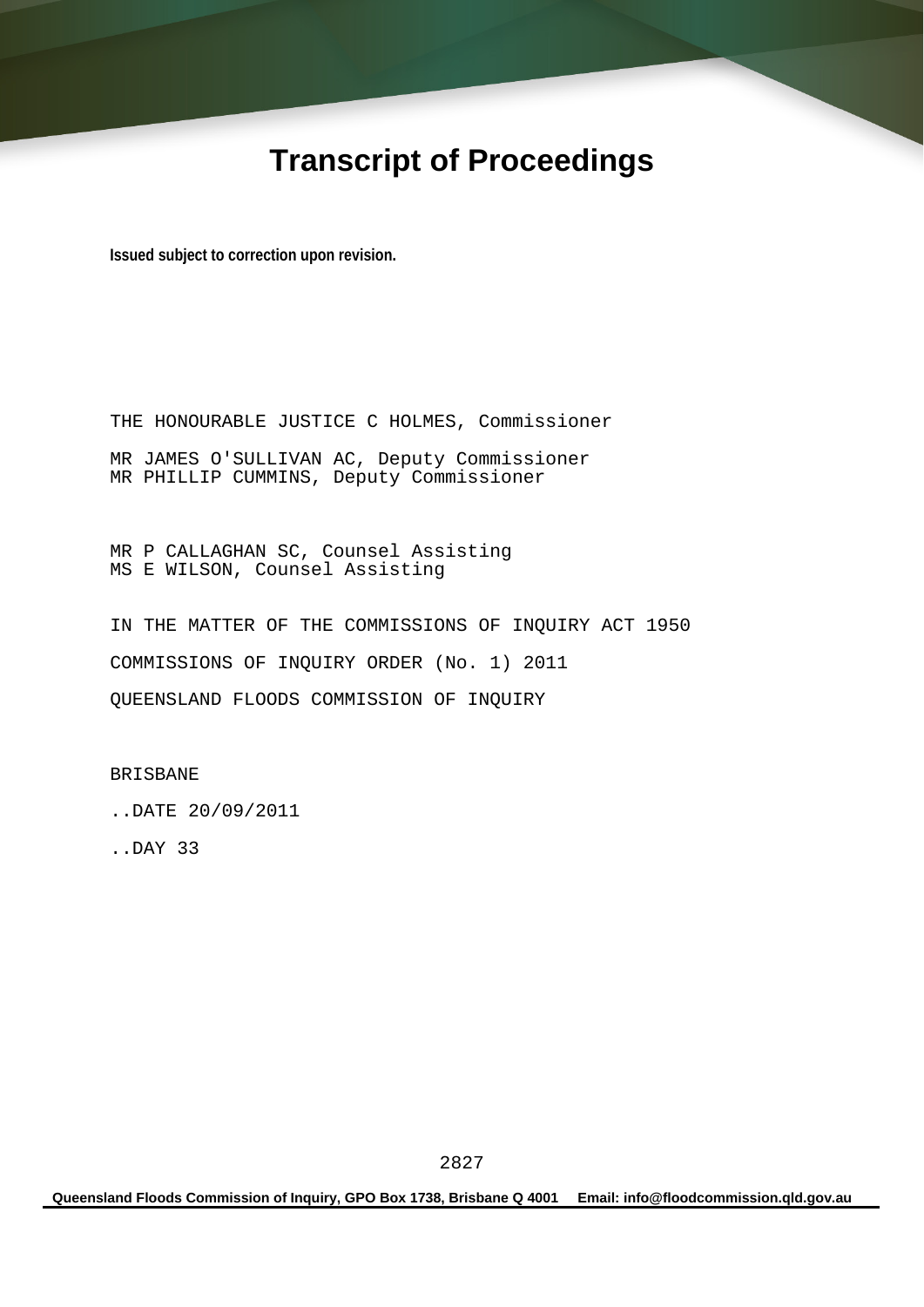THE COMMISSION RESUMED AT 10.00 A.M.

BRENDAN JOHN NELSON, CONTINUING:

HER HONOUR: Yes, Mr Callaghan?

MR CALLAGHAN: Your Honour, Mr Nelson, I just want to recap on a few of the propositions we were dealing with yesterday and begin by showing you another couple of maps that have been produced. Can I show you, first, the map of Dalby? Again, we see the yellow shaded area, and a blue and yellow shaded area, which represents the area that was affected by the most recent floods; is that correct?-- That's correct.

**20**  Again, it would seem that for the most part it covers the entire town of Dalby; you'd agree with that?-- For the most part it would.

Yes, all right. I will tender that one.

COMMISSIONER: Exhibit 542.

ADMITTED AND MARKED "EXHIBIT 542"

MR CALLAGHAN: I will show you another one of a town which has been of interest to the Commission, that is of Chinchilla, and this one demonstrates that there is an area which is just blue and that is an area which represents land that was flooded this last summer, but is not contained within the yellow area which represents somewhere which has been flooded at some stage; is that correct?-- Yes, it does, and we're in the process of rectifying that at the moment. This was one example of a township where we had completed the overlay just prior to the full capture of the data from the 2010/11 events, so that's through the Department of Environment and Resource Management, they are going through and relooking at this particular area of the overlay at present.

Or does it represent, then, that - obviously we now know that the blue area is an area which has had water over it?-- Yes, it does.

But on the science that was applied to determine the boundaries of the yellow area, that did not originally capture that area; is that correct?-- No, it didn't, but we do need to consider the full context, including stream order, to make sure that those areas are appropriately reflected, and that's what the Department of Environment and Resource Management are doing at present.

XN: MR CALLAGHAN 2828 WIT: NELSON B J

**1**

**10** 

**30** 

**40**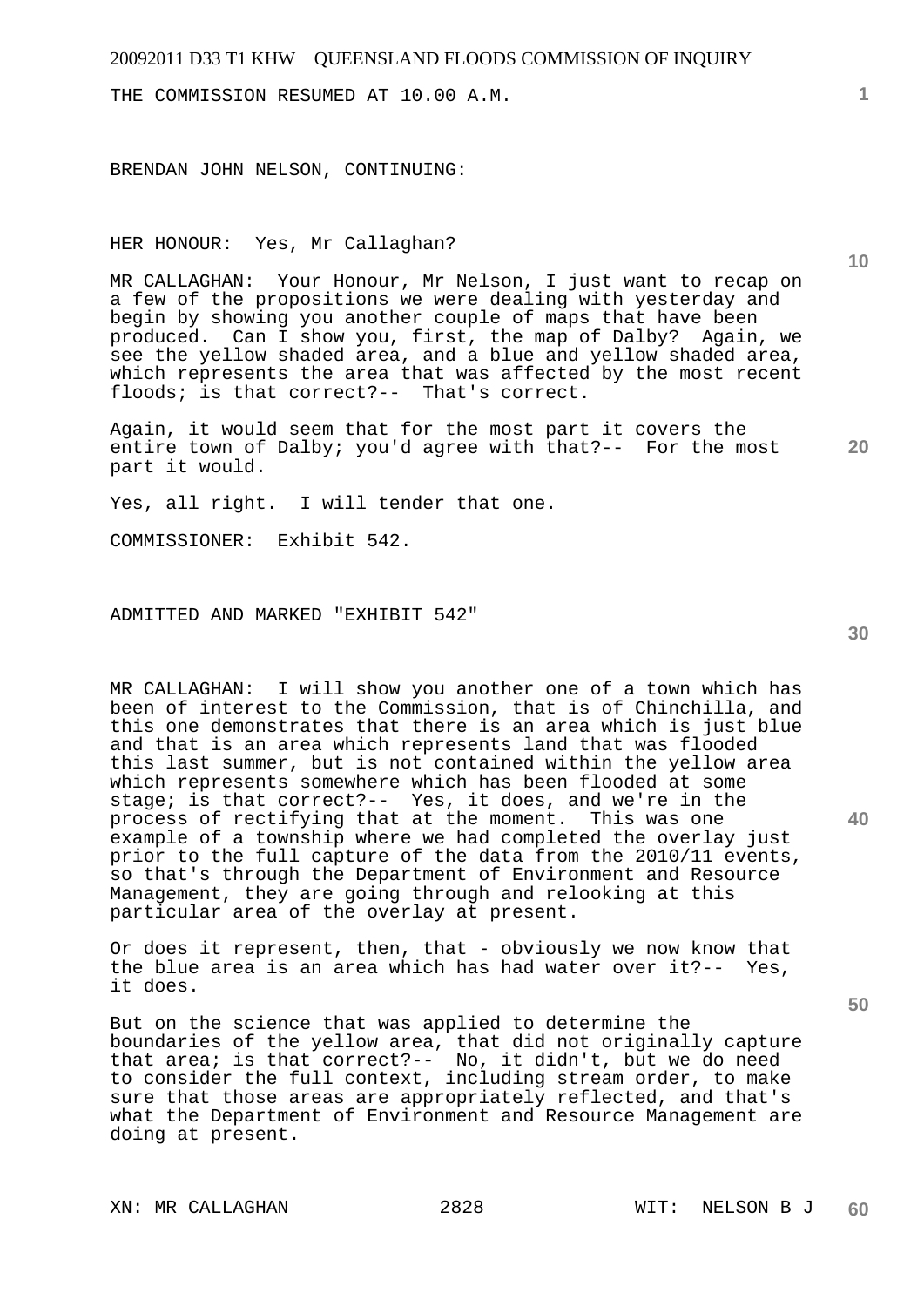Sure, I understand you're rectifying it, but the point is that the science which captured the yellow area did not originally capture that area which was flooded in 2010/11?-- One of the data sets that we have relied upon across the State wasn't available. It is now available and it's been available only for about the last 10 days, and we are going through and looking at that particular area at present.

Does answer that my question?-- I believe so.

So, the science has changed?-- No, no, the data set that we relied upon wasn't available when we completed this part of the State. It is now available and we are undertaking the review.

Which data set, though? What are you talking about?-- The data set of the 2010/11 event.

**20**  Right. But my question - and I can understand, as you say, that now that area should be blue and yellow?-- Yes, that's correct.

But when the yellow area was - the science which has been applied to the yellow area - I will start that again. Does the science which has been applied to determine the yellow area necessarily capture every piece of land which would now be pictured in a blue area?-- It is envisaged that it would, yes.

**40**  COMMISSIONER: I haven't got the map so I don't have much idea what's being talked about, but did bits of Chinchilla flood that didn't show up as ever having flooded before; is that where it ends up?-- Yes, Commissioner. The - there's a small portion which wasn't originally captured in the interim overlay, simply because the flooding data from 10/11 wasn't available when we completed that particular line. It is an interim line. We have said that we will take on aboard feedback and we will review that line with - based on information available from both the councils and when we get better and further information, and that's exactly what we're doing at this point in time.

Thank you.

MR CALLAGHAN: All right. So, the maps as published are not necessarily to be taken at face value, is that right, they're a work in progress?-- The maps are published are an interim line and they will be subject to verification by local councils, and also feedback from members of the community.

I suppose what I am getting at, though, is is that area, which is now depicted in blue for Chinchilla, would the soil science upon which reliance has been placed for the purpose of producing the yellow area, would that have picked that up prior to 2010/2011?-- I haven't seen the specific soil science for this particular map, but in this particular instance - I can't comment until I see that, that information. That was an interpretation provided by profession

XN: MR CALLAGHAN 2829 WIT: NELSON B J

**10** 

**1**

**30**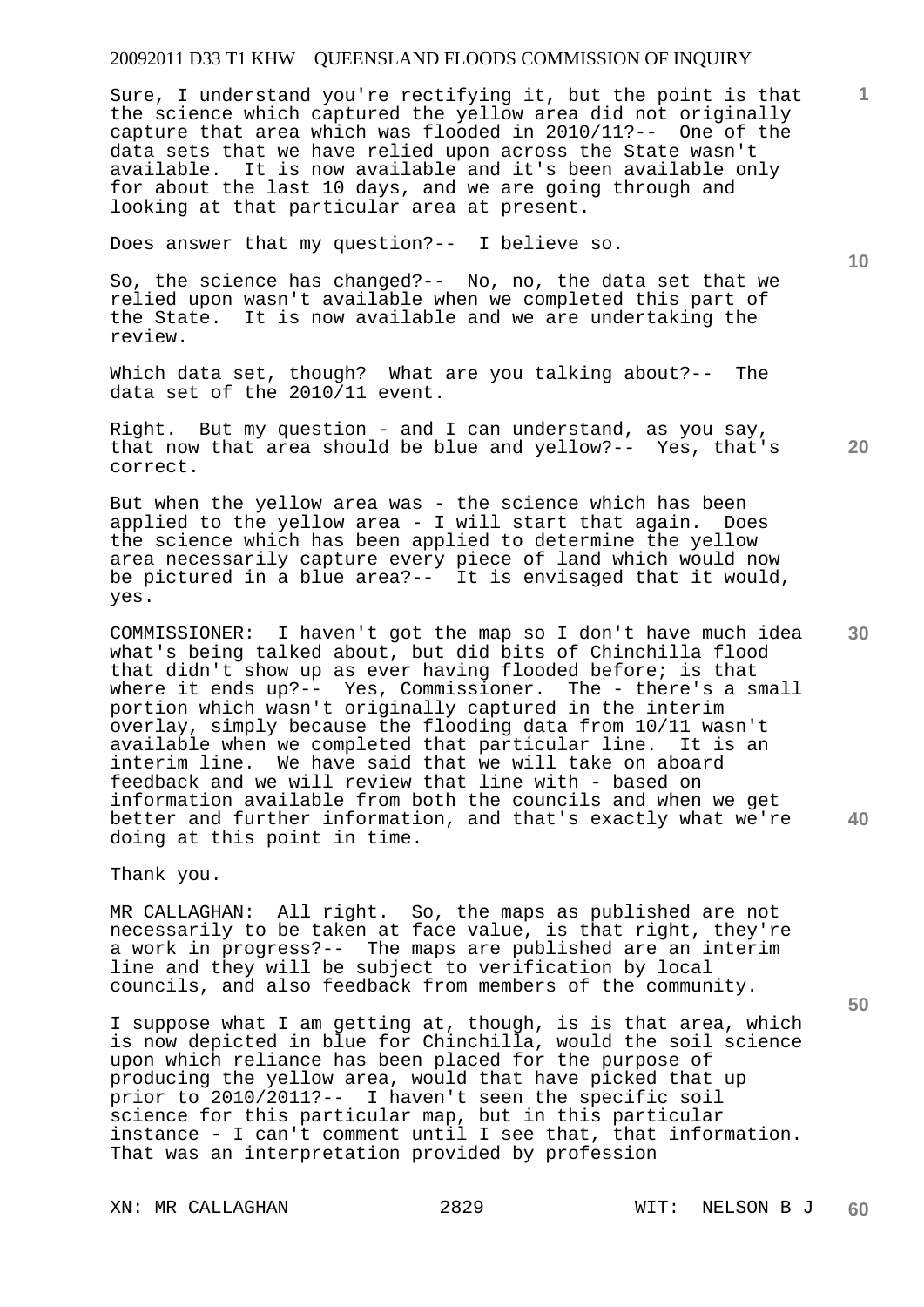cartographers who have used a series of information that was available to them and on face value that is where they believe the overlay area would be. Based on this further and better information, they have agreed and they are currently undertaking a review.

You see my point, though, don't you, that for the yellow area, which has been determined perhaps by other means but certainly by reference to soil science - you agree with that?-- In the large part, yes, soil science has formed a very important component of the assessment.

Yes. If it didn't capture, if the yellow area doesn't capture an area and the science which has gone into the yellow area doesn't capture an area which did flood in 2010/2011, it demonstrates that the yellow area can't necessarily be relied upon to demonstrate areas which are susceptible to flooding?-- I don't agree with that. What I think it demonstrates is that the soils for that part may not have demonstrated previous flooding events but we know that not all floods are exactly the same.

That's right?-- And so the 10/11 flood event once - now that we have that data available, it is proving very helpful in reviewing that line.

Sure. All right. Well, we will come back to this in a moment. I did just want to recap on a few propositions. The yellow area is not the probable maximum flood, it's a completely different concept?-- Yes, that's correct.

The QRA does not know the AEP or ARI of the yellow shaded areas?-- It was never intended to-----

No?-- -----do that.

I understand. The maps show nothing about the probable chance of inundation?-- No. Again, it was never intended.

**40**  I understand. And the QRA did not check the maps against any currently existing maps or models held by local councils; is that right?-- Well, the intention was to provide this information to councils who will undertake the local validation.

That's right. You haven't done that?-- No, we haven't, because we are doing it for the entire State.

**50**  Okay. And there's no issue with the proposition that it's a big job. It is possible, though, is it not, that the yellow area on these maps may actually be smaller than, say, a Q100 or 1 per cent AEP flood, you just don't know?-- That - we can't draw that parallel.

All right. But your point is, as I apprehend it, that these are just a starting point?-- They are a starting point to be read in partnership with the model Code that is also being produced in the guideline.

XN: MR CALLAGHAN 2830 WIT: NELSON B J

**10** 

**1**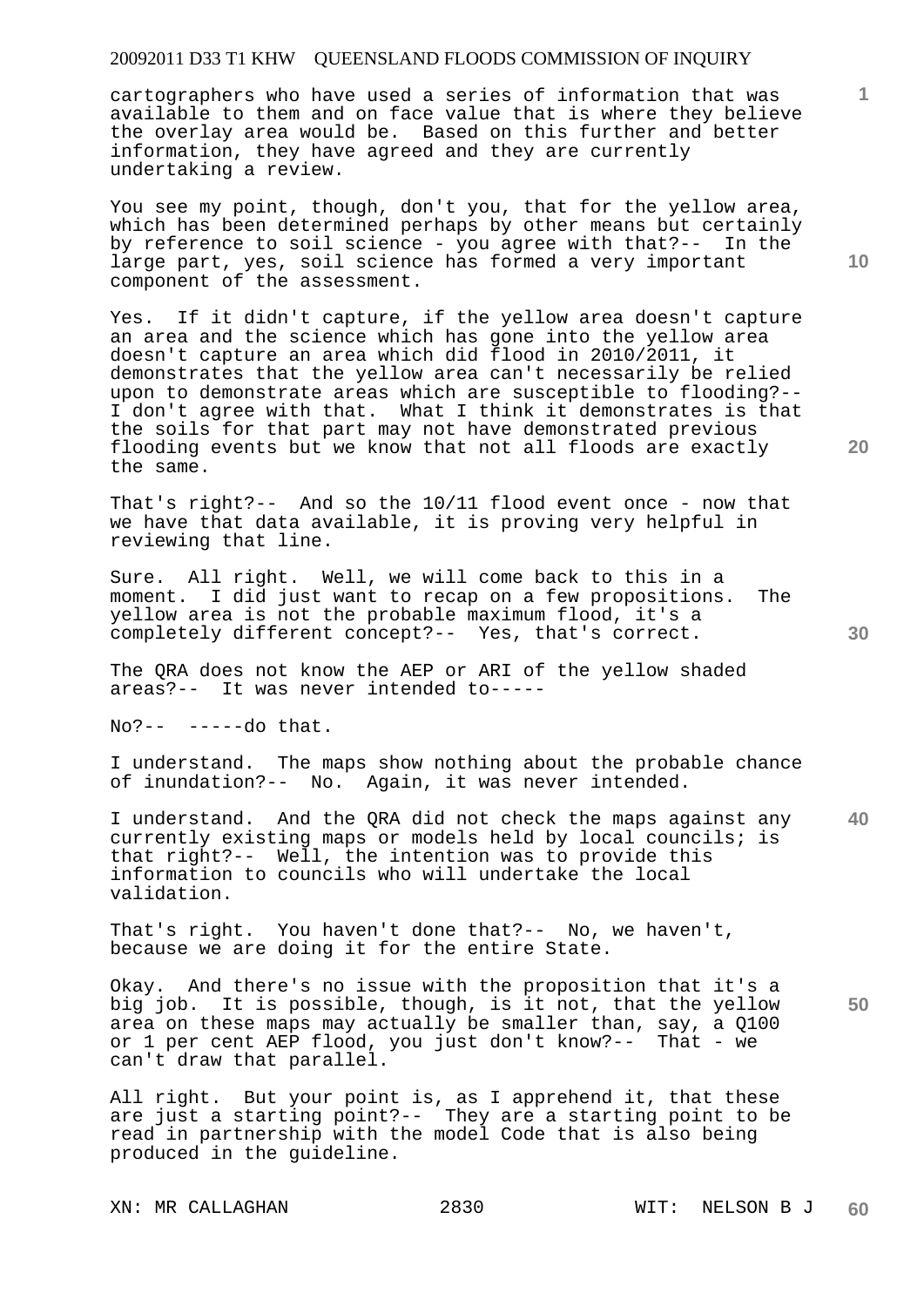Well, even before you get to the model Code, you'd suggest, wouldn't you, that councils need to use their local knowledge about what land has flooded in the past?-- Absolutely.

Previous flood studies, flood maps and so on?-- Absolutely. That's a commonly accepted practice for documenting flood lines.

Sure. And you would expect that it's only after such a review that a local council would incorporate the map or an amended form of it into their planning scheme; that's right?-- That's precisely why it's voluntary at this point.

All right. But would you agree that if a council does those things, looks at local knowledge of previous flooding, considers old flood studies and flood maps, that the map itself doesn't actually have use?-- I wouldn't agree with that. I believe that the map is of use and I believe that with the local knowledge applied to it it would then go from being interim assessment area to a final assessment area. At this point, there is a very clear reason why it's interim.

Well, what use - after a council, say the local authority in Goondiwindi, after they had looked at knowledge of previous flooding and considered any flood studies or flood maps that might have existed, what use would the QRA map be to them after they have done that process when it shows nothing more than a whole page of yellow?-- I think it would be use from the perspective that if they incorporated the full tool kit into their planning scheme, they would set an interim level for habitable floor levels so that - such that in the event of a failure of the levy, like the flooding that occurred in 1956 where there were three significant events that led to the construction of the levy in 1957, that you would, in fact, find that the houses that are constructed there are to a higher level of resilience, which is the full purpose of this document. In fact-----In fact-----

Sorry to interrupt but how does the map of Goondiwindi produced by the QRA help in that regard?-- Well, the map in partnership with the provisions proposed as part of the model Code-----

All right?-- -----would trigger the council through the assessment of any development applications to be able to set a floor level.

That's the point, it is just a trigger?-- That's correct, it's-----

As a map, as a map which you look at to work things out, it doesn't have any use for them after it's triggered other things?-- It's part of a tool kit that is-----

It is part - its only function is as a trigger, isn't it?-- It is part of a tool kit to raise awareness of the potential for flooding in that area.

XN: MR CALLAGHAN 2831 WIT: NELSON B J

**1**

**20** 

**10** 

**40**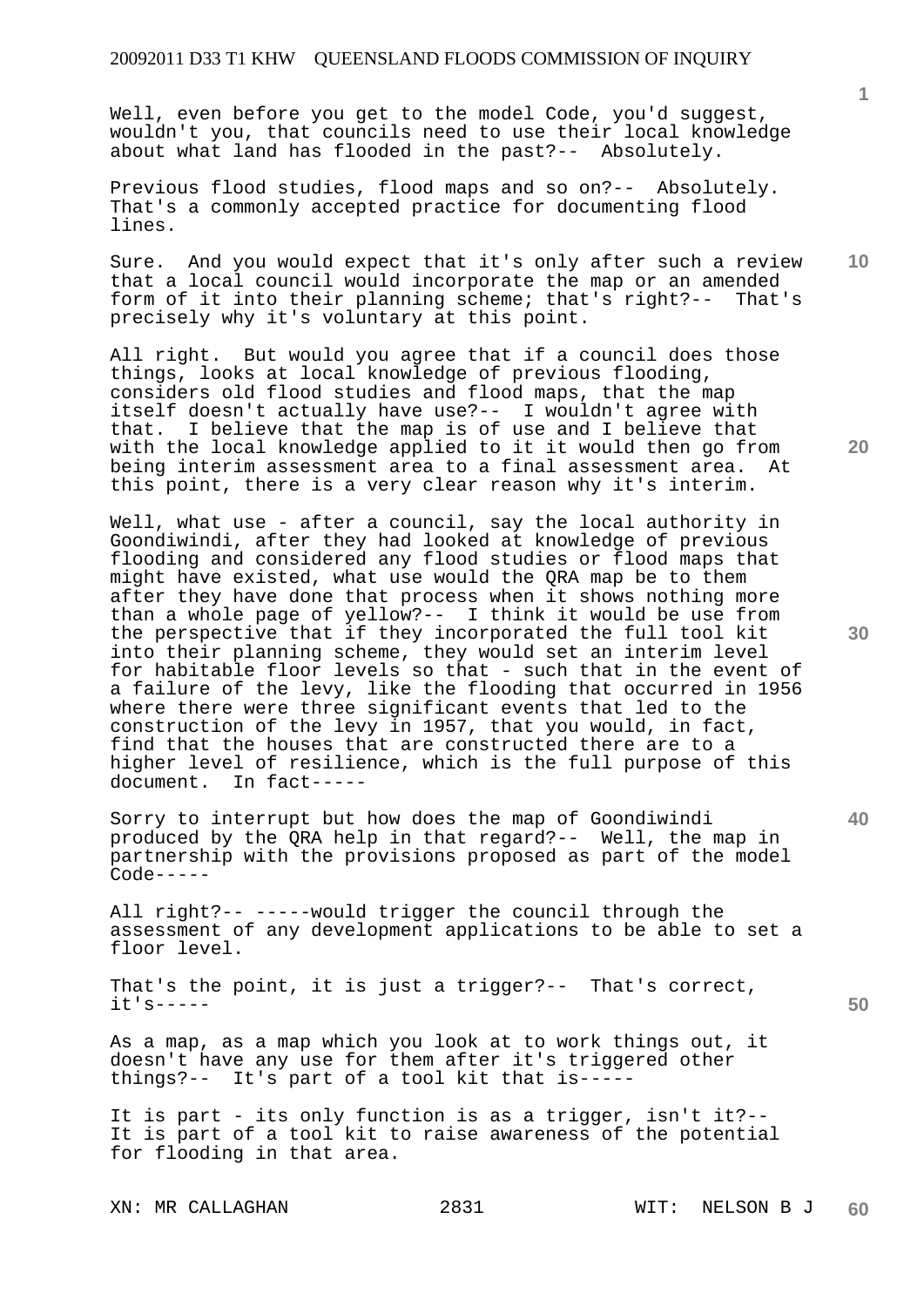All right. Well, in other words, you could do that by saying there's potential for flooding in Goondiwindi, couldn't you?-- Yes, absolutely. We know that from historical facts.

Okay. Now, the council does say - sorry, the guideline does say that councils can choose to adopt the maps in their current form?-- Yes.

#### **10**  It's described in the guideline as a workable product?-- Yes.

So, we might examine how this product does, in fact, work and move on to what you were saying about the model Code and so on, and can we take as examples any local authority, such as Emerald, Dalby, Goondiwindi where the maps for the most part show a yellow area covering the whole of town?-- Yes.

And these are the sorts of places, aren't they, which were intended or for which the guideline was intended to be of particular assistance?-- Very much.

So, if they adopted the interim flood plain area as their hazard management area for flood in their planning scheme-----?-- Yes.

And if they then also incorporated the Model Interim Flood Plain Assessment Code, that's schedule 1 to the guideline?-- Yes.

**30**  And the guideline does say that the model Code may be adopted without amendment?-- It does.

Yep. And, again, there's particularly - it says "particularly", so for those towns - low growth areas which don't have flood mapping already?-- Yes.

The Code would apply then to any development application to any property in the interim flood plain area; is that correct?-- Yes, anything that's already assessable development would be - this would be an additional consideration.

All right. So, that's the whole town?-- Well, only if it's triggered for assessable development. There are many examples through most of the western towns where development is self-assessable, which doesn't trigger development and would not consider - would not trigger consideration under this model Code.

**50**  But there would be some - there's still plenty of assessable development; is that right?-- I wouldn't say plenty, I would<br>say that there is - in each council is very different. I say that there is - in each council is very different. would - you would have to look at the individual councils to see the level of development applications within their local government area.

All right. Well, let's assume that someone wanted to start a new building in Goondiwindi which was assessable development.

**20** 

**40**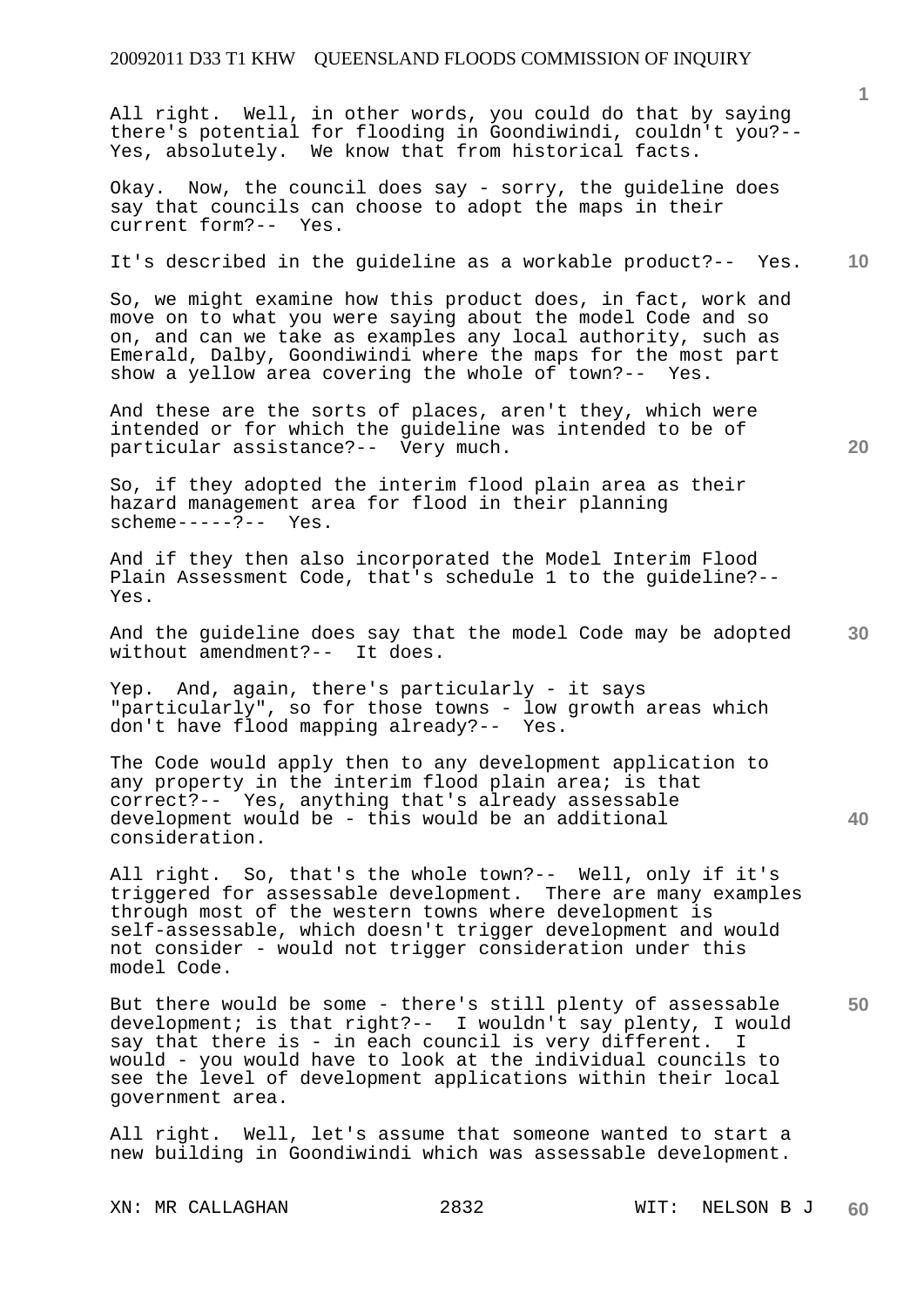If you look at the model Code provisions in schedule 1, there's Performance Outcome 1 and then Acceptable Solution 1. I think we're on page 19, "Acceptable Outcomes", but the point I'm suggesting to you is this, is does that mean that if this model Code was adopted without amendment every new building assessable development should have a clear and direct pedestrian and vehicle evacuation route off the site?-- No. An acceptable solution is one way of demonstrating compliance with a performance outcome. A commonly accepted practice through planning schemes in Queensland that acceptable solutions are not the only way of demonstrating compliance, there may be other forms, and it would be almost impossible to contemplate an acceptable solution - or acceptable outcome which would cover every scenario. That is why they are contextualised along the lines of what's in the State Planning Policy 1/03 in terms of the performance outcomes and the acceptable outcomes are simply one way of achieving those.

All right. Well, in the case of evacuation in somewhere like Goondiwindi, that would be an impossible outcome, wouldn't it?-- Well, it - we have not suggested in this guideline that people should act any differently in the event of a flood. This is about building resilience in the built form and acknowledging that a lot of the towns and cities that we've got throughout Queensland have been historically built on flood plains. Goondiwindi, for example, was settled in 1838, long before there was any flood studies and long before there was ever a town planning scheme. In fact, the first planning scheme was only brought in 1970, 13 years after the first levee bank.

All right. Again, though, if - I will take you to Performance Outcome 2 and Acceptable Solution 2.1. As read or taken at face value, that would suggest that every new assessable development in Goondiwindi should not be built as a single storey slab on the ground; is that right?-- It will depend on the height level in Goondiwindi. The model that we would propose would be that the council would look at setting a floor level and they can do that based on information that they would have available through existing studies or based on the model that we have outlined in the guideline, which would be to look at the highest recorded flood level and then allow the freeboard on top of that as an interim until such time as they have completed a review. That would then tell them what level that - that building should be set. In some locations in town, that will mean that a house should be located on stumps. In other places, it may be acceptable for them to be a slab on the ground, but you will need to consider the actual height of the ground - of the land upon which the application is being proposed.

And who's going to do that? Does that require the council to do a flood study?-- No, it doesn't, because you - most councils will have information regarding levels within their town. The levels are certainly information that's available publically at the moment in terms of the highest recorded flood levels for each of the gauging stations throughout the

**10** 

**1**

**20** 

**40**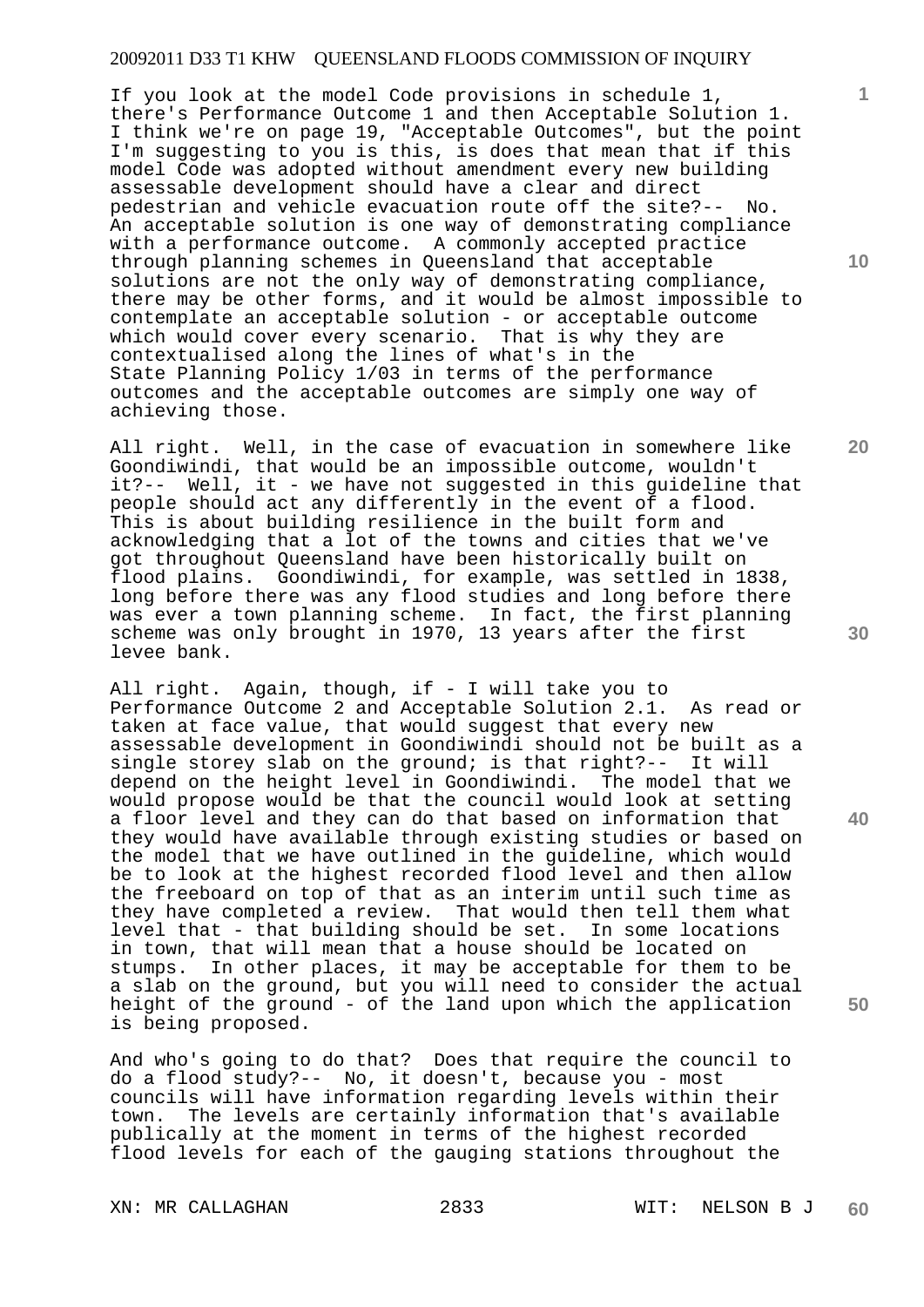State.

Again, it's going to require significant input from the council to get that sort of information, isn't it?-- No, I wouldn't have thought so.

Sorry, I withdraw that. If the model Code, if the interim flood level is adopted and the model Code's applying, you are going to have to go a lot further and there's a lot more detail than you have already suggested than would be gleaned from reading the Code at face value?-- No, I think it would be a relatively straightforward process for any competent planner to sit down in partnership with the shire - shire engineer. It is something which I wouldn't expect to be an overly onerous task and, in fact, would lead to a much greater level of resilience for these western communities.

**20**  Isn't it the case that if you don't meet the acceptable outcome, the onus is on the developer to demonstrate compliance?-- That is one form, but the council is at liberty to determine the form in which that then takes.

Well, they may be, but you agree with my proposition that puts the onus on the developer?-- Well, the Code as currently drafted, given it's a model Code and given that we have also said it allows for some local variation-----

Yes?-- -----says that it obviously must be considered together with respect to the planning scheme Codes that are applicable, but it also says that compliance with the acceptable outcomes should not be regarded as satisfying the elements of performance outcomes. So we have accepted here that this is just one way of demonstrating compliance. A local council may, in fact, have other ways that are relevant to their local government area, which we would have no problem whatsoever with them including as an acceptable outcome.

Yes. But, anyway, as written - well, it could be, couldn't it, that the onus could be on a developer in that situation, even if the relevant site was above Q100 or Q200 or whatever?-- I wouldn't expect that to be an overly onerous expectation. If a developer is already lodging a development application, a competent application should consider those things in any event.

And so we come back, I suppose, to the question as to the value added by the map itself as a map to that sort of situation?-- If I was a local government planner, which I have been for more than a decade, I would be using that map to the best of my ability to make sure that when we considered the application, we would be making sure that the building in the event of a flood was - at least the habitable areas were largely unaffected.

And you say that can be done in the case of Goondiwindi by looking at the map?-- Well, the mapping obviously in Goondiwindi's example reflects what has happened in the past. We know prior to the levy being constructed in 1957 that

**10** 

**40**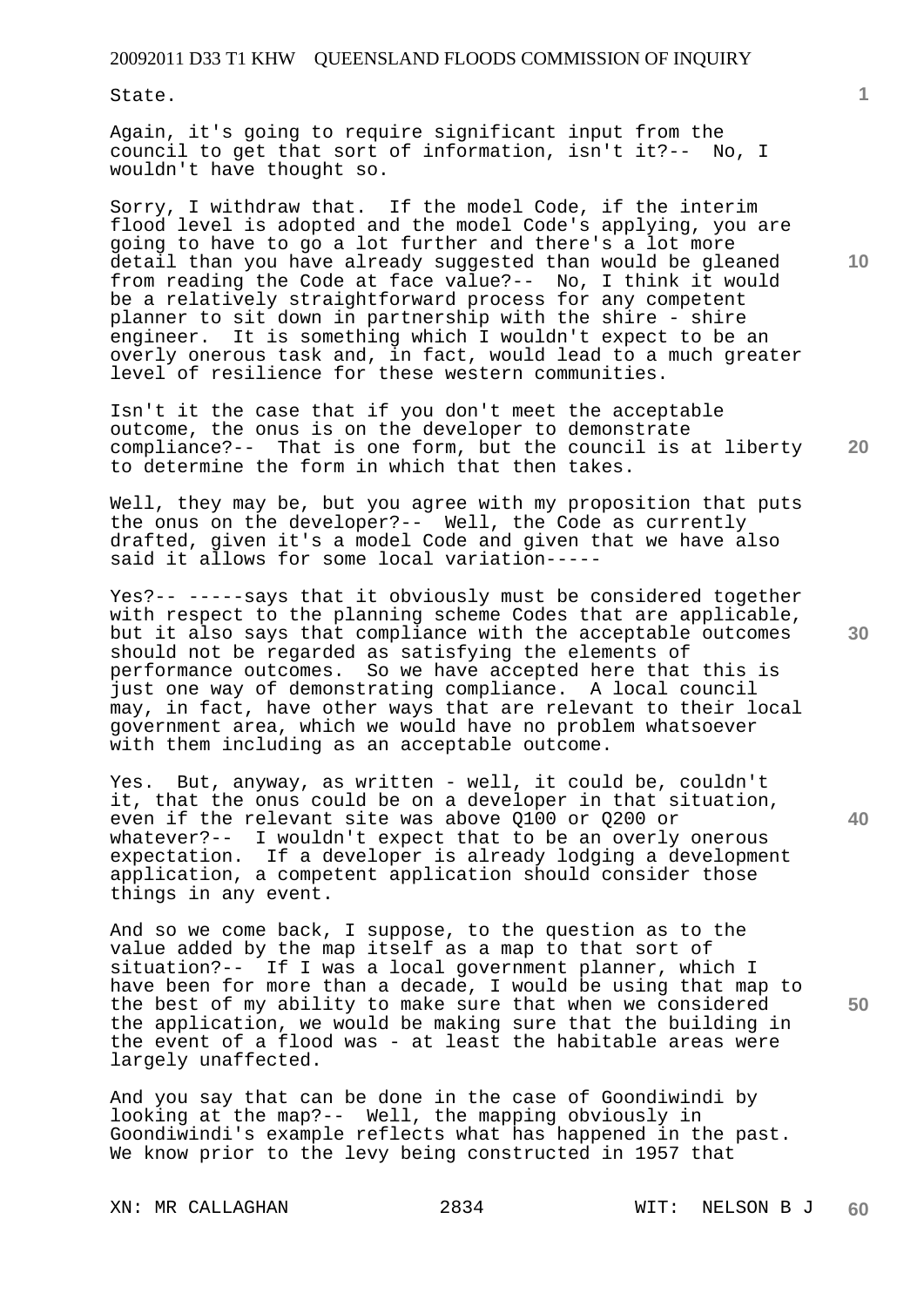previous flooding events which were quite significant in Goondiwindi did show extensive flooding like that shown on the map. Now, the event of a breach of the levy - we have seen that happen internationally, I know in Cyclone Katrina in the US, New Orleans, the breach there meant that there was wholesale flooding in that particular community.

Yes?-- So, obviously as part of any constraint considerations it's important to understand and certainly some of the images that we have produced in the guideline show some classic examples throughout Queensland of homes which have been built to a higher level of resilience. I know on page 14 of my guideline that's part of my exhibit, it shows some classic examples of houses that are built on stumps.

I am not really talking about that, though, I am talking about the maps, and I can understand the value, I suppose, of knowing that at some stage the whole of the Goondiwindi at some stage in all of time might have had water over it, it probably comes down to the manner in which this is being presented, because after the Premier's announcement these flood plain maps were made public, weren't they?-- They were.

And the Premier advertised the website in her announcement and it was said that this is a great level of information being available to all?-- She has, and our experience with publically or showing members of the public the flood lines posted 10/11 flooding events was so valuable because it gave us the opportunity to make sure that we were able to accurately reflect that line. We-----

Well, again, I can understand - sorry, I can understand that in respect of the 10/11 event?-- Yes.

But as we have seen, these maps go much wider than that, don't they?-- They do, and in 1956 Goondiwindi was flooded and there will probably be residents in Goondiwindi who could validate the existence of the flooding in those locations in 1956.

Sure. I understand there's a You Tube video published by the QRA as to how the public can use the maps?-- Yes, there is.

Was there any other public education which accompanied the launch of these maps?-- Not at this point, but we are planning a tour across the State to meet with each council. As I outlined yesterday, I believe, we have been to 16 councils and shown them what we've been working on, we are mailing copies of hard - the hard copies to each council at each of the subbasins, we are going to be running training sessions, and we're in a consultation period at the moment until the 11th of November.

That's education of the councils. I was specifically asking about public education because this was announced as being information available to all. The video, the You Tube video doesn't actually show or include any information as to what the yellow area on these maps actually means, does it?-- It

XN: MR CALLAGHAN 2835 WIT: NELSON B J

**10** 

**1**

**20** 

**40**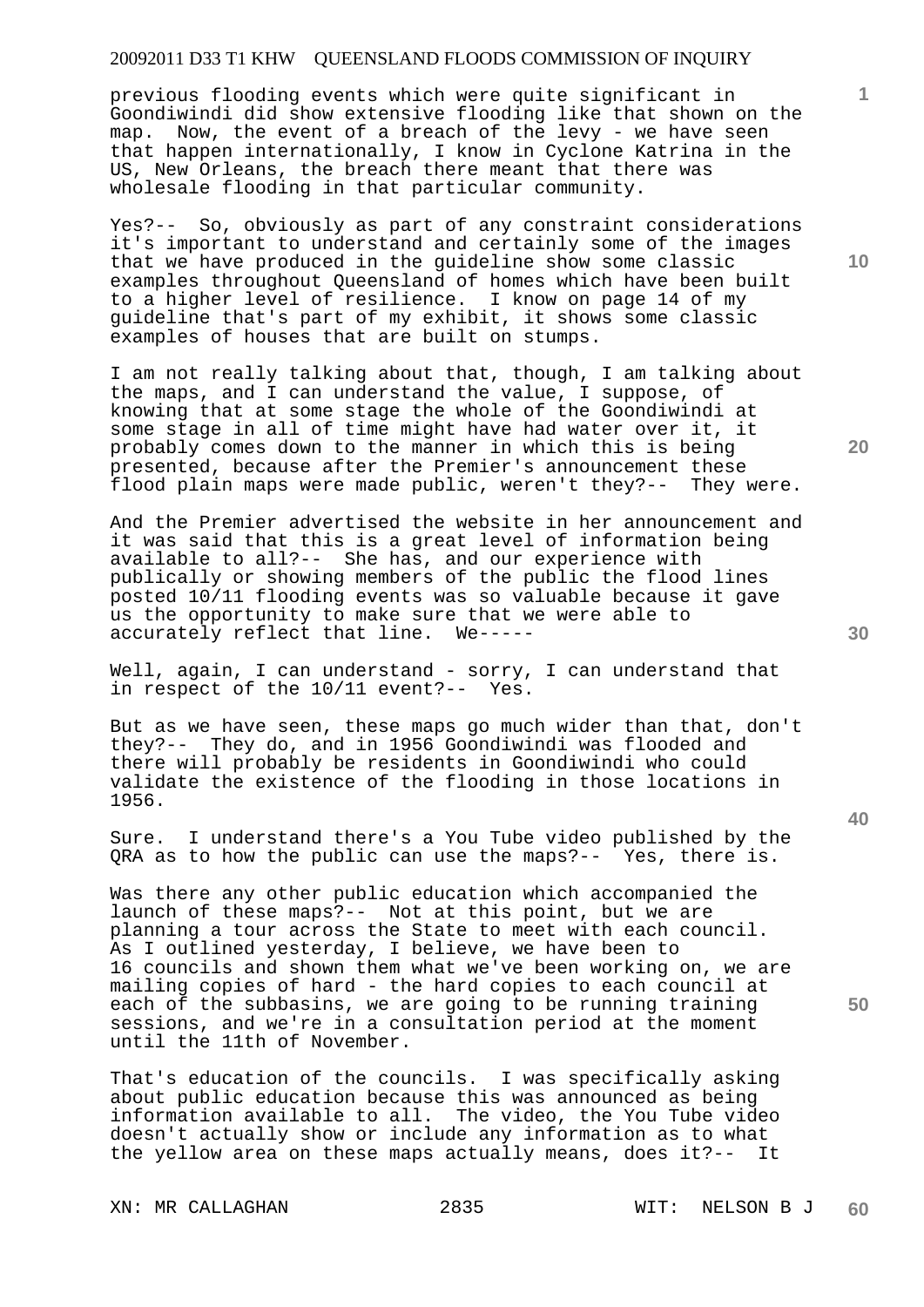is - it is a guide and a tool.

I think you can answer that question yes or no?-- I think at this point it is simply there to show people how to use the tool. It is not to explain the tool.

So, that would be a no; is that right?-- Well, it's not there to explain the tool, that's correct.

Okay. I will take that as a no. Is there anywhere on the website at all that explains what the yellow area is?-- Well, it's in the guideline, which is part of the website, it's part of overall tool kit.

All right. Can you understand that there might be a risk that people whose houses are depicted in a yellow area might think that they're at risk of flooding, a genuine risk of flooding when they could be, for all we know, above the Q200 line?-- There could be that possibility, yes.

And, conversely, others might assume themselves to be safe because their houses are outside of the yellow area, but that's just not so, is it?-- Well-----

They're not necessarily safe if they're outside the yellow area?-- It depends on the local - local considerations and local flooding.

Well-----?-- A blocked-----

It might depend on whether they get flooded or not, that's right?-- A blocked drain can cause flooding.

Beg your pardon?-- A blocked drain can cause flooding.

You know what I'm talking about, though. I mean, we go back to that situation in Chinchilla, if the yellow map was done before 2010, it might well be the case that the blue area would not have been shown up on it; is that right?-- That's possible.

Right. So, the yellow map does not demonstrate that people are not at risk from flooding?-- It is an interim area-----

All right?-- -----subject to local validation.

I tender that map of Chinchilla.

COMMISSIONER: Exhibit 543.

ADMITTED AND MARKED "EXHIBIT 543"

MR CALLAGHAN: Just finally, has there been any communication with insurance companies about these maps of any kind?-- I

**20** 

**10** 



**40**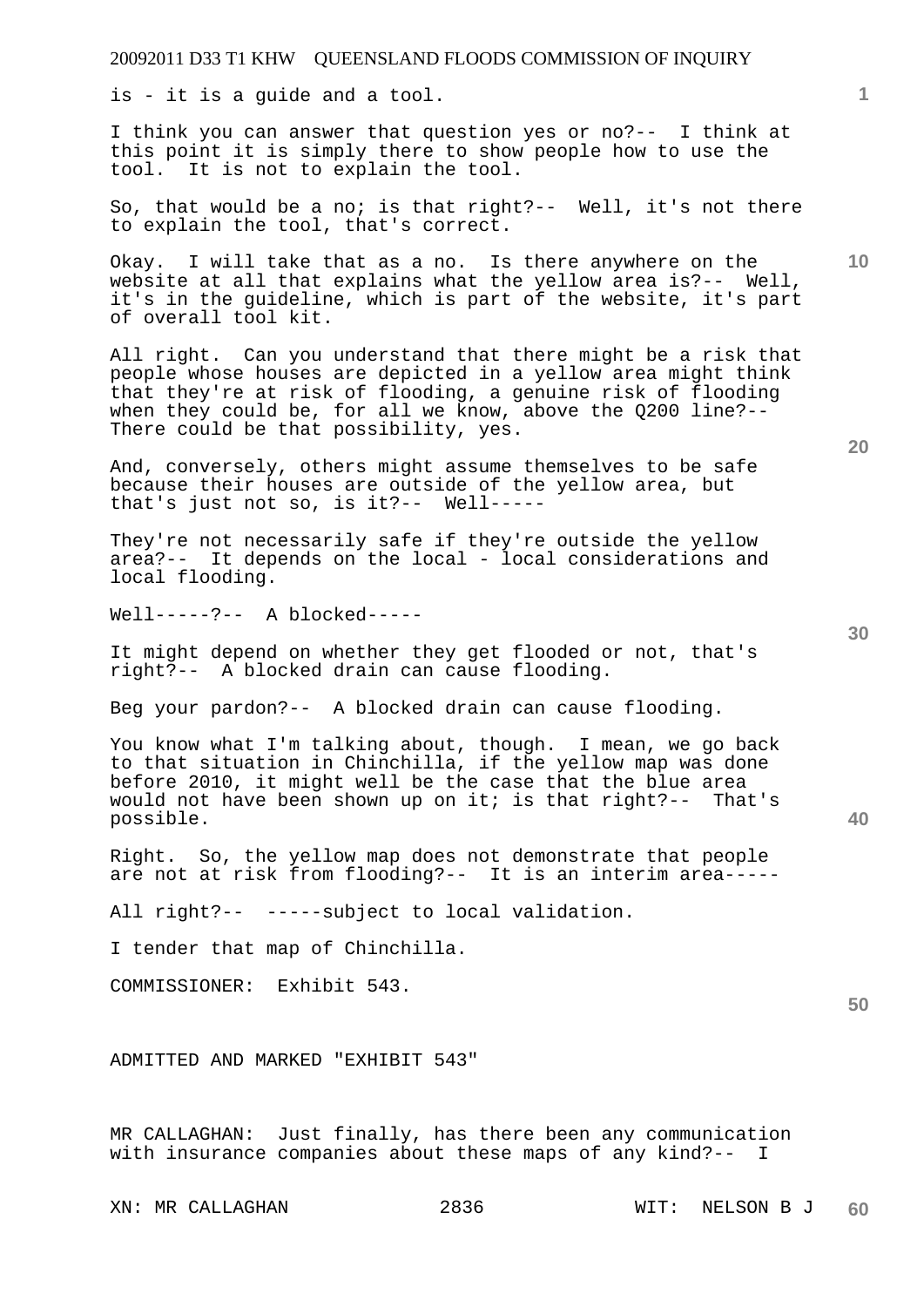have had two or three discussions with the Insurance Council of Australia.

Is it the case that since these maps say absolutely nothing really meaningful about the concept of the risk, they should not have any impact on insurance premiums or anything like that?-- We would expect that - it's not my area of expertise - but we would expect them to be acknowledged for what they are.

Right. Thank you.

COMMISSIONER: Mr MacSporran?

MR MacSPORRAN: Madam Commissioner, Mr Nelson is my witness, but I would like to raise a matter if I could?

COMMISSIONER: Yes.

MR MacSPORRAN: I have spoken to Mr Callaghan this morning. Partly at his suggestion Mr Nelson did some extra work overnight to try and give some concrete examples as to how this - the work done by the QRA can be implemented and what it means. What's become apparent to us this morning is that to do that he needs to refer to some other documents, including large maps and examples of the work he's done. It's not really possible to do that conveniently today because none of the parties have the material, including Mr Callaghan. What I'm proposing, with Mr Callaghan's agreement - we have spoken about this and no other party objects - is to stand Mr Nelson down to come back with an addendum statement, which will be distributed-----

COMMISSIONER: All right. So everybody else will question him afterwards?

MR MacSPORRAN: Exactly.

COMMISSIONER: There's no point going ahead?

MR MacSPORRAN: No, that's so.

COMMISSIONER: Well, everybody else seems happy with that idea, Mr Nelson, I am not sure if you are, but that's what we will do. We will stand you down and ask you to come back at a day convenient to everyone. Thank you.

WITNESS STOOD DOWN

MR CALLAGHAN: I call Martin Reason.

**10** 

**1**

**20** 

**30** 

**40**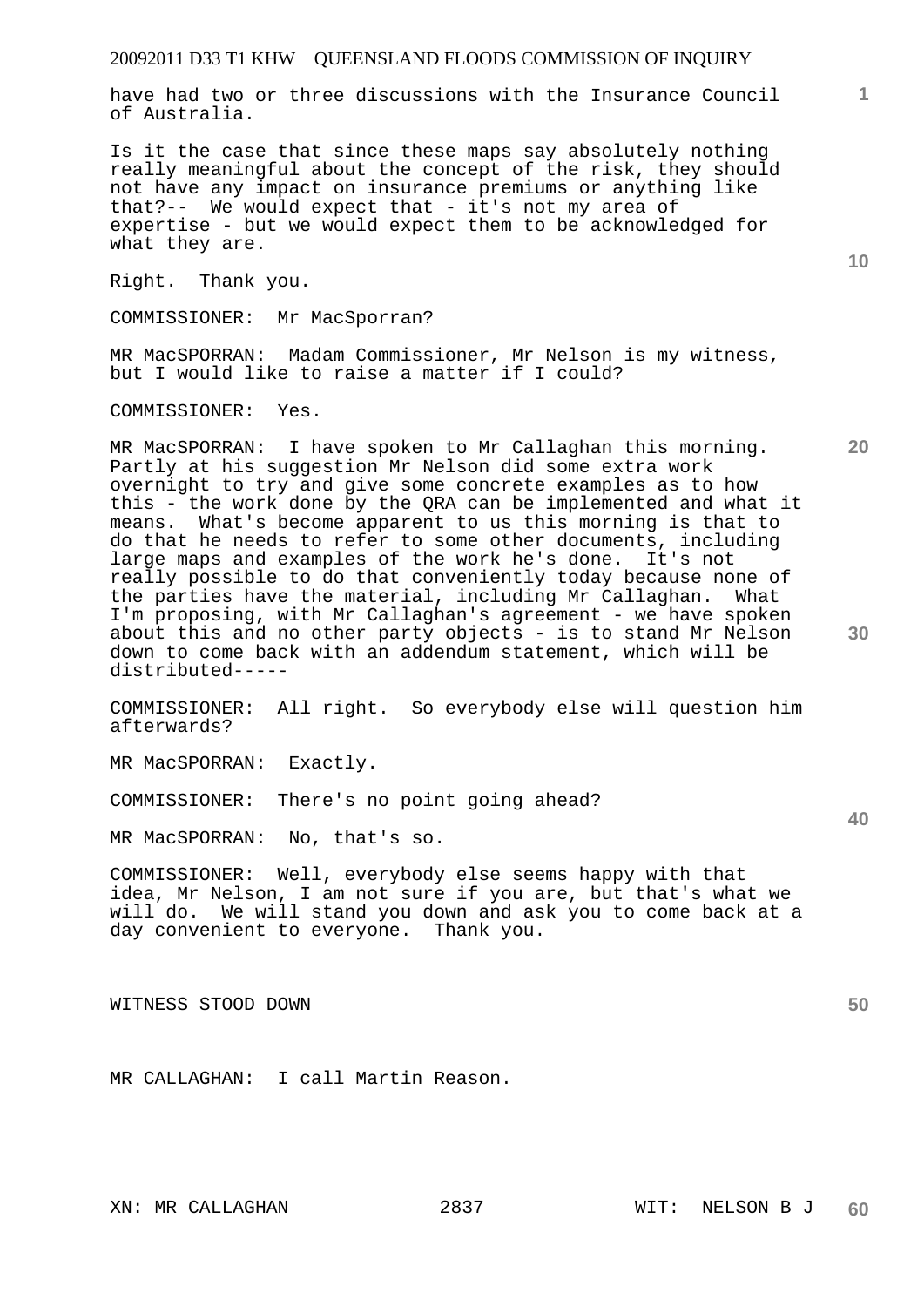MARTIN JAMES REASON, SWORN AND EXAMINED:

MR CALLAGHAN: Could you tell the Commission your full name and occupation, please?-- My name is Martin James Reason, and I'm a qualified town planner.

Are you still the acting manager of City Planning and Economic Development for the Brisbane City Council?-- I am, yes.

Mr Reason, I think you have prepared two statements for the Commission; is that correct?-- That's correct.

I will have that shown to you. They are your statements and exhibits?-- That's correct.

**20** 

**40** 

**50** 

**1**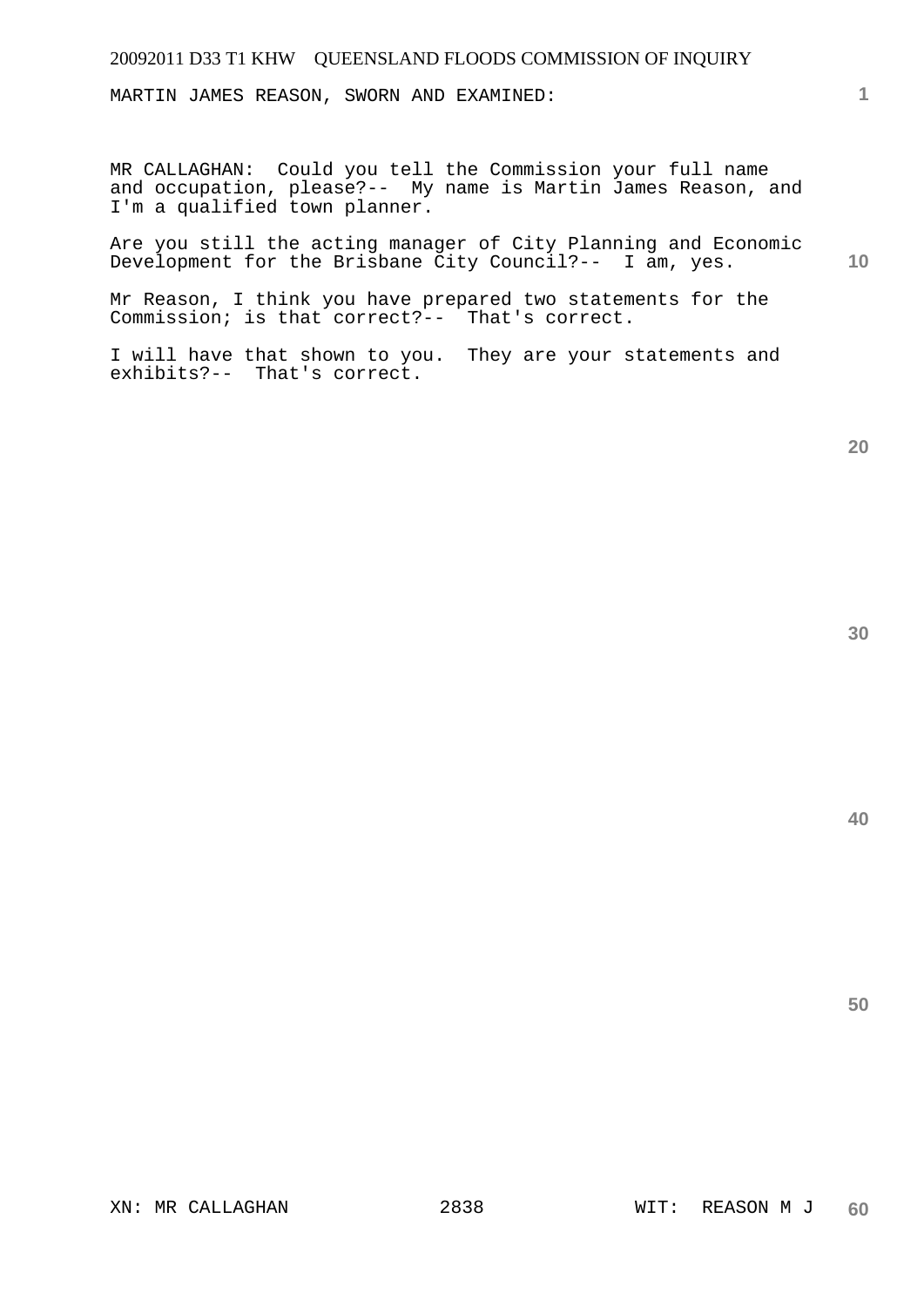Yes. I tender that.

COMMISSIONER: Exhibit 544.

ADMITTED AND MARKED "EXHIBIT 542"

MR CALLAGHAN: Now, Mr Reason, at paragraph 3 of your first statement - and you have copies, I take it, if you need them?-- That's right.

You indicate that you joined the Brisbane City Council in January 2010; is that right?-- That's correct.

But you'd previously worked for Council in different positions between 1998 and 2006?-- That's right.

But the situation is that the Commission required information from the Council, you were nominated as the convenient person to provide it; is that correct?-- That's right.

But at any stage have you had overall control for the policy direction of the Brisbane City Plan?-- No.

And, likewise, you haven't had overall control of the determination of Q100 or defined flood levels or anything like that?-- No, I have not.

But you have relied on documents, and perhaps what you have been told, for the preparation of your statements; is that correct?-- That's correct.

All right. Now, I'll take you through a few things. Can I get you to turn to paragraph 66 of your first statement, please? In there you note that the Brisbane City Council does not specifically require that development in areas at high risk of flooding have early warning systems or evacuation routes; is that right?-- That's correct.

However, can I get you to look at MR17? Does that document contain a list of conditions imposed on a development approval?-- It does, yes.

And one of those conditions requires that an early warning system be put in place for a premises at high risk of flooding?-- That's right.

Are you aware of the actual development to which this condition attached?-- Not in great detail, no.

I probably don't need great detail, I'm just interested to know what it was about this development which required that such a condition be imposed?-- I probably don't know the development in specific - in - really in more than general terms.-----

**10** 

**20** 

**1**

**50**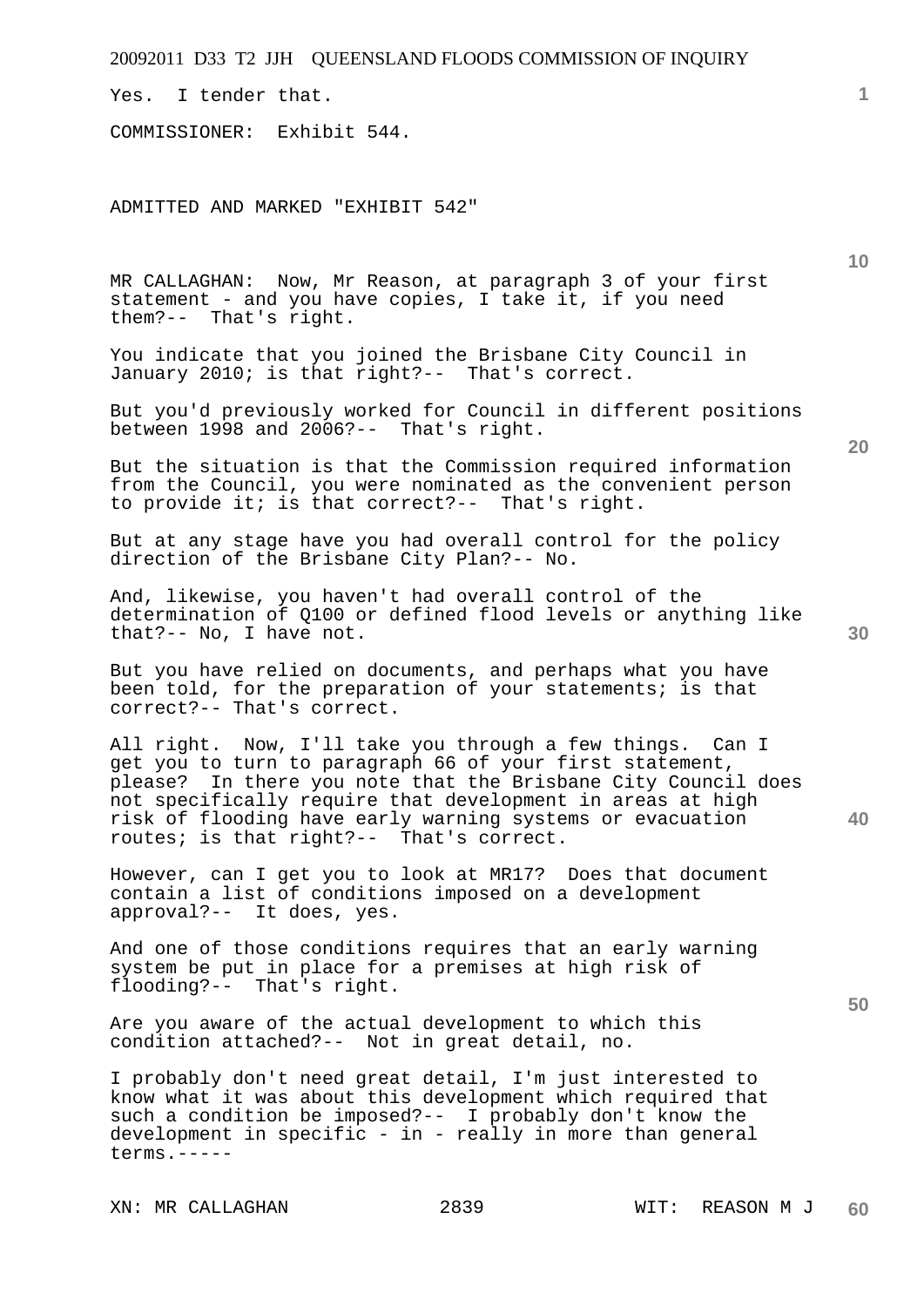Okay, well-----?-- -----As I understand it - if it helps, as I understand it it was an industrial development-----

Mmm-hmm?-- -----and, as I understand it, it may have had some relationship between the development site and areas that have been identified that might be susceptible to flooding by the Council.

All right. I'll probably cast it wider and ask you by way of general comment what kinds of circumstances do warrant this kind of condition being imposed?-- The Subdivision and Development Guidelines which are referred to in City Plan, and called up for most development assessment, make provision for some specific uses, primarily non-residential uses, that consideration can be made for a risk management approach. In those cases, in that narrowly-defined set of cases, conditions can be imposed on the development to ensure that the risk management approach is applied.

So it's only in a narrowly-defined set of cases?-- Yes.

All right. Okay. In the hearings of this Commission we've heard about the difficulties faced by some communities, even within Brisbane, which were isolated or for whom evacuation was difficult. Is it open or feasible or appropriate to include the need for some kind of consideration of evacuation routes when considering other development applications?-- Yeah-----

In a wider - a more widely defined category?-- Yes, I think so. I think - well, I know that the - the requirements of the Subdivision and Development Guidelines also includes the requirement to provide flood-free access to sites on top of the provisions for the site, the development itself being protected from flooding. So for residential developments it requires that road access be provided with an ARI 100 flood immunity and for non-residential or primarily industrial and commercial developments that an ARI 50 flood immunity be provided.

Right. And in this context, when we're talking about evacuation routes, does Council hold all the necessary information that it needs to undertake this sort of evaluation?-- Council regularly updates its flood mapping on a catchment by catchment basis and in other ways but if there is a - if there is a suspicion or an indication during the assessment of an application that flood-free access might not be achievable then the applicant will be asked to provide more up-to-date and possibly more thorough modelling that's relevant to the application at hand.

All right. Can I take you to paragraphs 72 to 77 of your first statement where you discuss how the Council manages the assessment of environmentally-relevant activities, ERAs, that have been devolved to the Council, and you list some of the activities that the Council assesses. Things like motor vehicle workshops, chemical storage within certain limits, boilermaking and so on. Is it the case that applications for

**10** 

**20** 

**1**

**30** 

**40**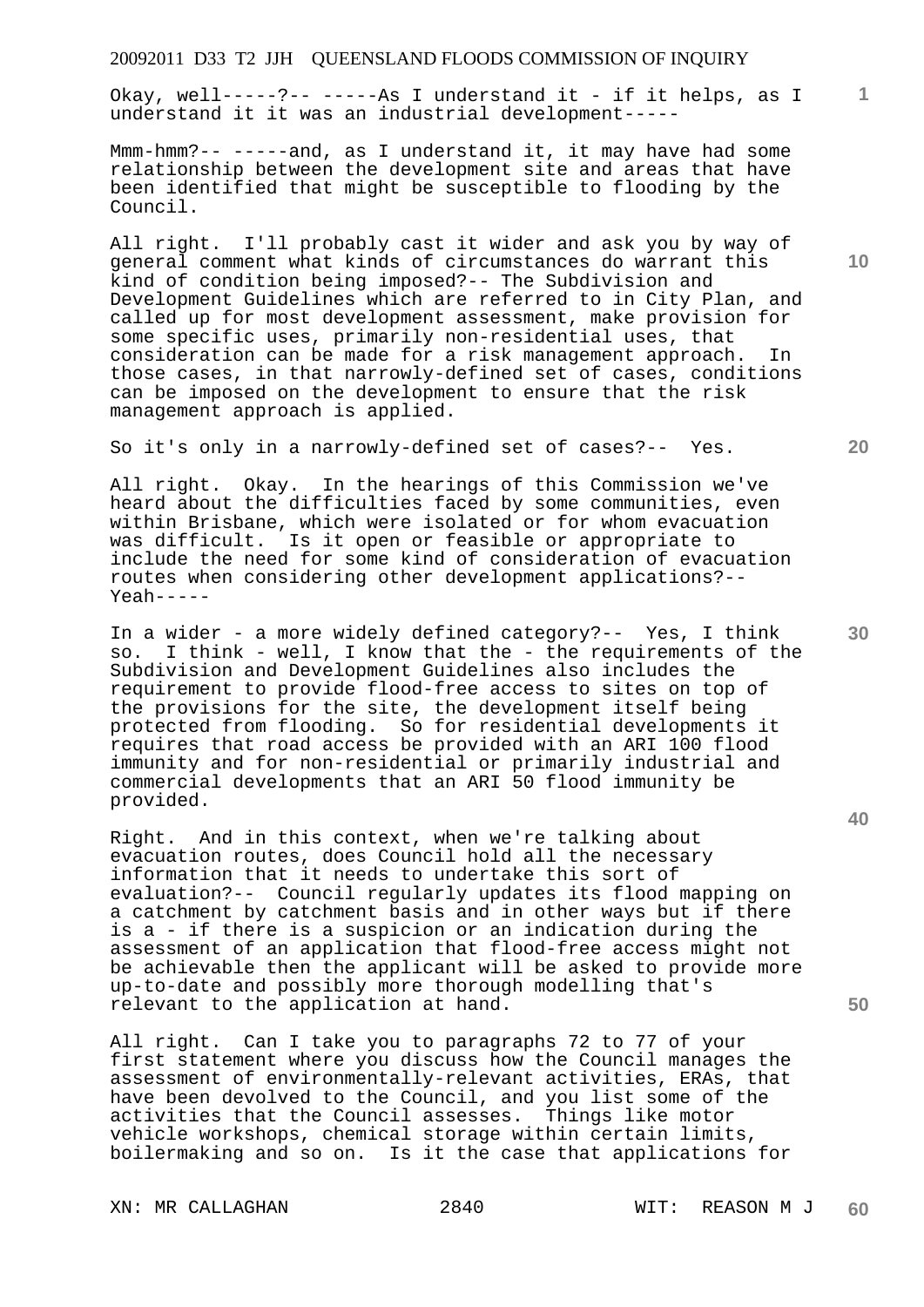these types of activities are not actually assessed against the City Plan but against the criteria in the Environmental Protection Act?-- That is correct, although there is a difference. Some applications are assessed primarily against the Environmental Protection Act that are not assessable against the planning scheme-----

Right?-- -----and other development that might include those activities could also be assessable against the planning scheme.

Okay. Well, I think you acknowledge, though, that the Environmental Protection Act's criteria do not include criteria which called for a consideration of whether chemicals or hazardous materials will be located on land at risk from flooding; is that right?-- That is my understanding.

All right. Are you aware of what criteria do apply to applications for environmentally-relevant activity?-- Not specifically off the top of my head, no.

All right. Are assessments for environmentally-relevant activities conducted by Council's assessment officers?-- Some environmentally-relevant activities are devolved to Council for assessment by Council.

Which part of Council does that?-- Generally if it's not an assessable development under the planning scheme it will be assessed by our regulatory and compliance area.

Okay. At paragraph 76 you state that applications for environmentally-relevant activities are sometimes lodged with development applications for a particular land use and you go on to describe how when this occurs Council will assess the appropriateness of this land use against the City Plan; is that right?-- That's correct.

And then in paragraphs 79 to 85 you note that development applications that involve the use of hazardous materials, or chemicals, will often be for industrial land uses, and you go on to describe the process for assessing those applications. And I know you do that in your statement but could you just explain it to me?-- Yep. The process - generally speaking industrial activities are captured - if there is any building work or often a material change of use on industrial land for industrial activities or warehouse activities, which are often similar in impact, they're called for assessment against the if it's a code-assessment application they will be called for assessment against primarily the codes, the levels-assessment tables within the plan and the codes within the plan and any relevant material that the codes will call up. If it's an impact-assessable application, and in general terms the higher level impact - the activities that will cause a higher level of impact generally become impact-assessable applications which are a higher or more greater level of scrutiny against the plan, they can be assessed against not just the codes but also the desired environmental outcomes of the scheme and other relevant material within the scheme.

XN: MR CALLAGHAN 2841 WIT: REASON M J

**10** 

**1**

**40**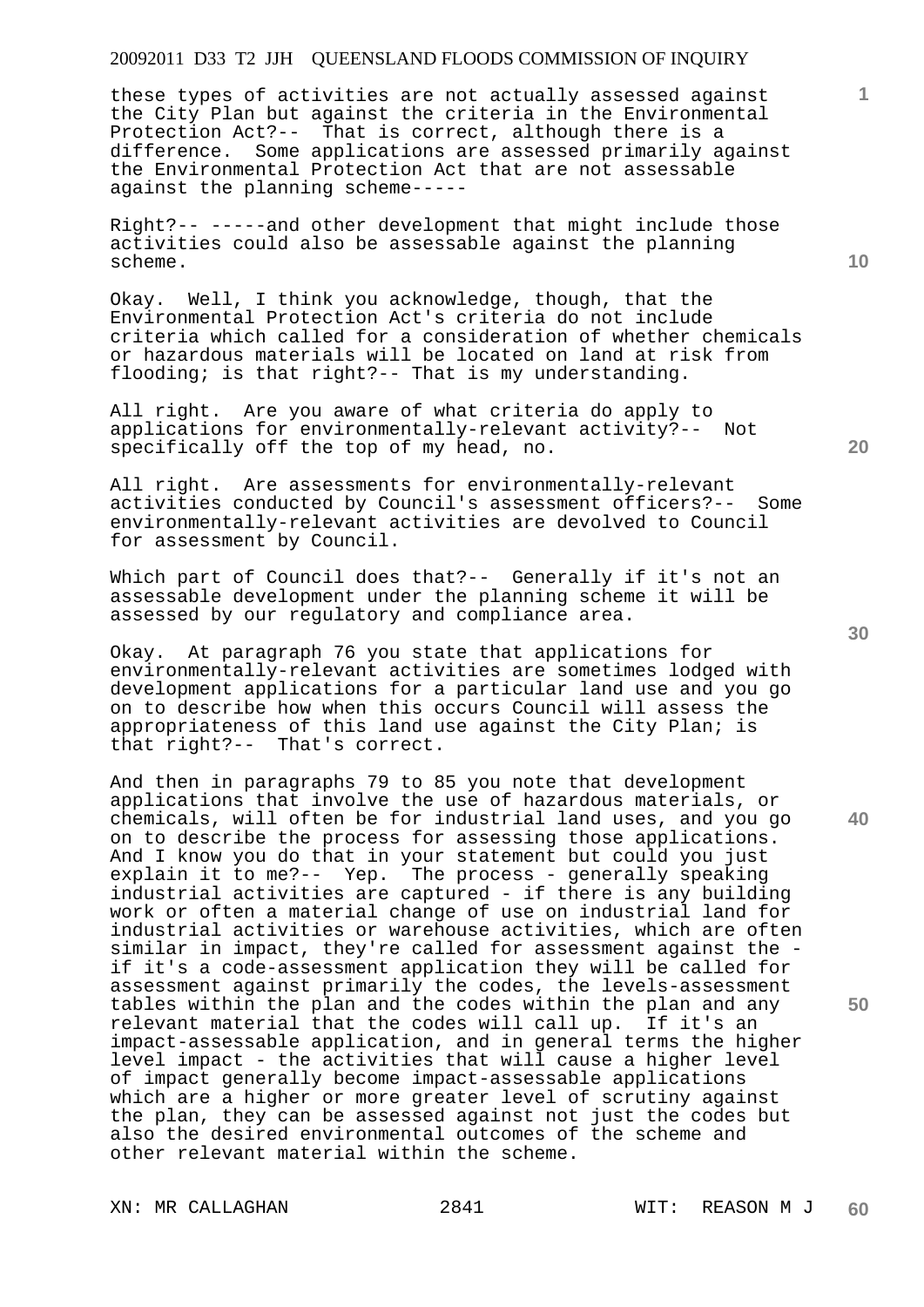All right. Look, I don't - please don't let me oversimplify anything but would it be fair to say that within all of those arrangements there is a flexible approach to allowing industrial development in flood-prone land?-- There's a flexible approach in that normal activity can occur generally within existing buildings, normal economic activity around existing buildings and existing uses can occur, but in general I would say that the town plan will call for an application if there is an expansion of an activity relating to building works or a change - a material change in the use of the site in relation to an activity for industrial development.

All right. Well, just to put this in context. I mean, the reason I ask is, as you are aware, the Commission required information from the Council about the clean up of the Oxley Creek catchment, and I just want to show you a couple of documents that were received as part of that request. The first is a memorandum from the Council to the Department of Environment and Resource Management. It's dated 25 January 2011. And the second is a Brisbane City Council internal memorandum dated 27 January 2011. I'll have those shown to you?-- I'm sorry, I missed your question.

Have you read those?-- I have not seen these before.

Okay. Well, just have a quick look at them. And I suppose, to give you the heads-up, what I'm only seeking to establish is the basis for our concern that they relate substantially to the recovery of materials in the Oxley Creek catchment. That's not of concern to us but they both note that the inundation of industrial and commercial facilities adjacent to Oxley Creek led to the release of large volumes of hazardous<br>materials into the catchment and its tributaries. I'm just materials into the catchment and its tributaries. identifying that as the basis for this line of questioning. So you glean that from the documents?-- Yes.

Yes, all right. I'll tender those.

COMMISSIONER: The memorandum dated the 25th of January will be Exhibit 545, the memorandum of the 27th will be Exhibit 546.

ADMITTED AND MARKED "EXHIBITS 545 TO 546"

MR CALLAGHAN: And, to cut right across it, I suppose, could I ask you to consider whether, in the light of that sort of situation as reflected in the content of those documents, in some circumstances would it be open or, indeed, more prudent for the relevant provisions to be more prescriptive about where dangerous chemicals can be located?-- I think it would be relevant. The question is whether that activity should be captured and assessed under the Brisbane City Council Town Plan and assessed by the local authority-----

XN: MR CALLAGHAN 2842 WIT: REASON M J

**20** 

**10** 

**1**

**30** 

**50**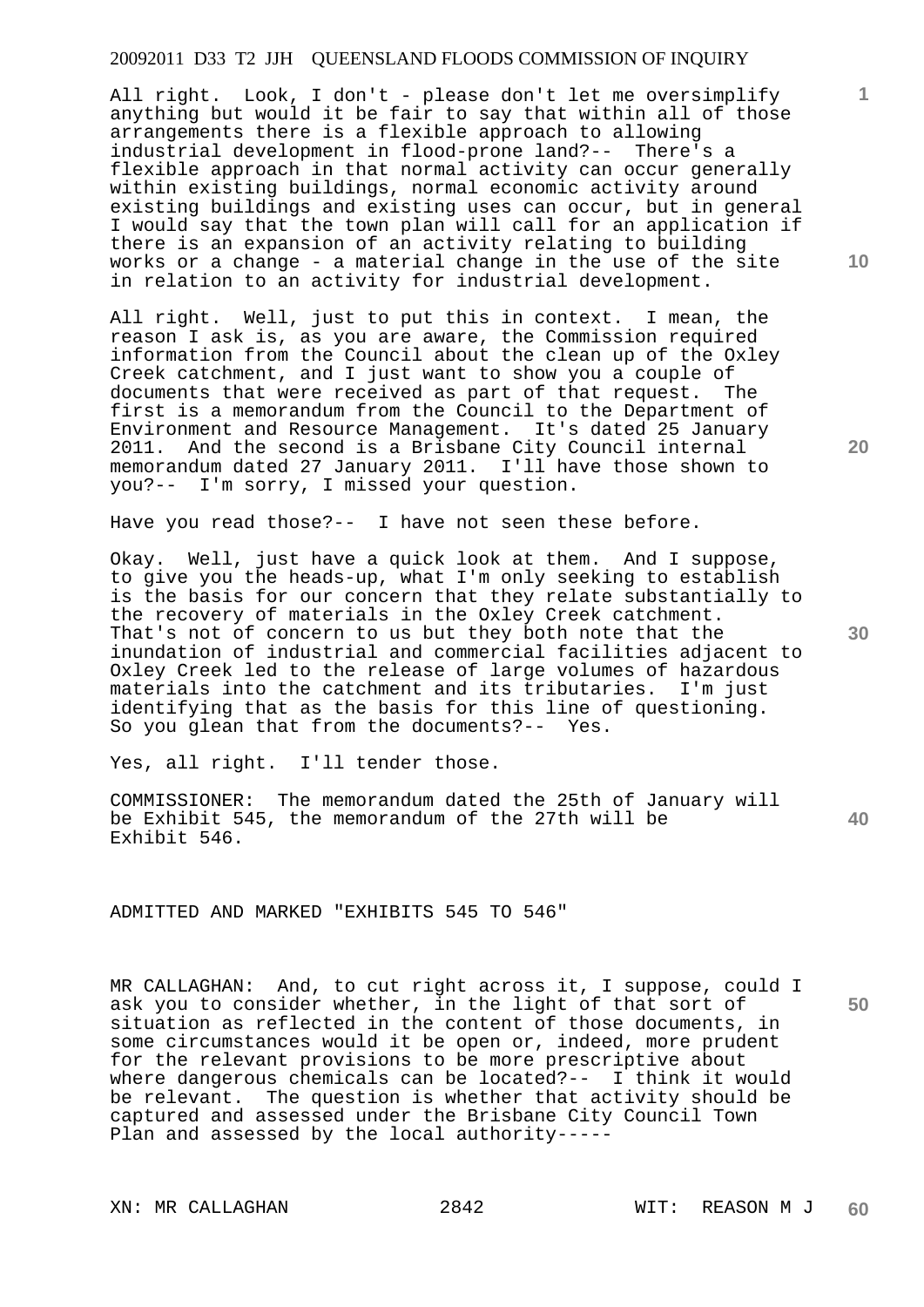Yes?-- -----or whether the consideration under the Environmental Protection Act should include some sort of consideration of flooding or even the quantum of the activity that occurs should trigger assessment against the Act at a lower - at a lower level, if you like.

Well, you're free here to give your own opinion, drawing on your expertise. What is the best way of dealing with the situation to avoid that sort of thing happening again?-- I think I probably couldn't draw a conclusion for you but I could speculate-----

Make a suggestion?-- My suggestion would be that I think what would need to be considered is to find the balance between businesses/people acting on their site without having to go through often expensive and lengthy and difficult town planning approval processes by way of undertaking those activities as opposed to a specific application that would deal with the activity of the - involving the hazardous material, which is of relevance, I think, to the Environmental Protection Act, so therefore on that basis I would suqqest that I think Brisbane City Council should always look at improving its standards in relation to the storage of hazardous materials and industrial activity but I think that the - I think that some of the activities that might have been referred to in those documents may well have been better dealt with through the Environmental Protection Act.

**30**  All right. Still on Council's - or what Council can do, though, perhaps we can look at attachment MR18, and only again to lead into a more general discussion. It contains a list of conditions attached to a development approval?-- Yes.

Is that right?-- Yes, that's right.

**40**  And, again, broadly speaking, a number of those conditions contain just fairly standard advice. For example, condition 218 requires that a development involving an environmentally-relevant activity requires an application to be submitted to either the BCC or DERM in accordance with the EPA. I probably don't need you to dwell on that other than to accept that's an example of a fairly standard sort of a-----?-- I would agree with that-----

-----condition?-- -----yes.

And the question is this, is it - should there be some more prescriptive standard conditions imposed on development occurring in a floodplain when that development might involve the use of dangerous chemicals or hazardous goods?-- I think it would help but - to answer your question, yes, but I think something that would need to be considered when setting conditions is the ability to enforce them-----

Well, that's an interesting point, would you develop that?-- Council should really - should only set conditions that relate to its - to what it can - it has the authority to manage or regulate-----

XN: MR CALLAGHAN 2843 WIT: REASON M J

**10** 

**20** 

**1**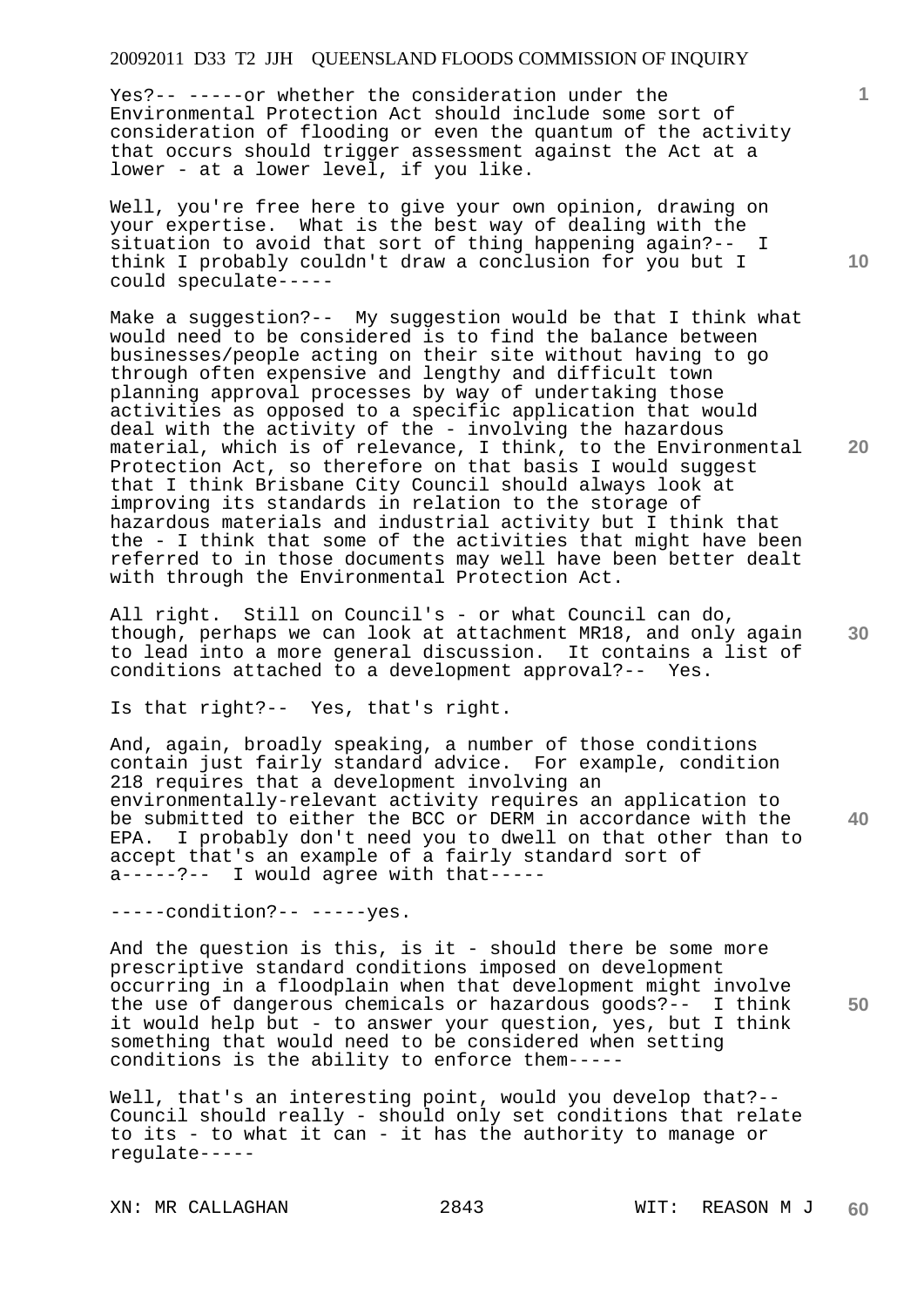Yes?-- -----and so by making a statement that all development involving an environmentally-relevant activity, as defined under the EPR, should be assessed in accordance with the procedures that exist in the Act, it's a statement - it's a statement of fact, effectively, in that this is the normal way that ERAs should be - should be dealt with.

Yes, but your point about enforcement?-- So the question then is who is then responsible for enforcement, and I think in the case of devolved ERAs, and other ERAs, Council is responsible for enforcement-----

COURT REPORTER: I'm sorry, "DRAs"?

WITNESS: I'm sorry. Environmentally-relevant activities. Council is authorised to - is authorised to consider their enforcement and in other cases the State Government.

MR CALLAGHAN: All right. So there's a question of division of responsibilities and, as always, resources to devote to enforcement; is that right?-- I think so.

Just on another topic. Can I take you to paragraph 89? You say there's only one purpose-built levee in Brisbane. As a matter of interest, where is that?-- As far as I am informed it is in the ULDA, the Urban Land Development Authority site at Fitzgibbon.

Okay. Do you know when that was built?-- No, I do not.

Right. Excuse me. Can I turn to some questions relating to what we call "river architecture", including the assessment and construction of the New Farm Riverwalk. Now, it was built in 2002, and it's the case, is it, that Brisbane City Council was not the assessment manager for the Riverwalk?-- I don't know the answer to that question.

All right. Well, looking forward, is it the case that the Brisbane City Council will be the assessment manager for any replacement of the Riverwalk?-- Yes.

That's obviously likely to be a large undertaking involving many millions of dollars. Given that, is it the type of thing that should be reviewed by an independent assessor as well as the Council?-- I wouldn't like to speculate.

You wouldn't even like to offer an opinion as to whether that would be sound practice?-- Because I'm not a qualified engineer-----

All right?-- -----I wouldn't like - I wouldn't like to, no.

Okay. You are also aware of the Drift Restaurant which achieved so much prominence during the January floods? That restaurant, we understand, was approved for development in 1988. Whatever the process might have been then would it be done differently today?-- I would imagine it would be.

**20** 

**10** 

**1**

**40**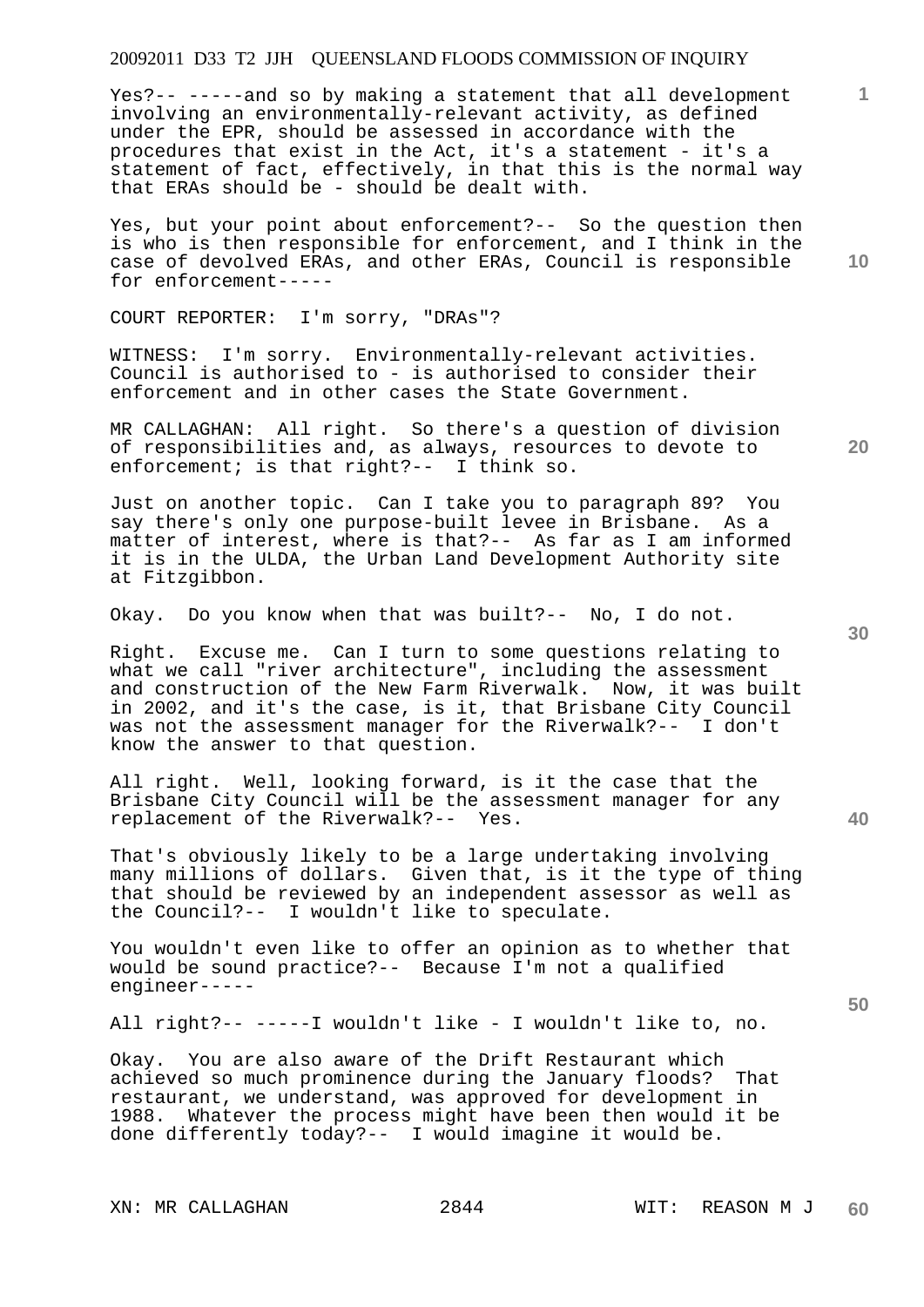And how would that - how would the application for such a development be treated today?-- Well, the application, without knowing the specifics of that - of that particular that particular development, I would suggest that the development within the river - I would ask a question as to whether it would actually be assessed by Brisbane City Council and if it was it would be assessed against the codes and provisions in the City Plan, and I would imagine that because it's not something that the City Plan envisages that all relevant parts of the City Plan will be called into play for the assessment as to whether that development is consistent with our standards and policies.

All right. Could I have Exhibit 506 on the screen? We don't have hard copies, I understand, but Exhibit 506 is the independent review of the Brisbane City Council's response. Do you see that? Page 55 in front of you. Do you need to see the cover of the document? You know the document I'm talking about?-- I don't know the document. The document I have in front of me is page 69.

Okay. There's the cover?-- Oh.

Now do you know what I'm talking about?-- I've been made aware of the document but I don't know the document in detail.

All right. Perhaps I can summarise the effect of it. You're not familiar with that document - with the contents of that document at all?-- No.

Okay. Well, look, in short compass, it's suggested in that report that - or it's noted, rather, that the rebuilding or repair of dwelling houses to the "as was" standard and design prior to flood damage requires neither development approval nor building approval, provided the original "as was" use was lawful. You accept that?-- I do.

**40**  And it notes, or the report notes that regulating the retrofitting of commercial buildings with flood-proof design measures will be difficult from a council perspective because the planning scheme obviously deals with new development. You'd agree with that?-- I would agree with that statement.

Yeah. And as to these points the conclusion is in - or to the effect that changes to Queensland Government legislation and statutory codes would be the primary mechanism to achieve those aims of the regulations of retrofitting with flood-proof designs. You agree with that?-- Yes.

Do you have a view as to the sort of State legislation that might achieve that end?-- Not - I don't think I could offer an opinion.

All right. In the same report it's noted that - and this is on page 63 - that a draft code for basements and building services is expected to be completed in May 2011, and that a draft design code for resilient building design is being developed. These seem to be proposed as separate measures,

**20** 

**10** 

**1**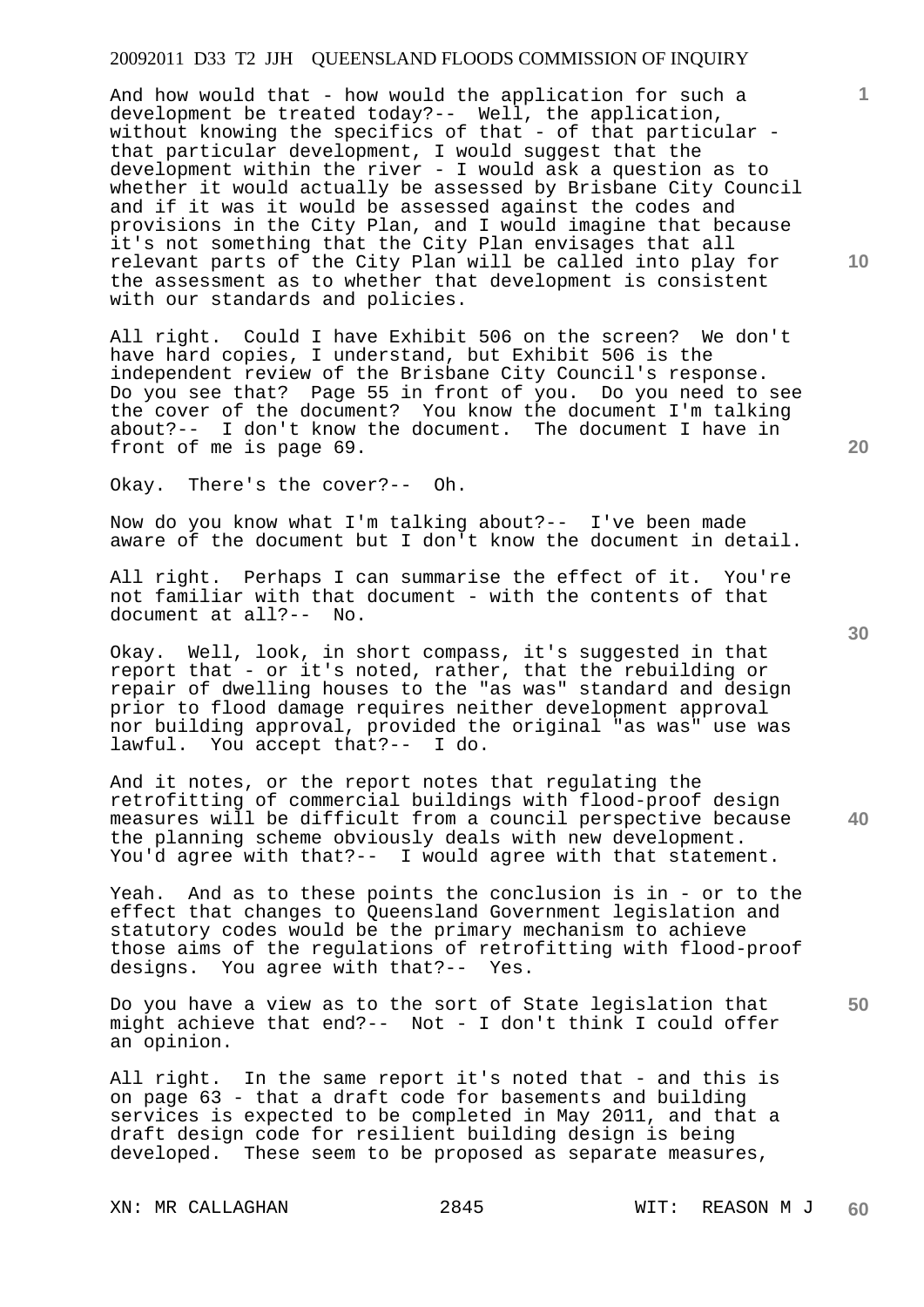separate from the Temporary Local Planning Instrument; is that right?-- Reading the document in front of me they do seem to be recommended as separate documents.

Are you aware of the status of these proposed codes?-- I'm not aware of any status of particular codes mentioned here but I can say that as far as I understand the Temporary Local Planning Instrument, it does deal with development of services or the regulation of services within residential and commercial buildings.

All right. But you've got no further knowledge at the moment about those draft codes?-- No.

Is that something perhaps we could get some further information from Council on?-- Absolutely. I can offer that there is work being done within Council to develop an overall response to disaster management and to the flood and there is a development of, I guess, policy positions which will lead to codes which may well deal with these matters but I'm not aware-----

All right-----?-- -----of any codes actually being prepared.

We might follow that up with you later?-- Okay.

Can I take you to paragraph 26 of your first statement, and it is here that we address the topic of the Q100 and the history of the Q100 in Brisbane, and you purport to summarise the history in paragraph 26. Paragraph B, or sub-paragraph (b) you discuss the 1994 study done by the Council; is that right?-- That's right.

And then in subpara (c) you discuss the 2003 Expert Panel Review?-- That's correct.

Are you aware, now at least, that numerous flood studies were completed between 1984 and 2003?-- I'm - I've been told that there were but I haven't sighted any.

All right. I'm just going to proceed now to tender a series of them. The first is the Brisbane River Flood Study by Sinclair Knight Merz dated June 1998. I tender that.

COMMISSIONER: Exhibit 547.

ADMITTED AND MARKED "EXHIBIT 547"

MR CALLAGHAN: That study was reviewed by Professor Mein for the Brisbane City Council in December 1998. I tender that.

COMMISSIONER: Five hundred and 48.

**30** 

**20** 

**10** 

**1**

**40**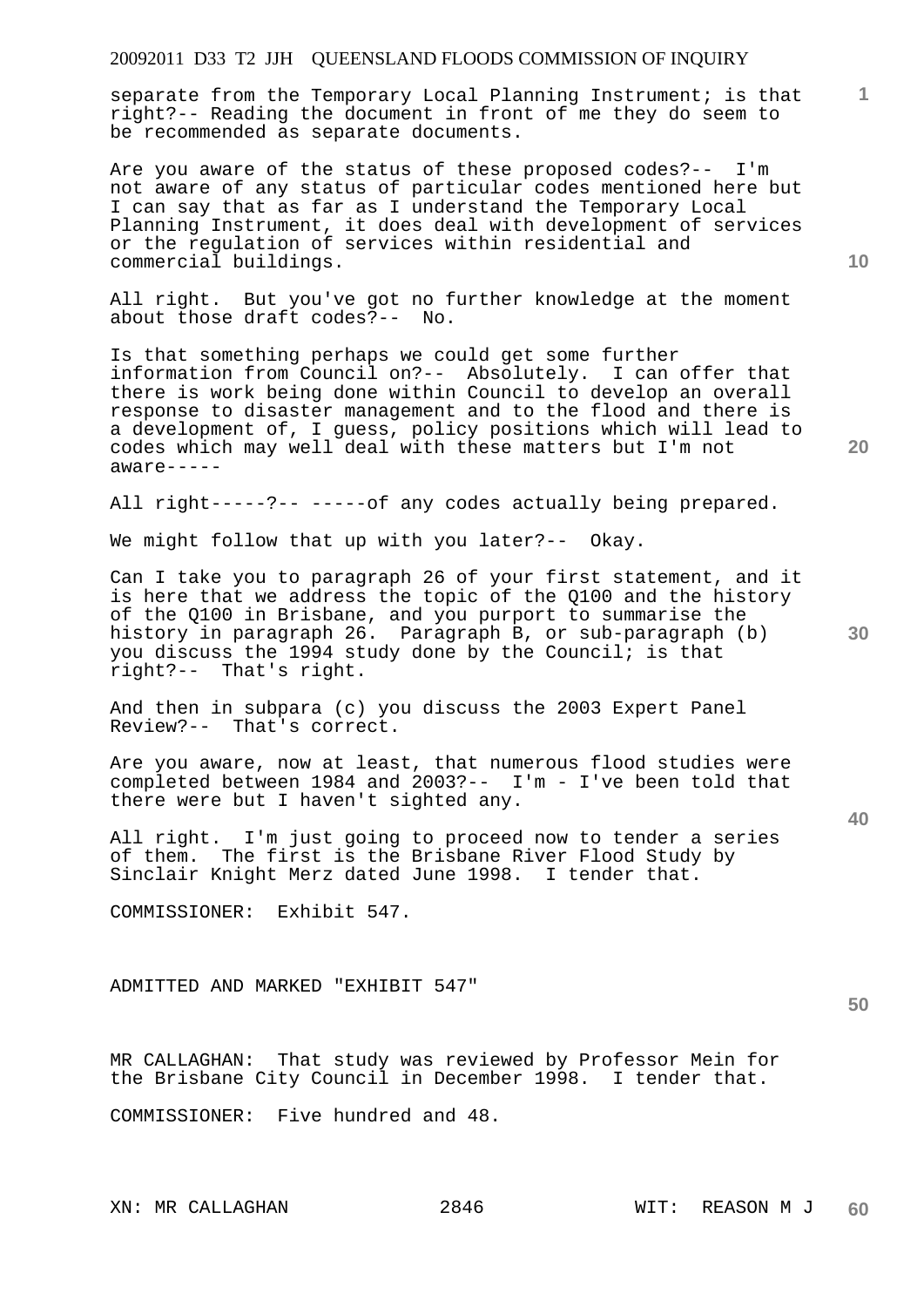ADMITTED AND MARKED "EXHIBIT 548"

MR CALLAGHAN: In June 1999 the Brisbane River Flood Study Draft Report by Brisbane City Council City Design was released. I tender that.

COMMISSIONER: Five hundred and 49.

ADMITTED AND MARKED "EXHIBIT 549"

MR CALLAGHAN: Then in December 1999 another internal council report in draft form was prepared. It's the "Further Investigations for the Brisbane River Flood Study". I tender that.

COMMISSIONER: Five hundred and 50.

ADMITTED AND MARKED "EXHIBIT 550"

**30**  MR CALLAGHAN: The next major report was the Independent Review Panel report dated 3 September, which you do mention in your statement. That's annexure MJR15; is that correct?-- That's correct.

That review was a review of two draft reports which had been prepared by Sinclair Knight Merz and those draft reports ended up in the form of two final reports in 2004. The first of those is dated 5 February 2004, titled, "City Design Flood Modelling Services". I tender that.

COMMISSIONER: Five hundred and 51.

ADMITTED AND MARKED "EXHIBIT 551"

MR CALLAGHAN: And the second is dated 6 July 2004, titled "Calculation of Floods of Various Return Periods on the Brisbane River". It dealt with Q10, Q20, Q50 and Q2000 floods. I tender that.

COMMISSIONER: Five hundred and 52.

ADMITTED AND MARKED "EXHIBIT 552"

**1**

**10** 

**20** 

**40**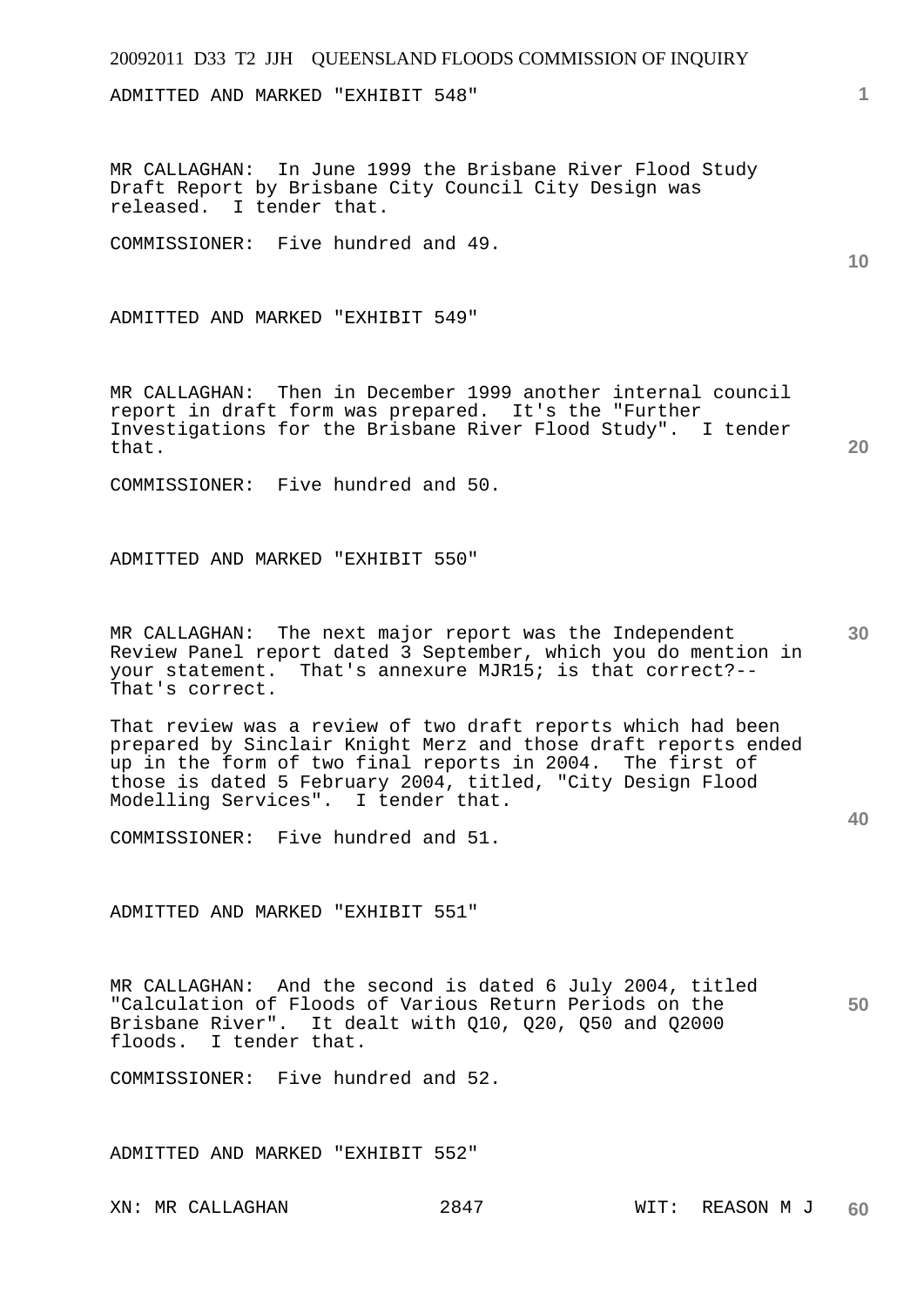MR CALLAGHAN: Mr Reason, why were none of those flood studies included or even referred to in your statement?-- As I say in my statement, the collection of studies and the availability of studies to me was prepared under my direction by officers. I can't answer to - answer you as to whether or why these documents were not offered by the sections of Council that prepared them.

All right. So you asked other people under your supervision to obtain relevant flood reports and you've exhibited the ones you were given; is that right?-- That's correct.

And did you - was your statement subject to review by anyone else at the Council prior to its being provided to the Commission?-- No, it wasn't.

You didn't, for example, discuss any of the aspects of - any of these aspects of your statement with Mr Jensen or anyone else?-- No.

All right. Are you aware that the Crime and Misconduct Commission conducted an investigation into the concept of the public release of one of those reports, that is the June 1999 City Design Draft Report? You're just aware there was an investigation?-- I was aware there was an investigation but I wasn't aware what it was about.

There was a Mr Barry Ball who was the Council manager for Water Resources who provided a statement at that time. Are you aware of that?-- No.

All right. I tender the statement of Barry Ball.

COMMISSIONER: Exhibit 553.

ADMITTED AND MARKED EXHIBIT 553"

**40** 

MR CALLAGHAN: Excuse me. I draw your attention to paragraph 60 of your statement. Your first statement. You were aware of a study being conducted by Sinclair Knight Merz, to which you refer in that paragraph of your statement, though,  $obviously? -- Yes. Well, I was aware of the study by the fact$ that it was referenced in the document that was tendered.

**50**  In the document which is exhibited to your statement?-- That's right.

**20** 

**30** 

**10**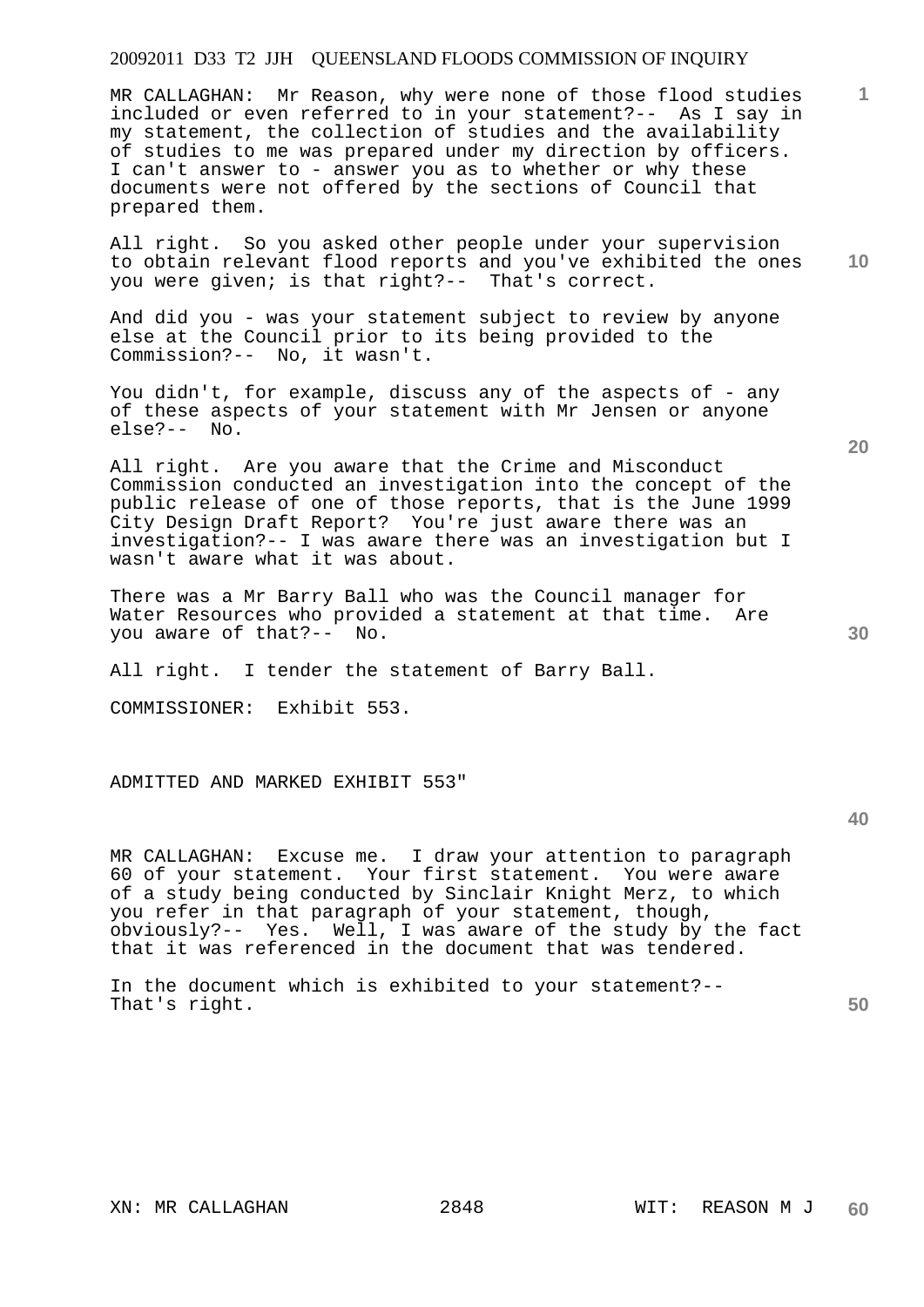What were the terms of your instructions to those who were required to provide you with these reports? Did you ask for all relevant flood study reports in this regard?-- I did.

MR DUNNING: Well, Commissioner, can I raise an issue I have with this line of cross-examination? It seems to be well off the point of the inquiry that this part of the statement, this part of Mr Reason's statement goes to. There are a raft of other-----

COMMISSIONER: Sorry, I can't hear you very well.

MR DUNNING: Sorry, Commissioner. The questions that Mr Reason is now being asked about, the non-production of certain of these relatively ancient documents, doesn't seem fair when one looks at the extent of the question he was responding to in this part of his statement. If this is an area of interest for the Commission, we're willing to deal with it. We'd been led to believe it was not, had been discussing the matter with Mr Callaghan and we were working towards it, but it's, with great respect, unfair to Mr Reason to be asking him what instructions he was giving and receiving in relation to the receipt of these specific reports when, if you go to page 4 of his statement, that was the context in which the evidence is now being cross-examined was given on  $and----$ 

COMMISSIONER: Paragraph number, please, Mr Dunning.

MR DUNNING: Sorry. It's really the heading, your Honour, "Response to the Notice". So that's what he was responding to in the paragraph to which he's recently been being cross-examined on - sorry, page 15, your Honour, my apologies. And the response he's given in his statement is a reasonable one in response to the request that had been made. What's now being pursued-----

COMMISSIONER: Sorry. Just so I can understand this, do you say he wasn't asked to produce documents?

MR DUNNING: Well, there is a good deal of correspondence, some of which in terms disavows any requirement for us to produce these documents. That notwithstanding, we hadn't taken that point and I had thought we had arrived at an arrangement this morning so that this evidence might be efficiently given and the topic efficiently pursued. What Mr Reason is now being asked to deal with and what he is, in effect, being cross-examined about, is that he didn't produce all of these documents in response to this request. Now, with respect, that's not a fair line of cross-examination in the history of they whole-----

COMMISSIONER: Well, just to stop you for a moment.

MR DUNNING: Sure.

COMMISSIONER: As I understand it, the context of the questioning is: You produced a number of documents but you

**20** 

**1**

**30** 

**40**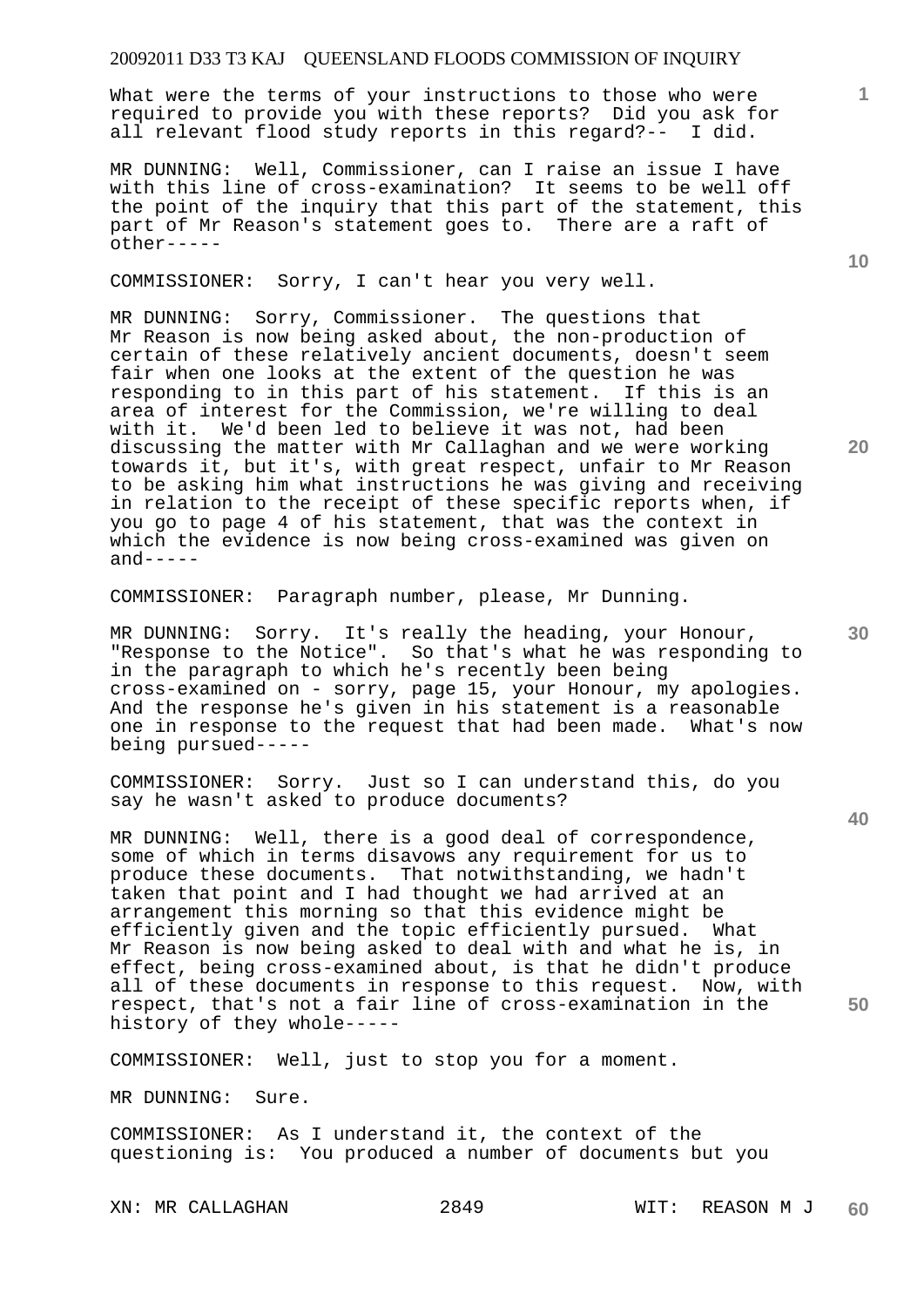didn't produce these; why not? That doesn't prime facie seem unreasonable. I'm also not entirely satisfied that this part of the statement you've taken me to is by any means a complete account of what he was asked to produce and you say yourself that it isn't. So without going through every bit of the correspondence and the requirements it's a little hard to know whether at any stage he was told "don't worry about that", as you suggest.

MR DUNNING: Certainly, and if your Honour can't produce that letter I'm happy to, but I'm not suggesting that's a particularly useful line of inquiry. We're here to assist and we have indicated that we are willing to, but there seems, respectfully, little point in inquiring of this witness on these issues what instructions he gave and received in respect of the documents, the existence of which has never been controversial or remarkable.

COMMISSIONER: Well, I'm not sure how you establish that it's unremarkable without asking about it, really. Mr Dunning, I propose to allow the questioning just to establish how it is that some documents are produced and not others. It may turn out that it is, as you say, unremarkable, but it's permissible for the line of questioning to be directed to that end.

MR DUNNING: Thank you, Commissioner.

COMMISSIONER: Thank you.

**30 40**  MR CALLAGHAN: And the question was simply: The nature of the instruction that you gave to those who were being asked to provide the documents to you?-- The instruction that I gave was to provide details or documents that would help me to answer the question, how was the defined - the questions that were put to me by the Commission in that form - how the defined flood level - the defined flood event was chosen, the way in which council's defined flood event was calculated, and possibly in relation to my response to question 1 and 2, which was about how we actually deal with, or how that defined flood event or flood level was actually dealt with through the planning scheme, which is my area of expertise.

All right. And I know you don't have familiarity with the contents of the documents that you have produced, that's so?-- Not detailed, no.

You did review them before including the ones that you did produce; is that correct?-- I did, that's right.

**50**  And there was nothing in them that suggested to you that there might be others of interest which should be included?-- No.

All right. Thank you.

MR MacSPORRAN: We have nothing, thank you, Commissioner.

COMMISSIONER: Mr Dunning, you will go last, will you?

**1**

**10**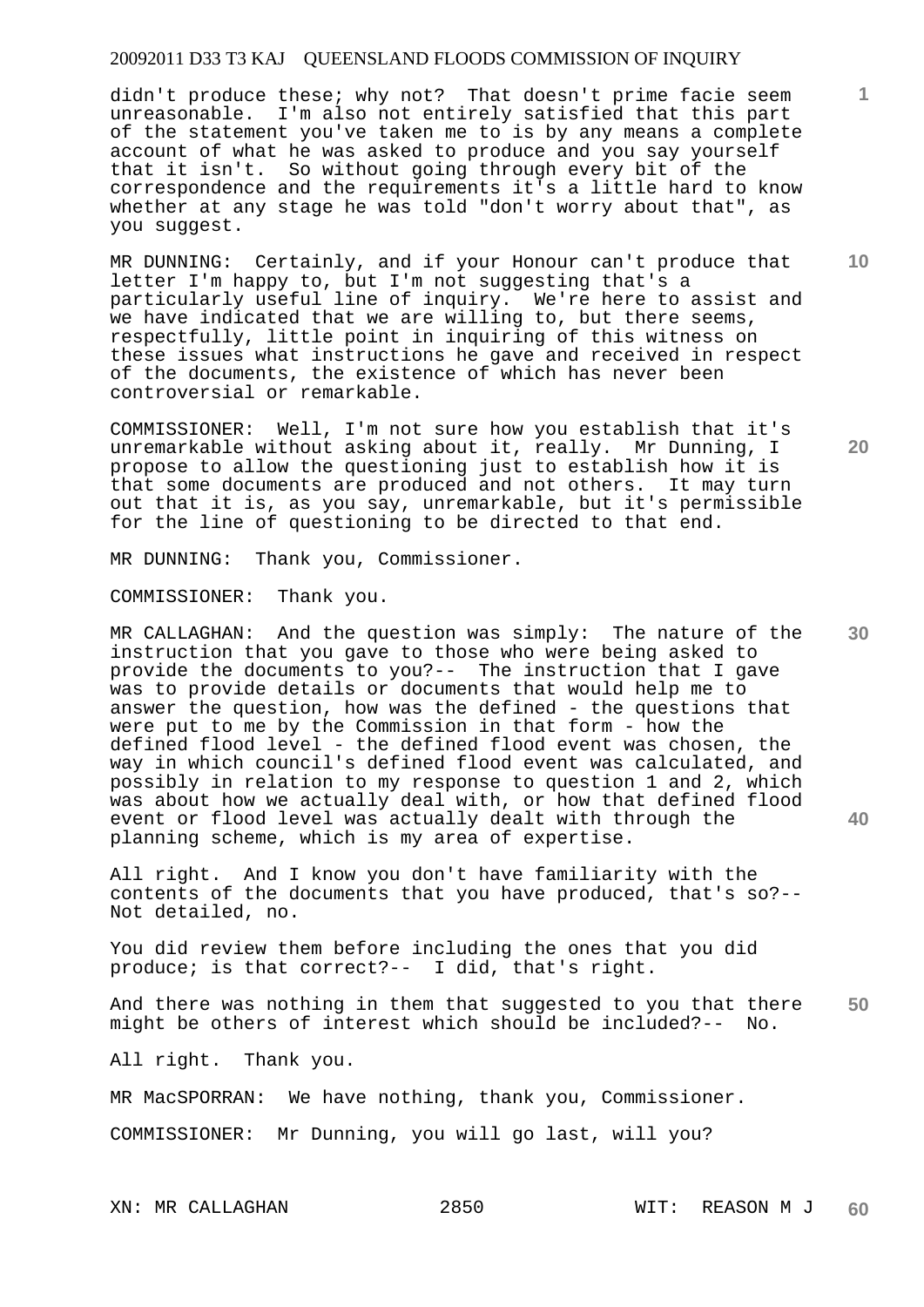20092011 D33 T3 KAJ QUEENSLAND FLOODS COMMISSION OF INQUIRY **1 10 20 30 40 50**  MR DUNNING: Thanks Commissioner. MR FLANAGHAN: No questions, Commissioner. MS McLEOD: No questions, Commissioner. COMMISSIONER: Back to you, Mr Dunning. MR DUNNING: I have no re-examination, Commissioner. Might Mr Reason please be excused? COMMISSIONER: I take it there's nothing further? MR DUNNING: No, thank you. COMMISSIONER: Thank you. Mr Reason you are excused, thank you. WITNESS EXCUSED MR CALLAGHAN: It is a little earlier than usual, but might we have the morning adjournment now, Madam Commissioner? COMMISSIONER: All right. 25 past. MR CALLAGHAN: Thank you. THE COMMISSION ADJOURNED AT 11.08 A.M. THE COMMISSION RESUMED AT 11.31 A.M. COMMISSIONER: Yes, Ms Wilson. MS WILSON: Thank you, Madam Commissioner. The next witness is Christopher Beckley and his statement addresses the Riverwalk in Brisbane. Before we call Mr Beckley I will tender some footage of a portion of the Riverwalk floating down the Brisbane River and then I will ask this footage be played. COMMISSIONER: The exhibit will be 554.

ADMITTED AND MARKED "EXHIBIT 554"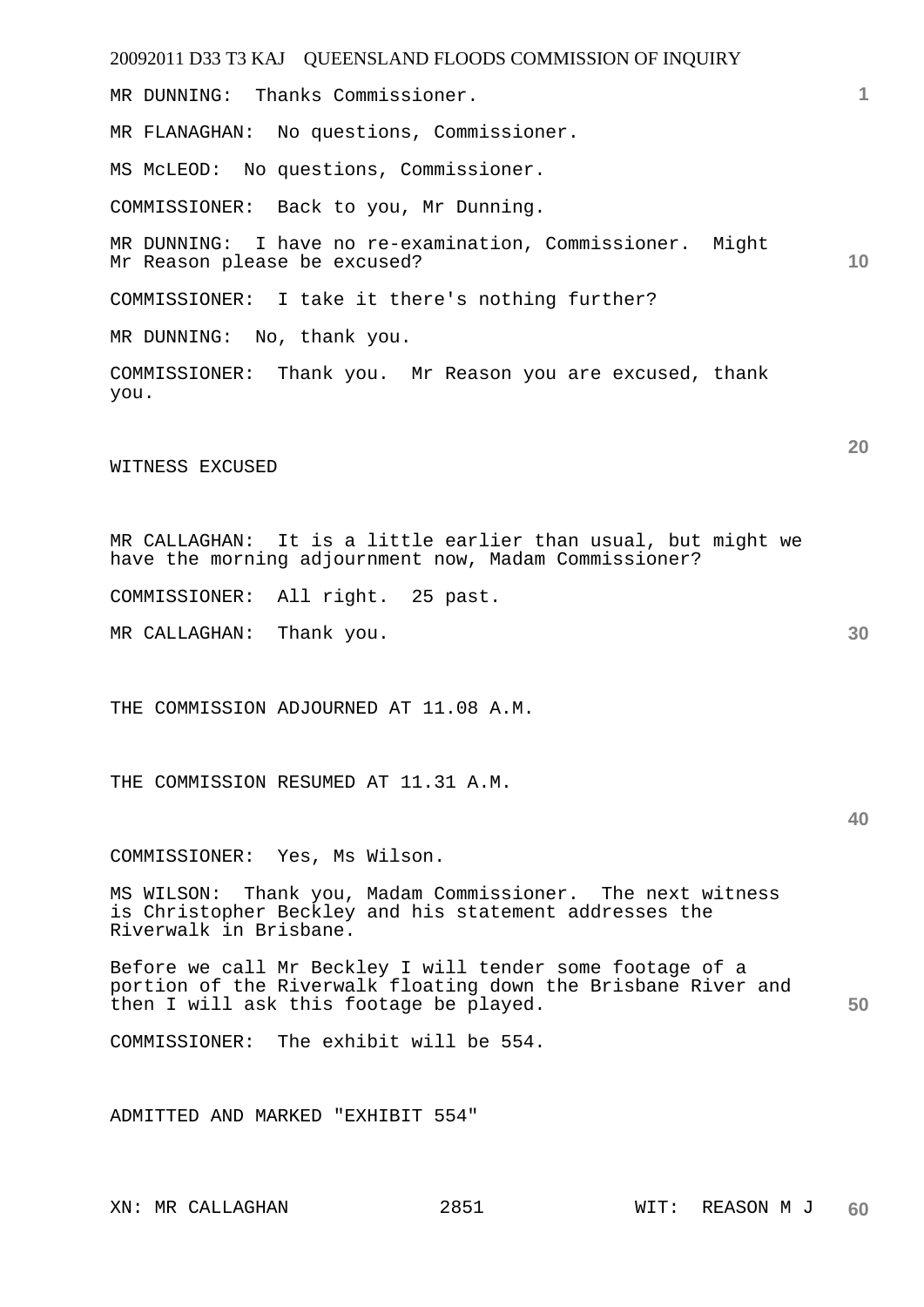EXHIBIT 554 PLAYED

MS WILSON: Thank you, Madam Commissioner.

COMMISSIONER: That was it actually being manoeúvred out of harms way; was it?

MS WILSON: Yes, that is the case.

COMMISSIONER: Thank you.

MS WILSON: I call Christopher Beckley.

CHRISTOPHER JOHN BECKLEY, ON AFFIRMATION, EXAMINED:

MS WILSON: Is your full name Christopher John Beckley?-- Yes.

And you're the Acting Principal Engineer Structures at the Asset Management Branch of the Brisbane Infrastructure Division of the Brisbane City Council?-- Yes, I am.

**30**  And you've prepared and signed a statement dated the 9th of September 2011?-- Yes, I did.

And have you got a copy of that statement in front of you?-- I do.

And, Madam Commissioner, this statement has already been tendered and it is exhibit 535.

**40**  Now if I can take you to your statement and take you to paragraph 11 of your statement, and in paragraph 11 you set out some documents?-- Yes.

In 11(e) you refer to a document which is attachment CJB 6 which were some drawings?-- Yes.

Now there was some confusion in relation to where these drawings came from; is that the case?-- That's the case.

**50**  Can you tell us about that?-- Yes. The as built drawings, the set that we've tendered had a date of 20/10, basically. Normally the as built drawings would be received at practical at or near practical completion, which is the project would be 95 per cent complete.

And so you couldn't understand why you had these drawings and there was no accompanying documents?-- That's right.

You've done further searches and you've found the accompanying

**10**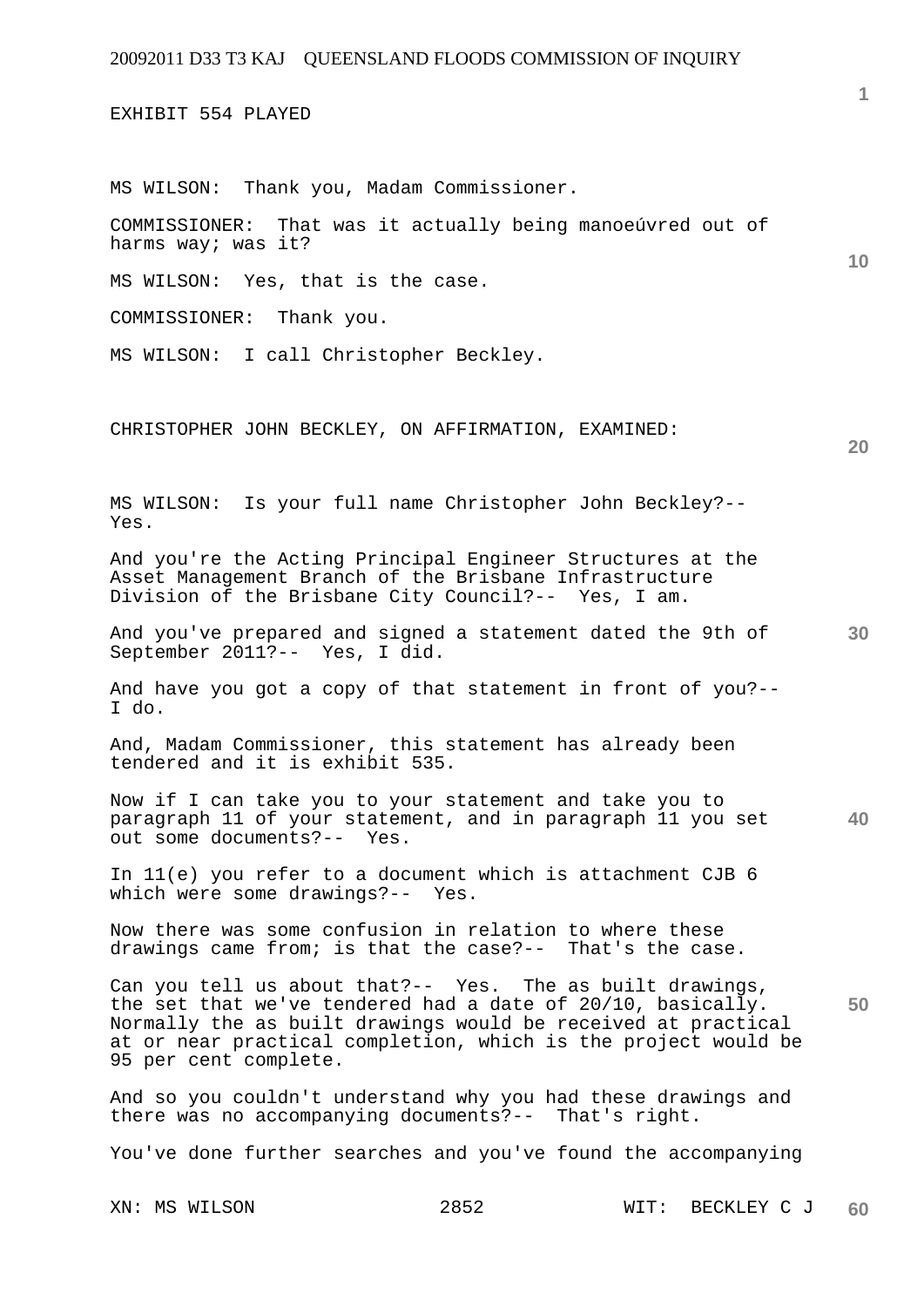document. Yes.

Can I show you this document, please. This was the existing structure audit and maintenance requirements that accompanied the drawings?-- Yes.

And, Madam Commissioner, I tender that document for completeness.

COMMISSIONER: Exhibit 555.

ADMITTED AND MARKED "EXHIBIT 555"

MS WILSON: Paragraph 14 of your statement addresses the flood loading and flood load of the Riverwalk and how that is determined?-- Yes.

Now to determine the ultimate capacity of the structure to withstand a flood, that is the Riverwalk, you refer to a Q100 event and a Q2000 event?-- That's correct.

For clarity, can you tell us was the Riverwalk designed to withstand a Q100 event or a Q2000 event?-- Okay. I haven't, myself, completed a forensic investigation into the available information. I haven't, therefore, seen the calculations by the design engineer. However, as an experienced engineer and knowing the practice at the time, we used the data from a Q100 event to inform the Q2000 loads and levels, flood levels.

So there is a relationship between Q100 and Q2000?-- Directly not. The designer simply is designing to survive a Q100 event. In other words, the structure will come out of a Q100 event perhaps damaged but intact and to do that it's simply it's just a way of perceiving what we're ultimately designing<br>for. In other words, at a 02000 event theoretically that In other words, at a Q2000 event theoretically that would be the point there would be no safety factor in design.

So is it the case that you can't inform us to what flood load the Riverwalk was designed to?-- No, that's not correct. The design engineer used the Q100 data and then he factors, applies a factor to that to take him to this ultimate design case, which is the terminology that we use that would apply to the Q2000, that's ultimately where it would - designed to fail.

So is it the case that it's somewhere between Q100 and Q2000?-- That's right.

And you can't tell me exactly what that number is?-- There's no direct relationship.

When you said that you used the data for Q100, where do you get that data from? How do you know what a Q100 event is to start these calculations?-- Basically one uses a hydraulic

**10** 

**1**

**20** 

**30**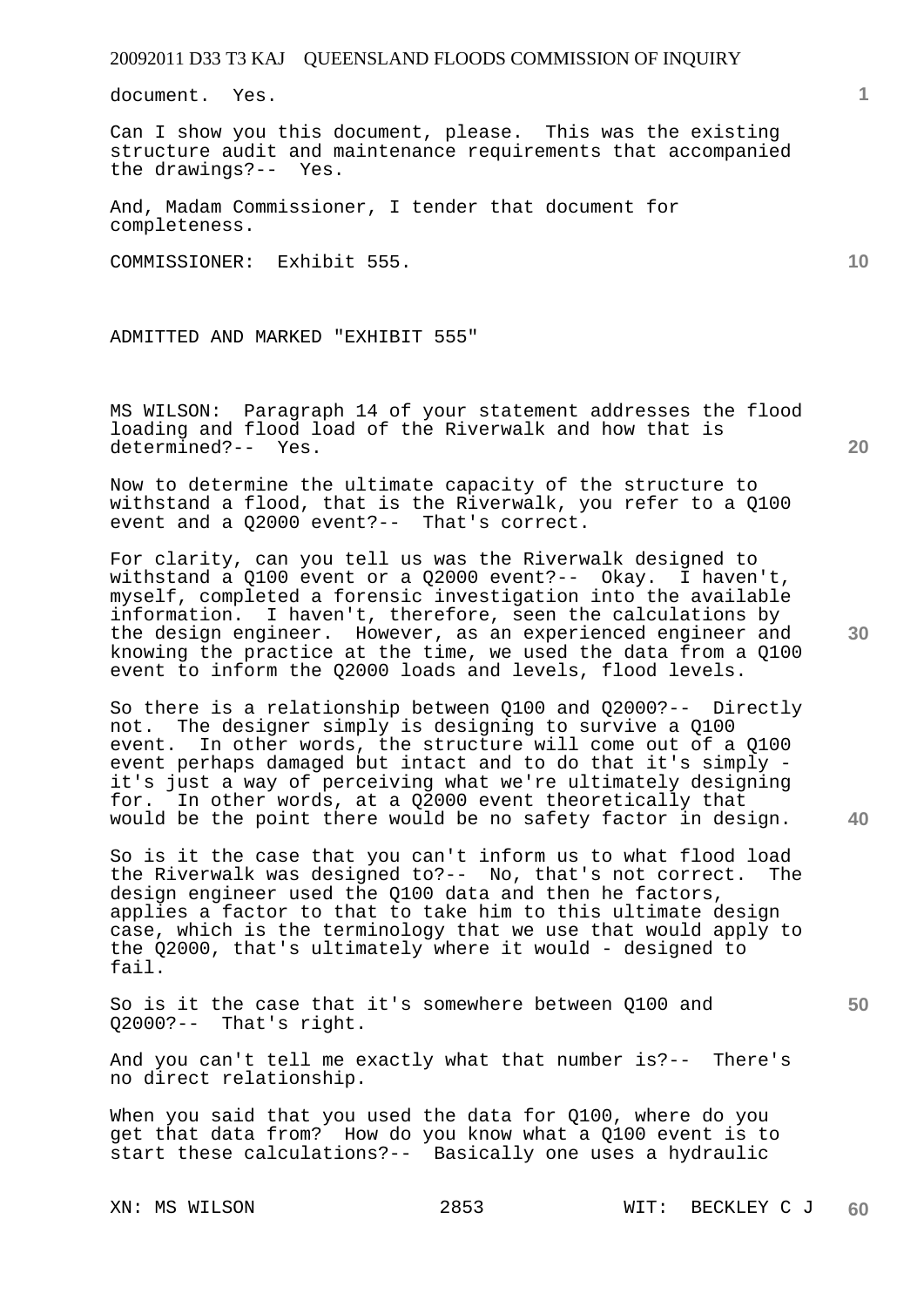engineer to model the flood event, and so it's the Q100 event that they're able to model with a reasonable level of accuracy verses the Q2000. In other words, they can't easily model a 2000 event, therefore they use the 100 and apply the factor.

And the data to determine the Q100 event, did you get that from the Brisbane City Council records?-- From the records, yes, they actually employed a consultant to supply the Q100 event data.

So when you say they actually employed someone to supply the Q100, who is "they"?-- Sorry, council employed a consultant engineer.

To determine Q100, or use the council's Q100 event?-- No, as far as I am aware they went to the consultant to model the Q100 event. What they talk about is a higher level model that this consultant supplied. So that's the information from which the designer would have relied.

**30** 

**20** 

**50** 

**1**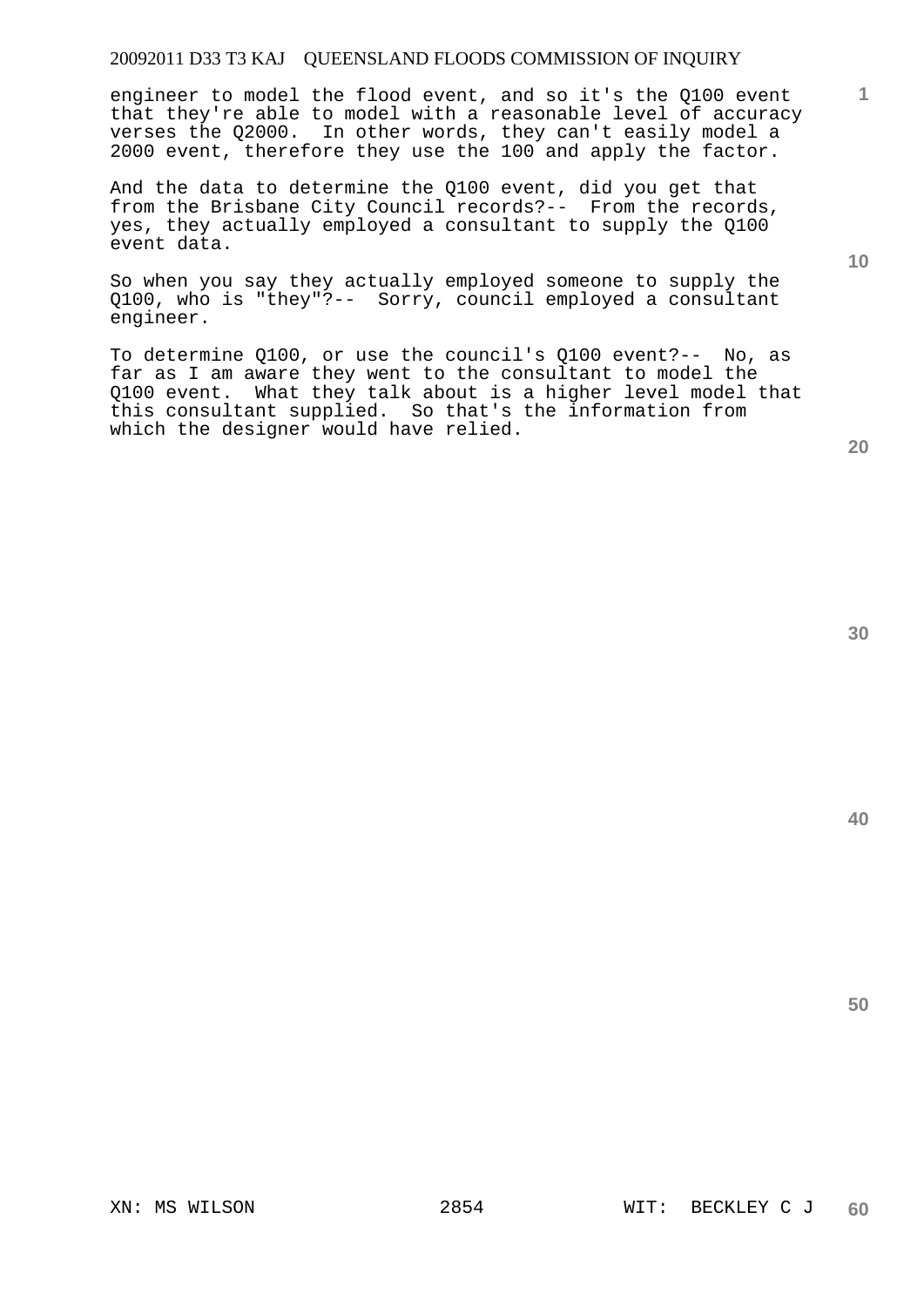So, they go to the consultant asking, "Can you tell us what the Q100 event is?", or they go to the consultant saying, "Here is our figures of the Q100. Now, do your modeling."?--They say - council supplied information on a lower level modelling. They have what they call one dimensional modelling, two dimensional, three dimensional. As far as I'm aware, council supplied one and two dimensional modelling information, but the consultant then modelled in three dimensions to basically verify or to give a more precise answer.

So, the council supplied the one dimensional, the two dimensional on the Q100 information that they have?-- As part of the engagement of the consultant, yes.

The reconstruction of the Riverwalk-----?-- Mmm-hmm.

-----is there going to be the same relationship between Q100 and Q2000 or is it going to be modified?-- No, the relationships - it is the responsibility of the design engineer to basically use a statistical analysis to inform the forces that would be applied throughout the whole - the life of this asset. For current standards, the relationship is set at 1.65. However, that's based on the Bridge Code. The actual asset, floating asset, would be designed to the maritime standard, Australian Standard, whereas a fixed structure would be more likely designed to bridge standard.

You were in the courtroom when - did you see the footage of the Riverwalk floating down the river?-- Yes.

So that obviously is not the outcome that the Brisbane City Council is looking for?-- That's less than desirable, yes.

When you are talking about it being damaged, that is breaking away and floating down?-- No, in terms of the Bridge Code, if I refer to the Bridge Code now, that standard, though, was not published at the time the Riverwalk was designed. However, that would have been - the information contained within that would have been readily available within the engineering fraternity. Basically the structure should survive the event with some damage. Disappearing, floating away, for me that's - that's really not the intent of that standard; in other words, we should be able to with some repairs bring the asset back into service.

So that it can continue to be used?-- Continued, yes.

How it was designed - the original Riverwalk, how it was designed and floated away, that can no longer be used, the parts that floated away?-- That's correct, yes.

So, is it the case that the number somewhere between Q100 and Q2000, it wasn't enough?-- Can you rephrase that?

The ultimate capacity of the structure to withstand a flood you told me before is somewhere between Q100 and Q2000?-- Yes.

**20** 

**40** 

**10** 

**1**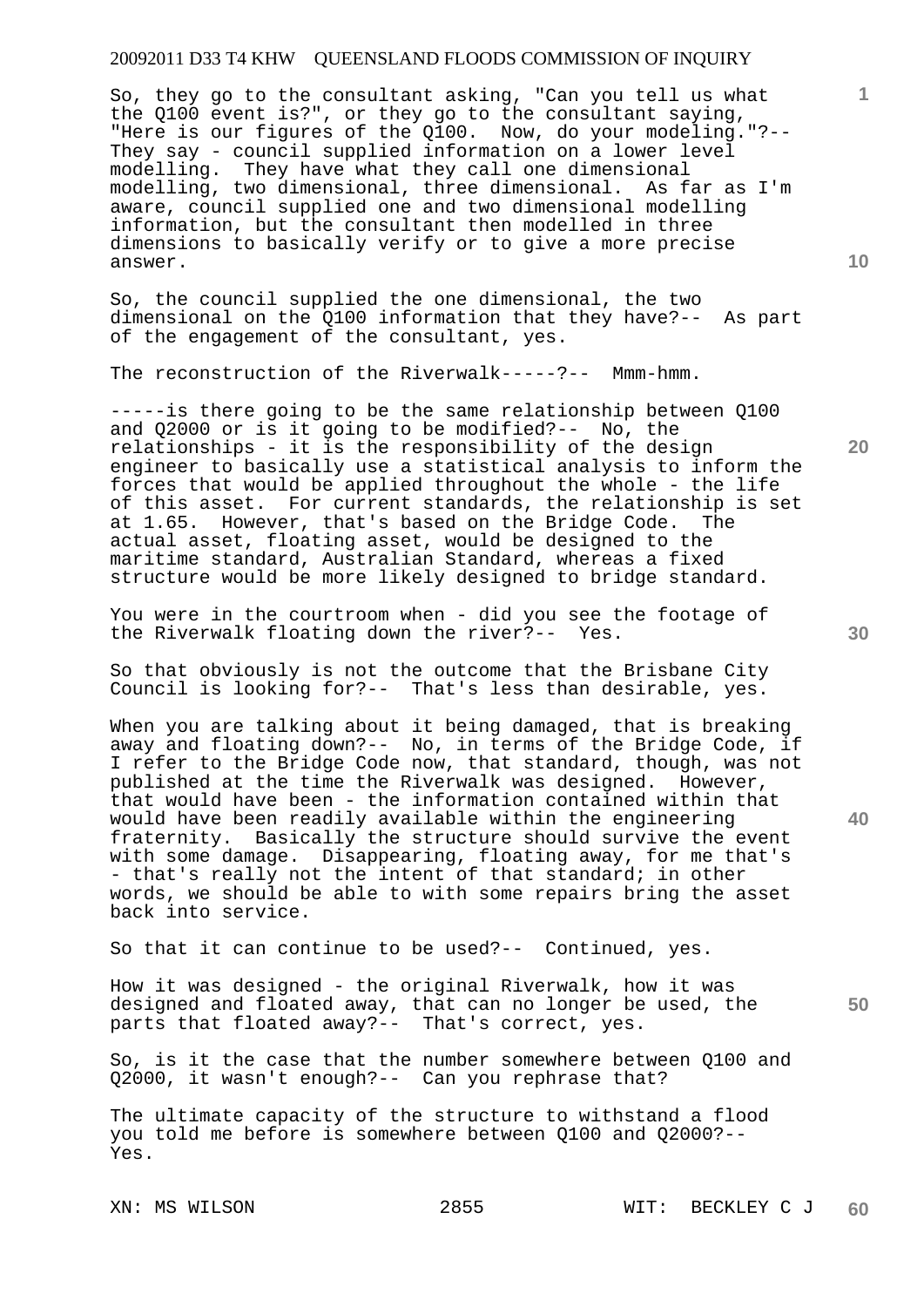You can't tell me the figure?-- No.

But whatever that figure was, it wasn't enough?-- Well, basically the structure fell in the event that we experienced in twenty one hundred at - if it was a Q100 event, it should have what I called survived; in other words, it should have been still either attached to its moorings or if an anchor system had been installed would have been hanging on that restraint system.

In paragraph 15 you refer to that at the time there was statutory requirements relating to the authorisation of the carrying out of works, like Riverwalk, in tidal areas and that time was 2002?-- Mmm-hmm.

What statutory requirements are you referring to?-- As far as I'm aware, prescribed tidal works would have applied to that.

Now, as far as you're aware, there was no statutory or other requirement for the flood resilience standards and associated design adopted for Riverwalk to be assessed by any third party?-- That's correct.

Despite the fact that there was no statutory or other requirement, do you think that's a good idea for such a piece of infrastructure to be assessed by a third party?-- It's quite common with major projects to employ an independent verifier which is - would be an independent consultant engineer that would basically either complete their own calculations or undertake whatever work they deem necessary to verify that the original or the consultant engineer was correct in their assumptions and in their design process.

And the construction of the Riverwalk in 2002, there was no third party assessment?-- I have seen no evidence of that.

Do you think it would be a good idea for the reconstruction of the Riverwalk to have a third party assessment?-- Personally, yes.

Your statement addresses pontoons and landings and that begins at paragraph 22. At the time of the 2010/2011 floods, were you - are you aware now that the Brisbane City Council was the assessment manager for the construction of pontoons and landings?-- I'm not in a position to verify that as such. I have dealt with the standards as design engineer and I'm aware of the need for certification. I'm not aware of who actually manages that permit process as we sit here today. As far as I'm aware, it's actually DERM that's responsible for the prescribed tidal works.

So is it the case your expertise is as an engineer and questions in relation to the assessment process is better addressed to person with some planning experience?-- I would suggest, yes.

Just then finally you address that requests have been made to

**10** 

**1**

**20** 

**40**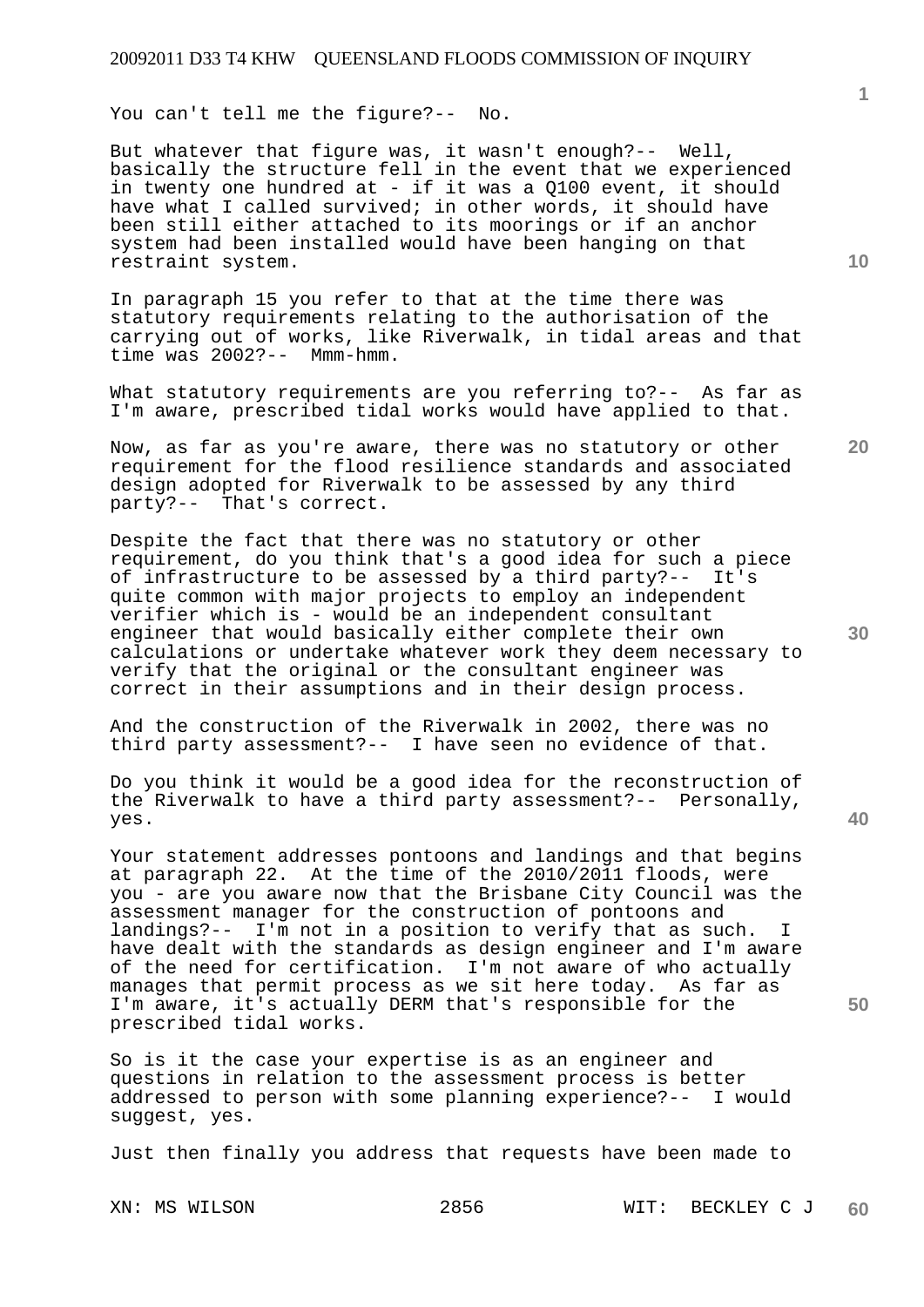the Department of Environment and Resources Management, DERM, to review the Code for prescribed tidal works?-- Yes.

And you attach a letter that has been sent to the , the former Minister For Environment and Resource Management?-- Yes.

Perhaps if we can put that on the screen, it's CJB 12? Have you got that document? You will see it on the screen or it will be available?-- Yes.

You attached this document to your statement. Do you have any understanding of the council's view in relation to amending any codes for the design and construction standards for pontoons and landings?-- At this moment, I'd say from my perspective it's open minded. We're look to enter into a dialogue with industry and with the State to explore the potential for a improvement.

But it is council's view that in light of the significant number of pontoons that were unable to withstand the January floods, that it is now appropriate to review the design and construction - construction standards contained in the IDAS Code?-- Yes, it is appropriate.

And to that end, the council is wanting to work with DERM?-- That's correct.

And is it the case that it is the Brisbane City Council's view that DERM, the Department, should carry out a review of the Code?-- Yes, it is.

So, that's - it is the council's view that that is DERM's responsibility, but council is wanting to work with DERM?-- Yes.

Thank you, Mr Beckley. I have no further questions.

MR MacSPORRAN: We have nothing, thank you, Commissioner.

MR FLANAGAN: No questions, your Honour.

COMMISSIONER: Mr Flanagan. Ms McLeod?

MS McLEOD: No questions, thank you.

COMMISSIONER: Mr Dunning - oh, Mr Porter?

**10** 

**1**

**30** 

**40**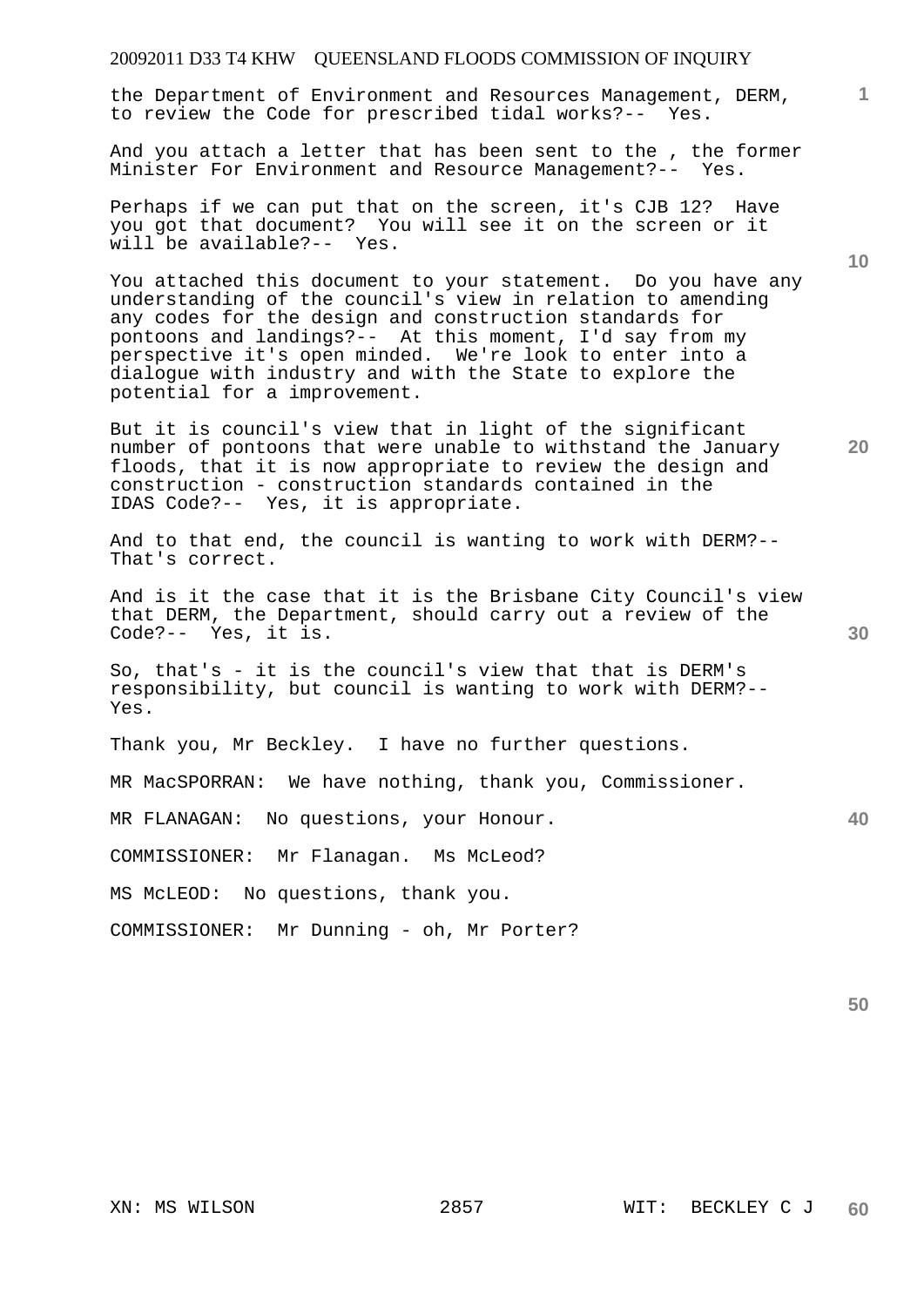MR PORTER: Just one thing briefly, your Honour. Mr Beckley, Ms Wilson asked you about the modelling that was specifically undertaken for Riverwalk?-- Yes.

The hydraulic modelling. Can I ask you to turn to Exhibit CJB 7? You told my learned friend that the council had retained some independent modelling. Is that the report that you were referring to?-- Yes, it is.

**10**  Now, when one is designing and constructing a structure like the Riverwalk, is it correct that it's necessary to analyse on a more micro level the forces, hydraulic and hydrological, that impact on that particular structure?-- Yes, it is.

And is that kind of more specific focus the focus of this further modelling?-- Yes, this essentially was to refine the understanding of the flood regime.

Yes, because when you are building something like this in a particular spot, you need to analyse quite closely how the river behaves in that particular area?-- Yes.

Nothing further, Commissioner.

COMMISSIONER: Thank you. Do you want Mr Beckley excused?

MS WILSON: Yes, thank you, Madam Commissioner.

COMMISSIONER: Thanks, Mr Beckley?-- Thank you .

WITNESS EXCUSED

MS WILSON: I call Ashley Horneman.

**40** 

**20** 

**30** 

**1**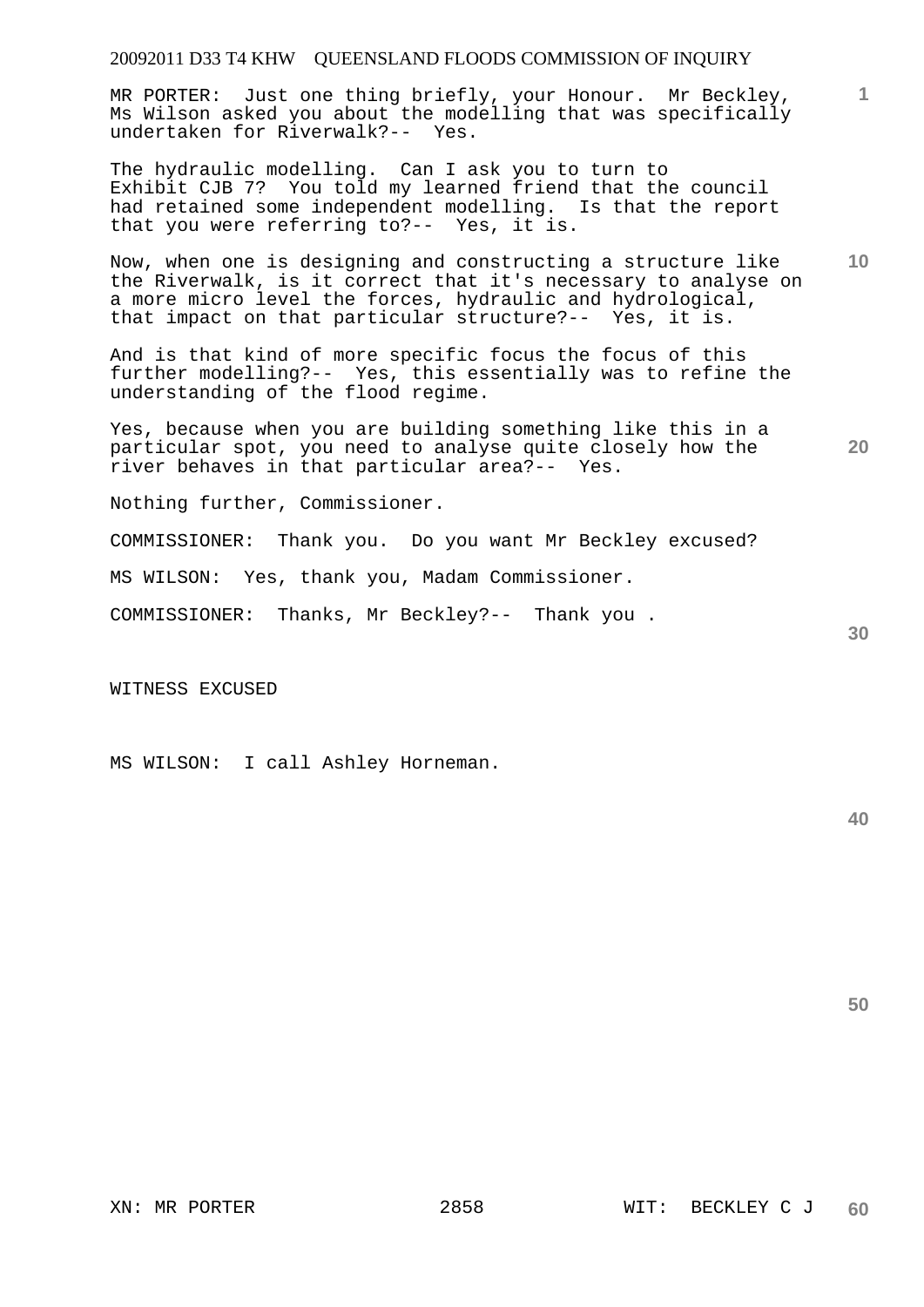# 20092011 D33 T4 KHW QUEENSLAND FLOODS COMMISSION OF INQUIRY **1 10 20 30**  ASHLEY SIMON HORNEMAN, SWORN AND EXAMINED: MS WILSON: Is your full name Ashley Simon Horneman?-- Yes. And you're the project manager for the ferry terminal upgrade programs?-- That's correct. For the Brisbane City Council?-- Correct. And you have provided a statement to the Queensland Floods Commission of Inquiry?-- Yes. Have you got that statement in front of you?-- I do. Madam Commissioner, I tender that statement. COMMISSIONER: Exhibit 556. ADMITTED AND MARKED "EXHIBIT 556" MS WILSON: If I can take you to paragraph 10 in your statement, where you refer to the flood level standards. The use of Q100 in the flood level standards is included in design documents?-- That's correct. So, that is a standard that in designing ferry terminals, the Q100 is a standard that is applied?-- Yes. And it's expressed from the Q100 and then it's expressed at various height levels at relevant points, for example, Q10, Q25 and Q100?-- Generally for design purposes we use Q100.

**40**  Okay. So, to design a ferry terminal, is it the case that it is designed to withstand a Q100 flood?-- Designed to survive a Q100 flood, yes.

And when you use the term "survive", that means to be able to be used again intact or with damage?-- You would expect some damage, yes.

But to be able to be repaired and to be able to be used a short time after the flood?-- That's correct, yes.

Now, in terms of obtaining the Q100-----?-- Yes.

-----what is the Q100 at that point in time point in the river, where is that data obtained from?-- We obtained that from City Projects Office formerly City Design. They provide us with a one page sheet of ranging from Q10 to Q100 and DFE flood levels and velocities.

So, the data is obtained from the Brisbane City Council?--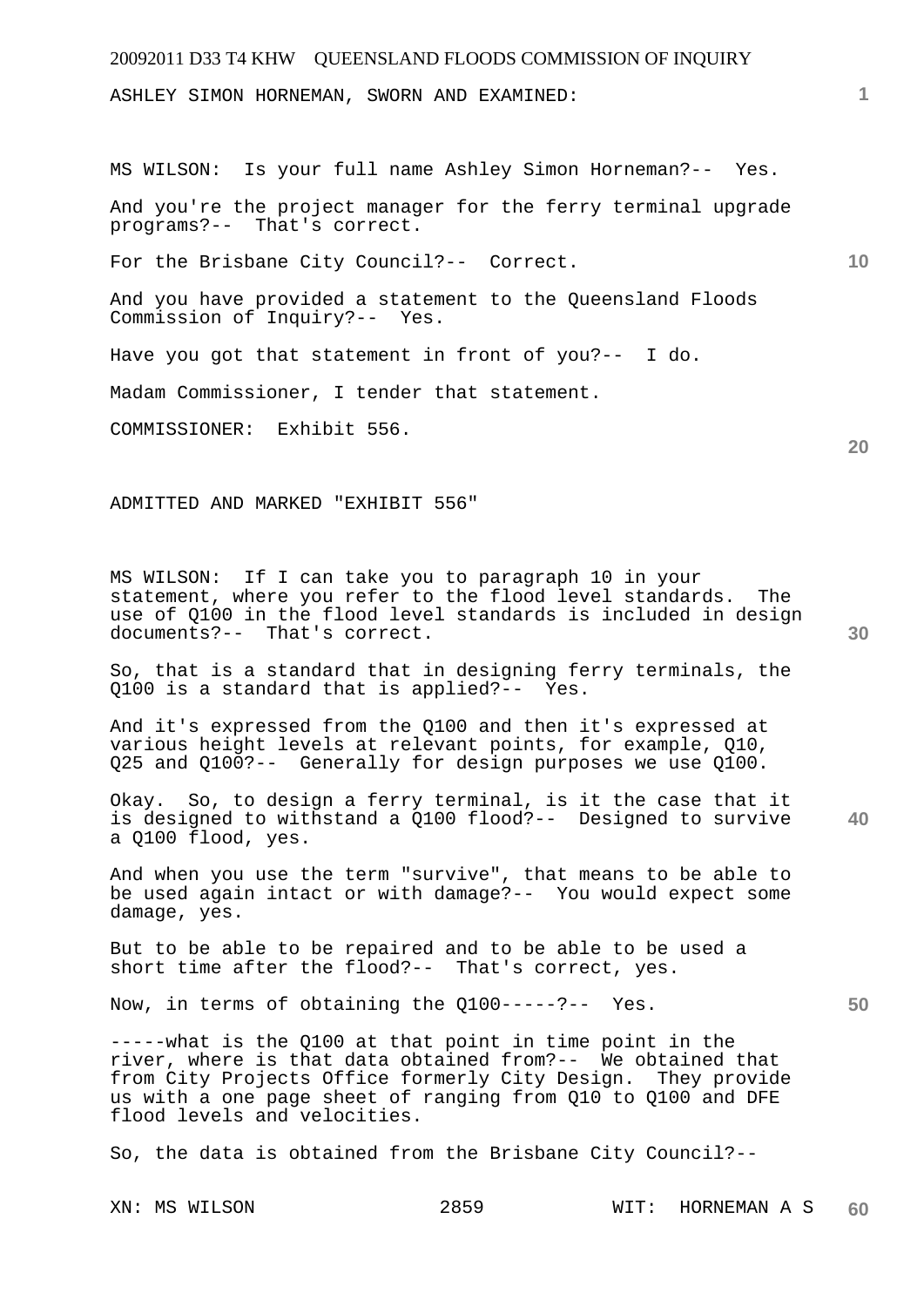That's correct.

Now, at paragraph 33 you set out the following - the ferry terminals that had to be reinstated, that you had to start again; is that the case?-- That's right.

And there's seven of those and also there was West End, but that was a project that was - that had already commenced before the floods?-- Yes.

So, there are eight - after the floods there are eight new terminals that the Brisbane City Council has to build?-- That's correct.

Now, the replacement terminals will have different design standards than the previous terminals?-- Yes.

And you go through those differences in your statement and they include the deflection structure upstream?-- That's correct, yes.

And is that so that when pieces of debris come down the river, that the terminals will be designed to survive that?-- It's the deflection structure is designed to deflect any debris away from the main pontoon itself so we don't damage the pontoon.

And the retractible gangway is another design initiative that these new terminals will have?-- That's correct.

And can you tell us how that will work in a flood?-- At the moment it's just a concept design. At the moment the idea is that as the flood level rises, it also rises off its landing on the land side. It is then retracted - retracted 90 degrees to face downstream so it's out of the main debris flow.

And is that where it was seen that a lot of damage to these terminals occurred?-- Yes, correct, debris, yes.

Is that just a concept at the moment or something that is actually being progressed?-- It's a concept design that's being accepted and the detail design will be progressed shortly.

These new terminals will also deal with debris loading. Is that different than the deflection structure upstream criteria that would be - that these terminals would have?-- Be the same criteria.

**50**  Okay. These terminals will be built to flood design standards derived from council's improved three dimensional modelling of<br>the January 2011 floods?-- Yes. the January 2011 floods?--

You talked before about the Q100 was used as a design standard for flood loading. Will these new terminals be built to Q100 standard?-- The new terminals will be built to the three dimensional model which we are - which will model the 2011 - January 2011 event.

**30** 

**40** 

**20** 

**10**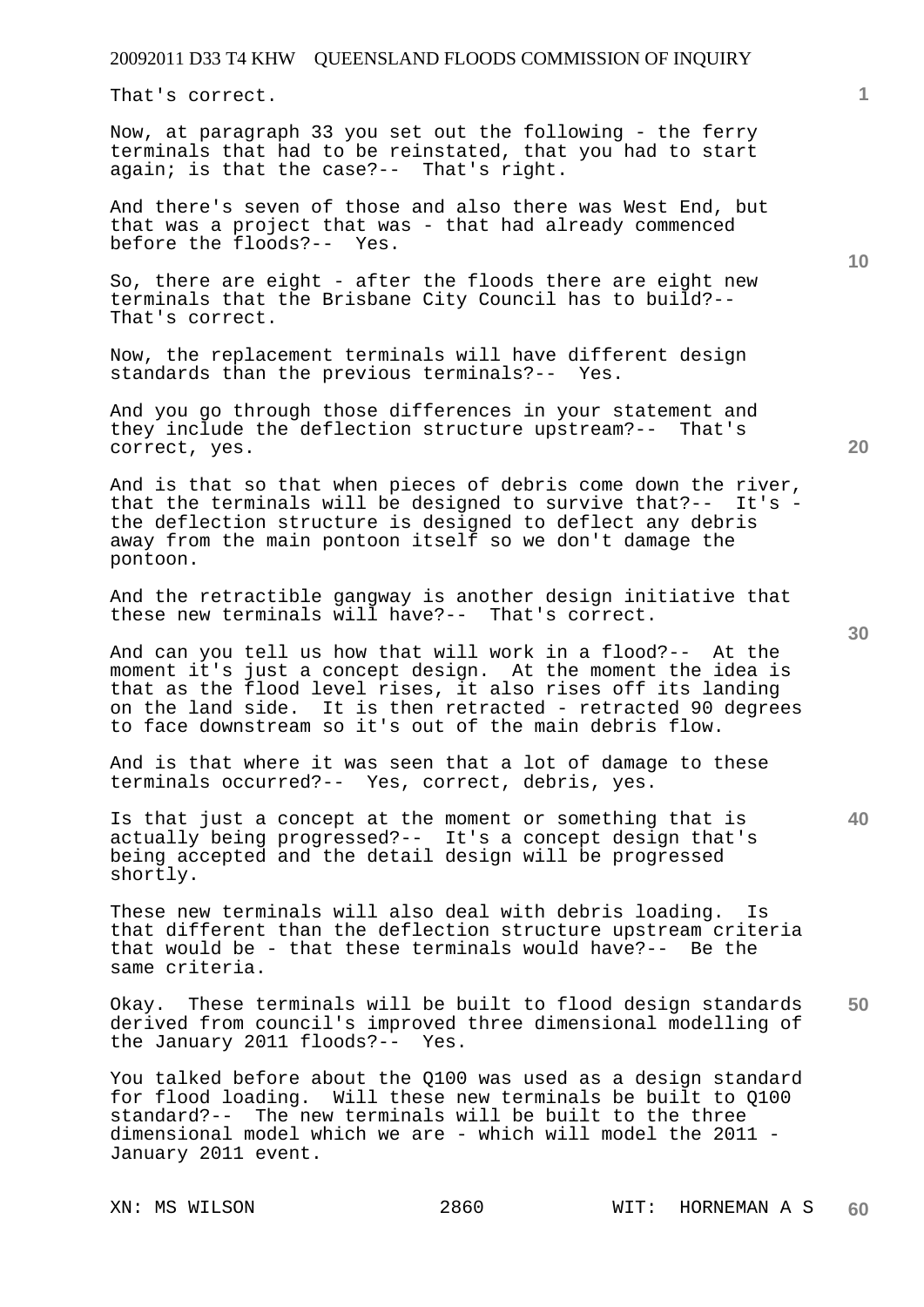So, it will not be Q100 per se, it will be based upon the January 2011-----?-- That's correct.

-----event?-- That's correct.

And that's where the models will be worked from that?-- As I understand it, yes.

**10**  Now, do you have some knowledge of the role that the Brisbane City Council plays as the assessment manager for the constructions of pontoons and landings?-- Yes, I do, some general knowledge, yes.

Well, perhaps if you can assist and - because if you can assist us to answer some of these questions. The Brisbane City Council assesses the design standards and the flood resilience standards, and the flood resilience standards are part of design standards for landings and pontoons?-- Not that I'm aware of. The DA is just - the council's development assessment manager.

Yes?-- That means that they - the designs that we submit to them get passed to DERM or DD or any of those State Government concurrence agencies and they may look at it from a more structural point of view.

The relevant standards are defined within the Queensland Coastal Protection and Management Regulation; is that the case?-- Schedule 4A, I think it is.

Yes. That is the responsibility of DERM?-- That's correct.

You refer to the schedule 4A. Schedule 4A contains the IDAS Code, which is the Integrated Development Assessment System Code?-- Yes.

**40**  And if you can have a look at this document, which is section 4A of the Queensland Coastal Protection and Management Regulations 2003? Now, have you got that document in front of you?-- Yes.

Are you aware that the Brisbane City Council is wanting the Department of Environmental Resource Management to have a review of the Code?-- I am not aware of that, no.

Do you have any awareness how the schedule 4A is applied?-- I understand it's applied to ensure that there's - the integrity of the design meets whatever DERM's particular requirements are.

Perhaps if I can go to page 37 and we might be going beyond your expertise, but if you can assist that would be good. This looks at the design construction and safety of all prescribed tidal work. Can you see that?-- Mmm-hmm.

Now, if the development meets the probable solution that is in column 2, then it is deemed to satisfy a specific outcome; is

**1**

**30** 

**50**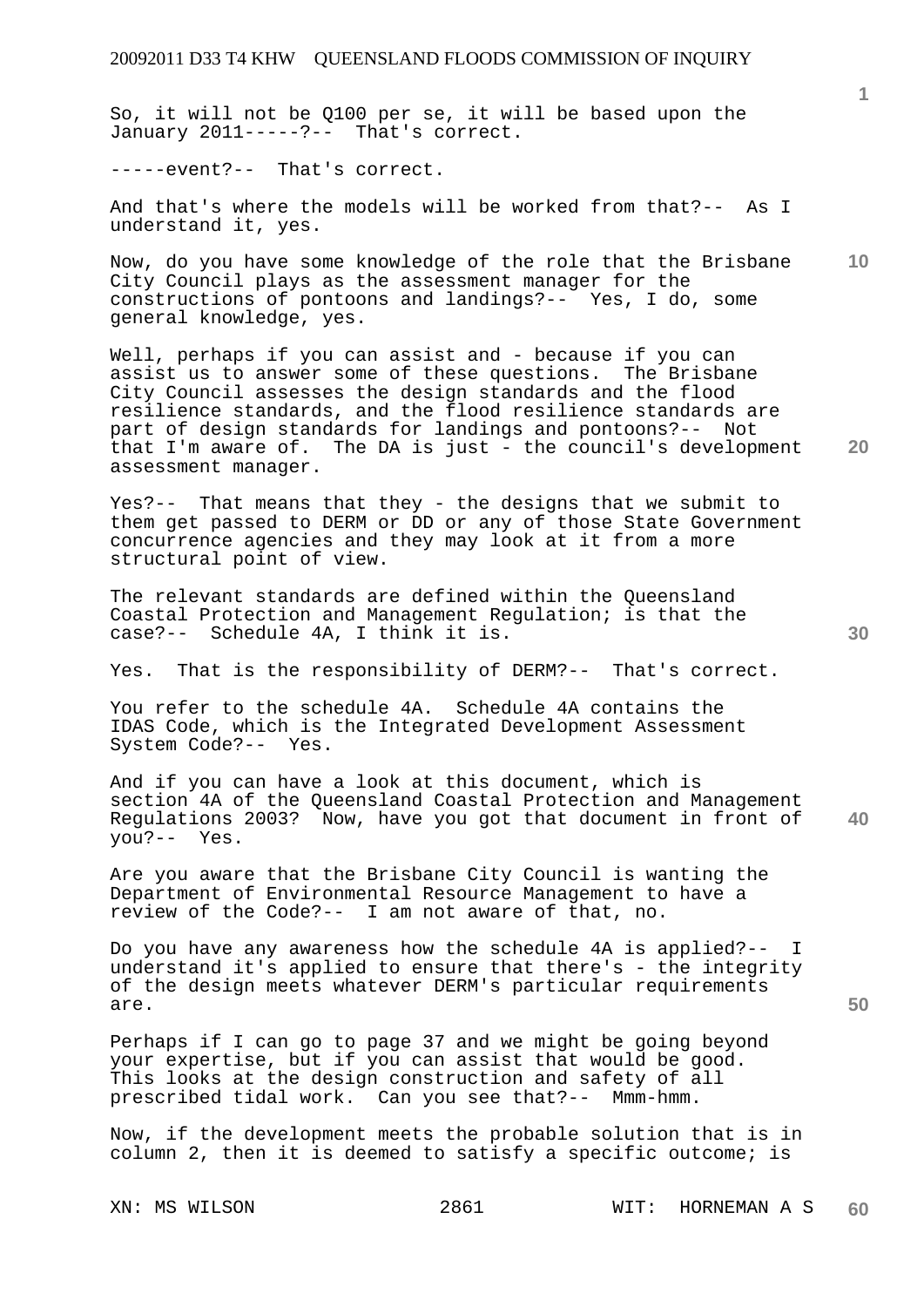that your understanding?-- Yes.

Now, the Brisbane City Council can't change the specific outcome, that is a matter for DERM; is that your understanding?-- That's my understanding, yes.

However, have - the probable solution includes reference to the relevant planning scheme. Can you see that at B?-- Yes.

**10**  And in this case, what we're referring to, the relevant scheme in Brisbane is the Brisbane City Plan?-- Yes.

And by looking at B, if the Brisbane City Plan is more stringent than the Australian Standards referred to in the probable solution, then the standard in the Brisbane City Plan applies?-- Correct, yes.

That's your understanding?-- That's my understanding.

**20**  So whilst the Brisbane City Council can't change the specific outcome, they could include in its planning scheme a more stringent standard?-- Potentially, yes.

Potentially, did you say?-- If they decide to do that.

If they decided to do that they could include a more stringent standard and that would be the standard that would apply?-- Yes.

**30**  So, that would, in effect, bypass DERM to change the Code?-- My understanding is that's correct, yes.

Thank you very much, Mr Horneman. They're all the questions I have got for you.

MR MacSPORRAN: We have nothing, thank you, Commissioner.

MR FLANAGAN: No questions.

MS McLEOD: No questions, thank you.

COMMISSIONER: Mr Porter?

MR PORTER: Just one brief thing, Commissioner. Mr Horneman, my learned friend asked you about the eight terminals that suffered major damage?-- Yes.

**50**  And you indicated that council were pursuing a strategy to replace those eight terminals. Just so it's clear, though, those eight terminals were initially reinstated; is that correct?-- Yes, that's right.

And about when were reinstated?-- Sorry, except for West End which - West End we planned with the actual upgrade we were going to do - we went ahead with that so it wasn't reinstated immediately.

**1**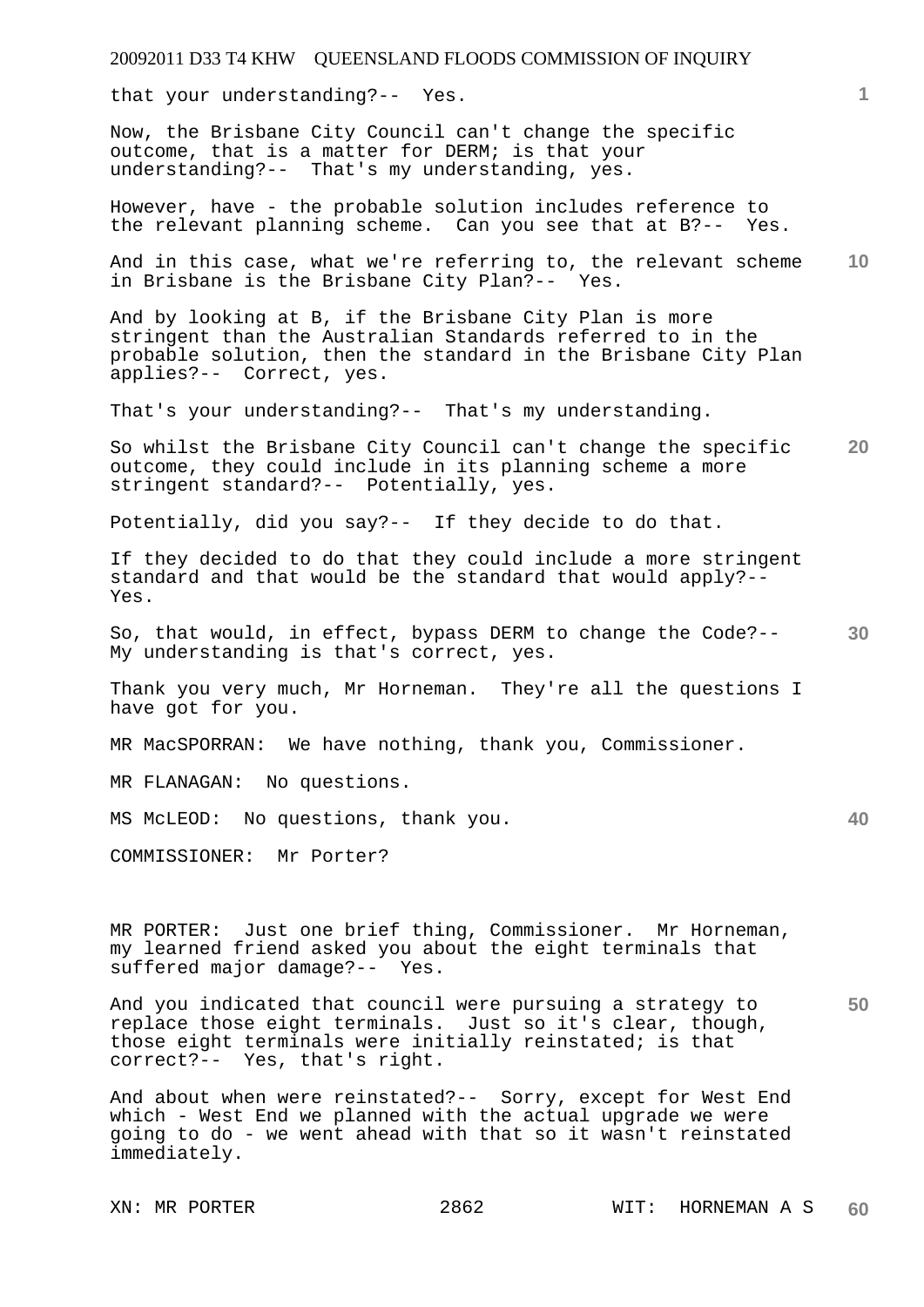And so at the present minute for those - excluding West End, those seven that suffered major damage, are they operational now?-- Yes.

And they're operational by the reinstatement of them to their previous design standards?-- That's correct, yes.

All right?-- Yes.

All right then. Thank you.

MS WILSON: Madam Commissioner, for completeness, I should tender the document that I just showed Mr Horneman, which is the schedule 4A.

COMMISSIONER: Exhibit 557.

ADMITTED AND MARKED "EXHIBIT 557"

MS WILSON: And I have no further questions.

COMMISSIONER: Thanks, Mr Horneman. You are excused?-- Thank you.

WITNESS EXCUSED

MS WILSON: Madam Commissioner, I call Gillian Soole.

**50** 

**10** 

**1**

**20**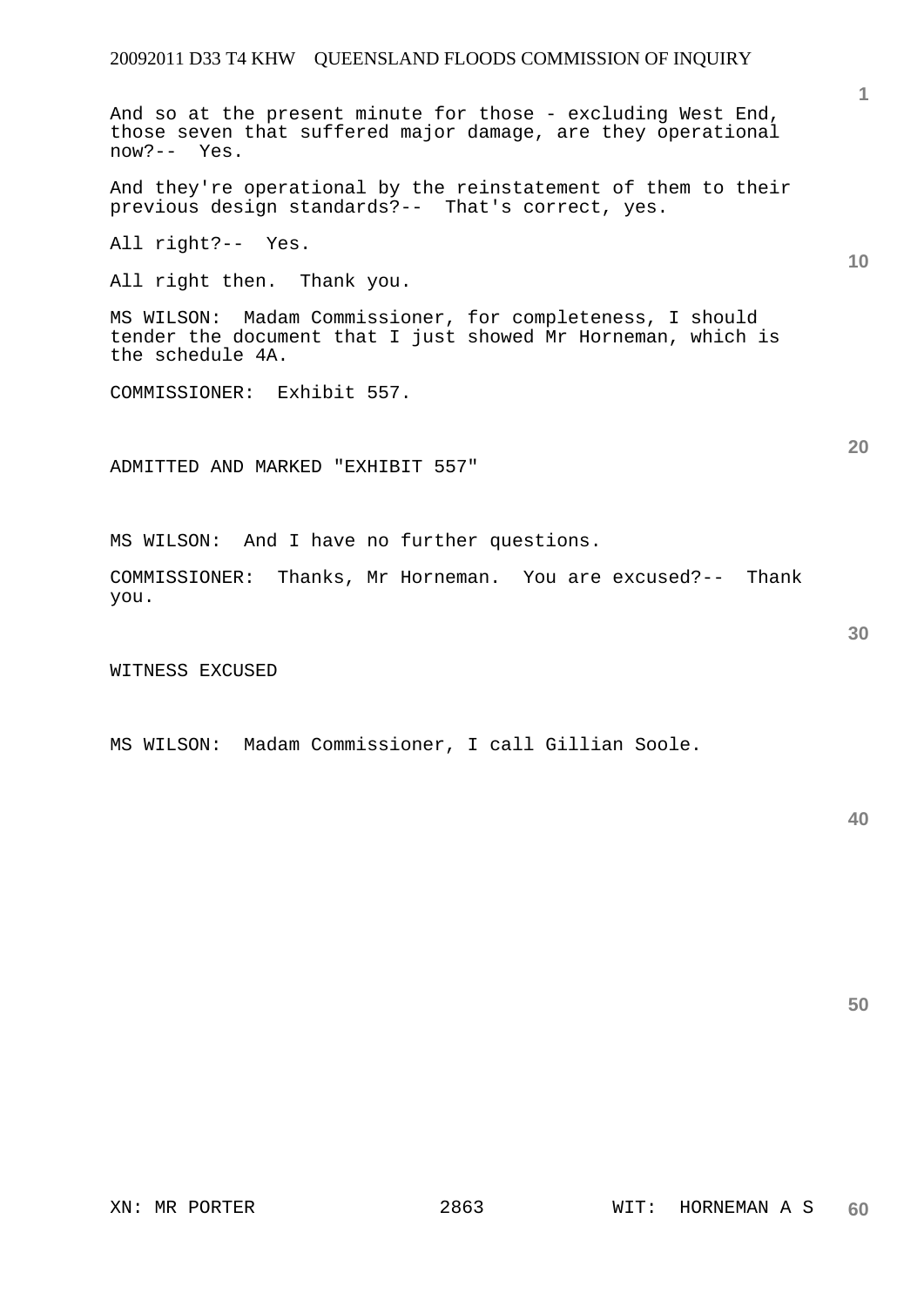GILLIAN KAY SOOLE, SWORN AND EXAMINED:

MS WILSON: Is your full name Gillian Kay Soole?-- Yes.

And you are the regional manager of Development Assessment West?-- Yes.

**10**  And you have provided a statement to the Queensland Floods Commission of Inquiry?-- Yes.

Have you got your statement with you?-- Yes.

Madam Commissioner, I tender that statement.

COMMISSIONER: Exhibit 558.

ADMITTED AND MARKED "EXHIBIT 558"

MS WILSON: Now, you are going to have to speak up because everything that you say is recorded and we are going to be that's going to have to be picked up. Now, you provided a statement with respect to the Coles shopping centre at Bellbowrie?-- Yes.

Now, can I ask you to have a look at this document, which we will show you, which is the Bellbowrie Local Plan, and if I can take you to page 303 which is referred to as page 303 of that document? Have you got that?-- Yes, yes.

Now, the site marked CC, can you see that?-- Yes.

On that plan, that is the location of the existing Coles shopping centre; is that the case?-- I'm not sure. It doesn't look correct to me on this map.

CC is, if we look at the bottom of the map, is regarded as "convenience centre". What does that mean?-- I don't believe that is the location, I believe the location is on the following page.

**60** 

**20** 

**40**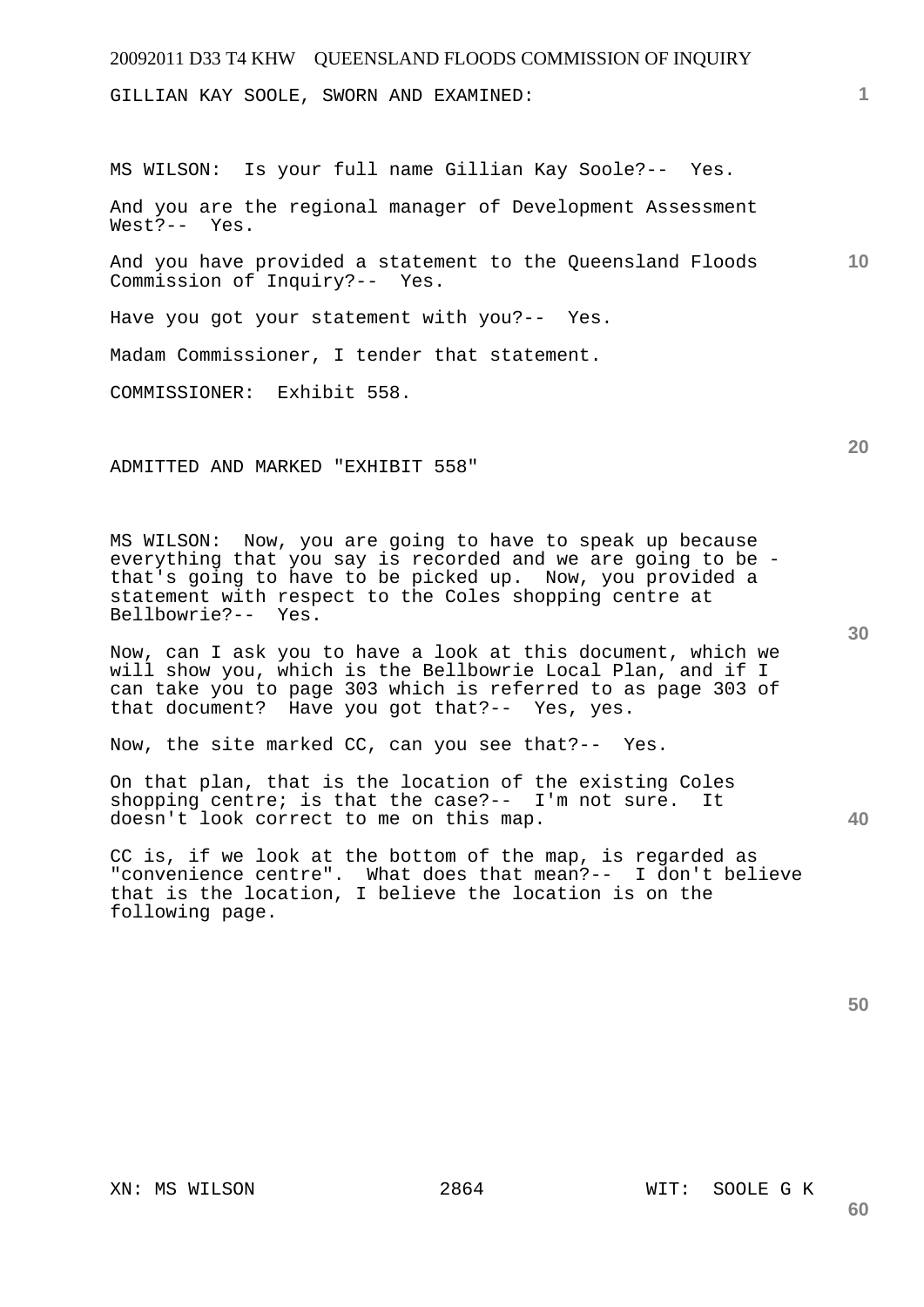| 20092011 D33 T5 JJH QUEENSLAND FLOODS COMMISSION OF INQUIRY                                                                                                                                                                                                                                     |                 |
|-------------------------------------------------------------------------------------------------------------------------------------------------------------------------------------------------------------------------------------------------------------------------------------------------|-----------------|
| On the following page?-- -----of - yeah, $304$ -----                                                                                                                                                                                                                                            | $\mathbf{1}$    |
| Yes?-- -----in Moggill Road. It's a location here that the<br>shopping - that the Coles Shopping Centre is.                                                                                                                                                                                     |                 |
| Okay. I'm going to give you a pen and I'm going to ask you to<br>mark where you say that the - where you - okay. Perhaps if I<br>could see that?-- Okay.                                                                                                                                        |                 |
| And we can - in fact, have we got the pointer? There's a<br>pointer, and if you could - you see there is a - Miss Soole,<br>there is a - it's up on the screen and if you can just show us<br>all where you just marked that map?-- Can you see that? That<br>- where that - there?             | 10 <sup>°</sup> |
| All right. It's in the - okay. When we look at the - the<br>bottom of that map it sets out what various things mean and<br>centres - when a convenience centre, does that have any<br>meaning to you?-- It would be a location that's been<br>identified as potential for a convenience centre. | 20              |
| And when we're talking about a convenience centre, what does<br>that encompass?-- It's part of the order of centres in the<br>town plan, so it would be a type of centre in the hierarchy<br>that would - we would use in terms of planning for centres.                                        |                 |
| And would - does that include types of development including<br>shopping centres?-- Yes.                                                                                                                                                                                                        |                 |
| Does that include more than just a corner shop but rather a<br>more - larger-scale development?-- It could. It depends on<br>the catchment and what's envisaged for that area.                                                                                                                  | 30              |
| COMMISSIONER: Ms Wilson, before you go on, I just might ask<br>that the hard copy be handed up here so that I and the<br>Deputies can have a look.                                                                                                                                              |                 |
| MS WILSON: Certainly. And I tender that document, too.                                                                                                                                                                                                                                          |                 |
| COMMISSIONER: It will be Exhibit 559.                                                                                                                                                                                                                                                           | 40              |
| ADMITTED AND MARKED "EXHIBIT 559"                                                                                                                                                                                                                                                               |                 |
| COMMISSIONER: Did you end up marking it, Miss Soole?-- Yes,<br>I did. With a circle-----                                                                                                                                                                                                        | 50              |
| How did you mark it? I'm just having trouble spotting it?--<br>With a circle.                                                                                                                                                                                                                   |                 |
| A circle. Oh, I see it now.                                                                                                                                                                                                                                                                     |                 |
|                                                                                                                                                                                                                                                                                                 |                 |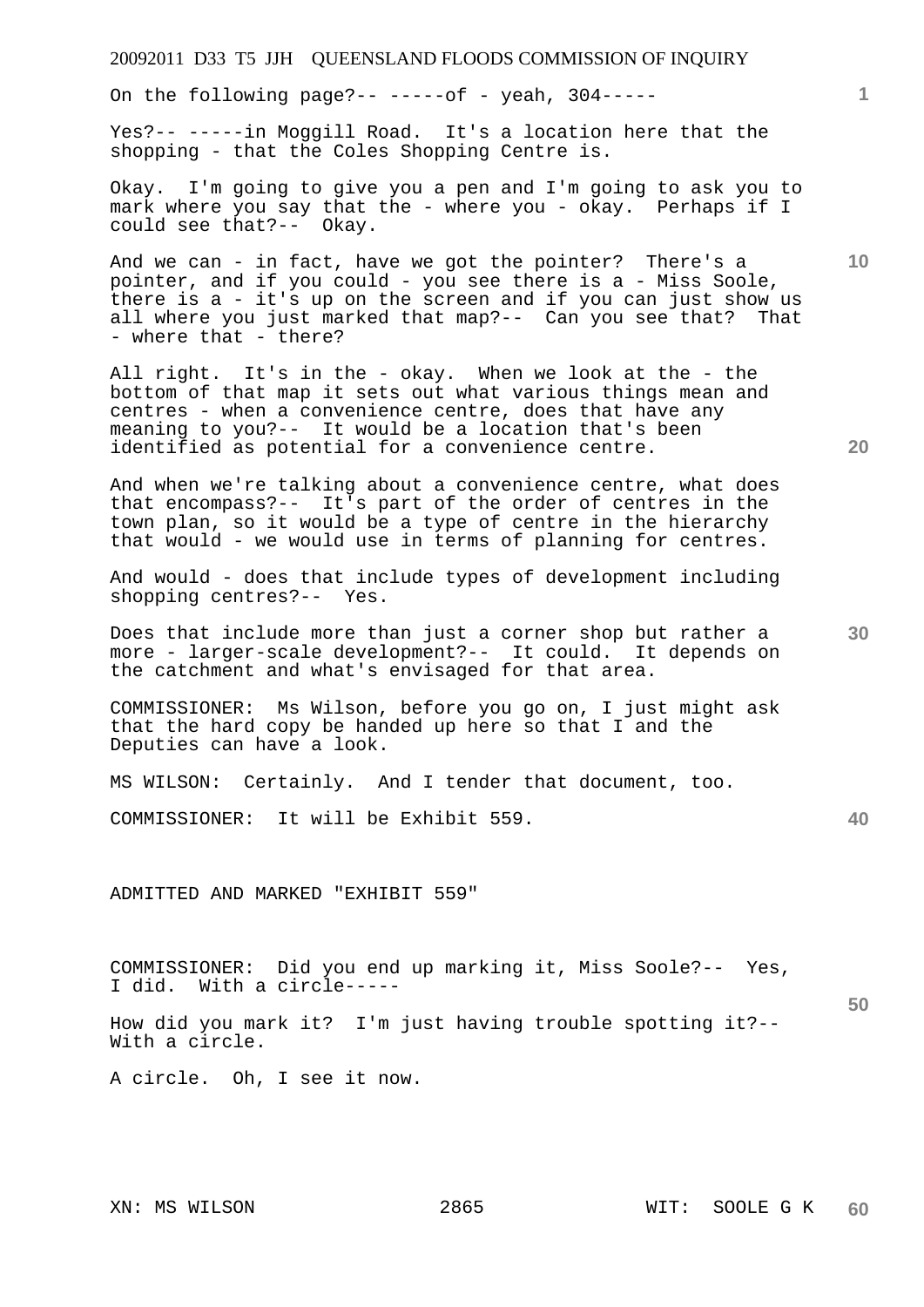**1 10 20 30 40 50**  MS WILSON: Now, in terms of the Bellbowrie Shopping Centre, the existing Bellbowrie Shopping Centre, the existing centre was originally approved prior to the 1974 flood; is that the case?-- Yes. In 1973?-- Yes. There have been some extensions to the shopping centre since that time?-- Yes. But - and were they assessed against the current City Plan?-- They were assessed against what - the planning scheme that was in place at the time the applications were assessed. And many of those were before the current City Plan?-- Yes. Now, the shopping centre is an existing lawful use?-- Yes. And can continue to lawfully operate without need for further approval?-- That's correct. So despite the floods it can continue to operate with no further approval because it has an existing lawful use?-- Yes. However, if any further development occurred on that site then that would have to be assessed against the Brisbane City plan?-- Yes. Now, at paragraph 23 of your statement you refer to discussions with the owner of the shopping centre?-- Yes. And these discussions occurred after the floods of 2010/2011?-- Yes. And was that the case to - to - for the owner and the Brisbane City Council to look forward about - to look forward to what further developments could occur there?-- Yes. It was also to see if there was anything that could be done to assist them if they wished to do something about the shopping centre or do further work on the shopping centre. The preliminary discussions included the possibility of raising parts of the shopping centre?-- Yes. Now, what is the Council's attitude to that?-- We would support that and we would obviously work with them to assist them to raise the centre on that site. And is what being contemplated to raise the entire centre or just parts of it?-- There was discussions on both options but it's up to, obviously, the owners or their representatives to work out the best approach as to how they might want to do that.

And when looking at raising the shopping centre, is that to improve flood immunity?-- Yes.

XN: MS WILSON 2866 WIT: SOOLE G K **60**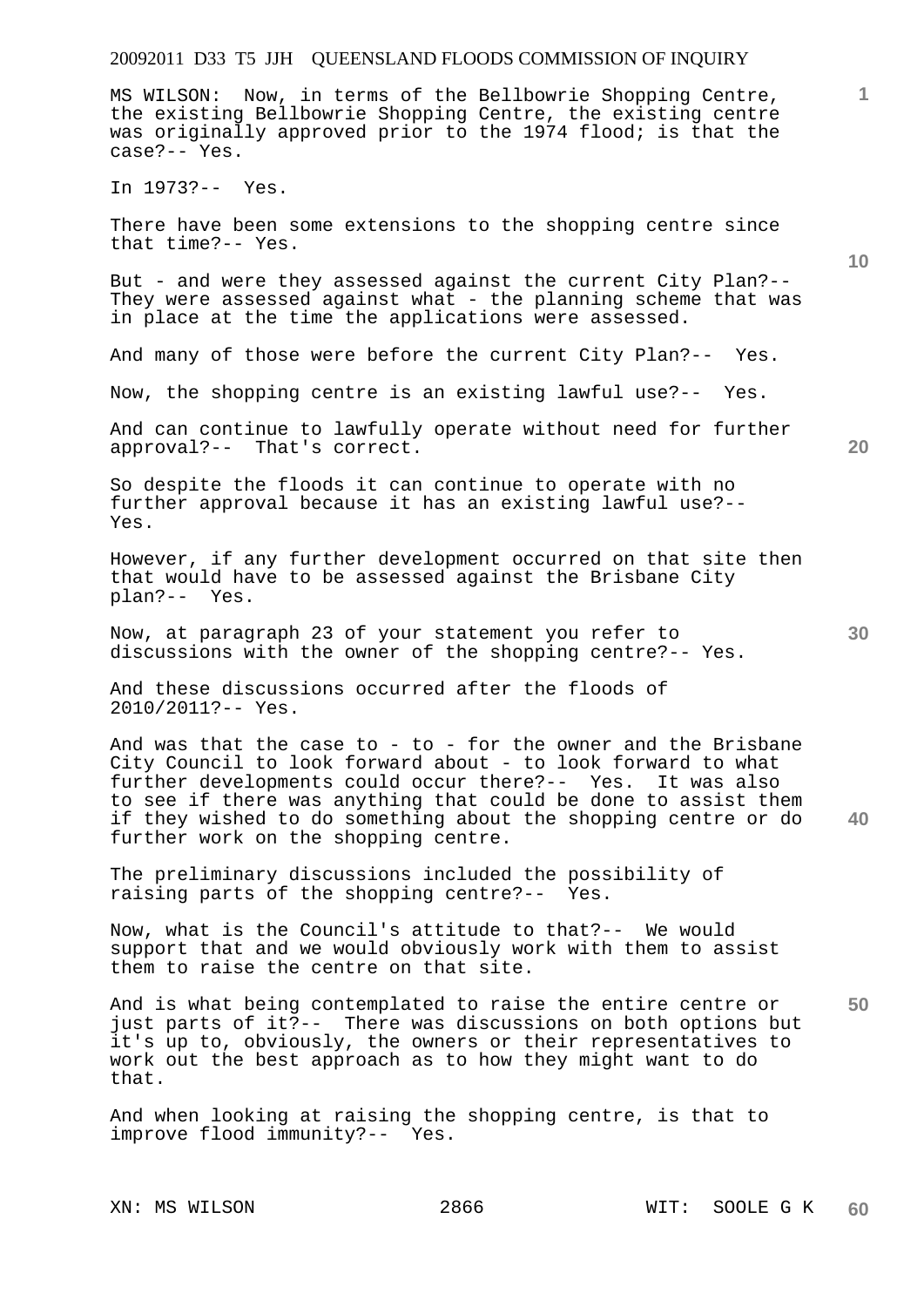Now, are there - is there any height restrictions that may apply for this not to occur?-- There's no impediments on that - I mean, there is some height restrictions but it would be part of the assessment but the use is established so it would just be as per the requirements of the town plan and what what they would lodge to be assessed.

Thank you, Miss Soole, that's all the questions I have for you.

COMMISSIONER: Mr MacSporran?

MR MacSPORRAN: Nothing, thank you.

COMMISSIONER: Mr Flanagan?

MR FLANAGAN: No questions.

COMMISSIONER: Ms McLeod?

MS McLEOD: No questions, thank you.

COMMISSIONER: Mr Dunning.

MR DUNNING: Thank you, Commissioner. Ms Soole, can I just take up that last point that our learned friend Ms Wilson was raising with you. What are the impediments to the shopping centre being raised to produce improved flood immunity?-- Under the town plan there's no impediments, they would have to go through a-----

COURT REPORTER: I'm sorry, I didn't hear you.

WITNESS: Under the town plan there's no impediments, they would need to go through an assessment process and subject to the proposed design, there's an assessment process for that, but other than that we believe the use is established, the building footprint's there, it's not a difficult assessment process or application for us to deal with

MR DUNNING: All right. And you've indicated that it's one that you'd favourably receive?-- Yes.

**50**  What about the issue of Council costs, fees associated with it, have you given any intimation to the developer about that - the owner about that?-- We did - with the owner's representatives we discussed the options of significantly discounting fees and pre-lodgment advice to assist them move forward with that project if they wanted to proceed with it.

Then in terms of the owner's decisions what are the other impediments that - what are the impediments, given they're not, what are the impediments that stand in the way of, for example, raising the centre?-- The - obviously the owners or the people would have to make a business decision as to whether the investment required to raise the centre would -

**10** 

**1**

**20** 

**30**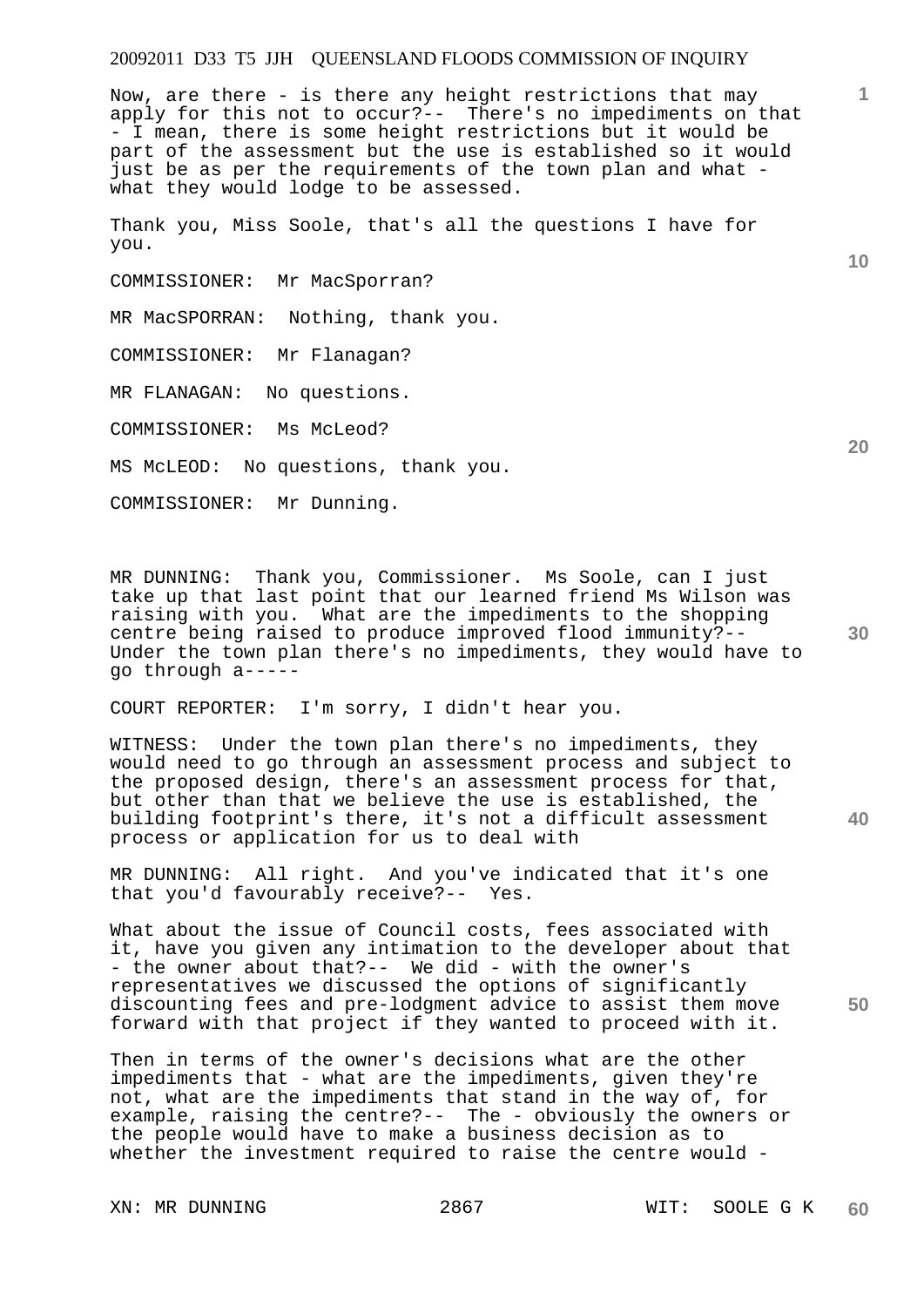would give them a business outcome, a commercial outcome to warrant the investment.

And is the density of the population and the forecast density of the population in that area a relevant consideration in that regard?-- It would be.

All right. Can you explain to the Commission in what way?-- Obviously anybody proposing to invest in a shopping centre would want to do significant research about the growth, potential population catchment and balance that against investment against the benefit of what they would get in return in terms of additional revenue, tenants, that sort of thing, so a lot of consideration before spending money to expand a shopping centre or increase the gross floor area.

All right. And what are the growth prospects for that catchment area?-- My understanding, this area not significant in - under - what we know at the moment, so it's a fairly remote area so the densities are not expected to increase significantly in the next sort of planning terms of five to 10 years, so-----

All right. Now, we've discussed this - or the fact that there aren't any particular Council obstacles and we've discussed the cost obstacle. What about the existing tenants, do they present any issues for the existing owner?-- Obviously the current - well, the manager or owners need to - they've already got existing tenants in place with tenants' agreements so that would also be part of their consideration if they were to progress doing anything with the shopping centre. They would need to work with the existing tenants to work through that process.

All right. Yes. Thanks, Miss Soole. Commissioner, I have no further questions.

COMMISSIONER: Thank you.

**40**  MS WILSON: I have no other questions, Madam Commissioner. May Miss Soole be excused?

COMMISSIONER: Thanks, Miss Soole, you're excused.

WITNESS EXCUSED

MS WILSON: That is all the witnesses that we have this morning.

COMMISSIONER: All right. What time do you want to resume?  $2.30$  or-----

MS WILSON: 2.30, yes, Madam Commissioner.

**10** 

**1**

**20** 

**30**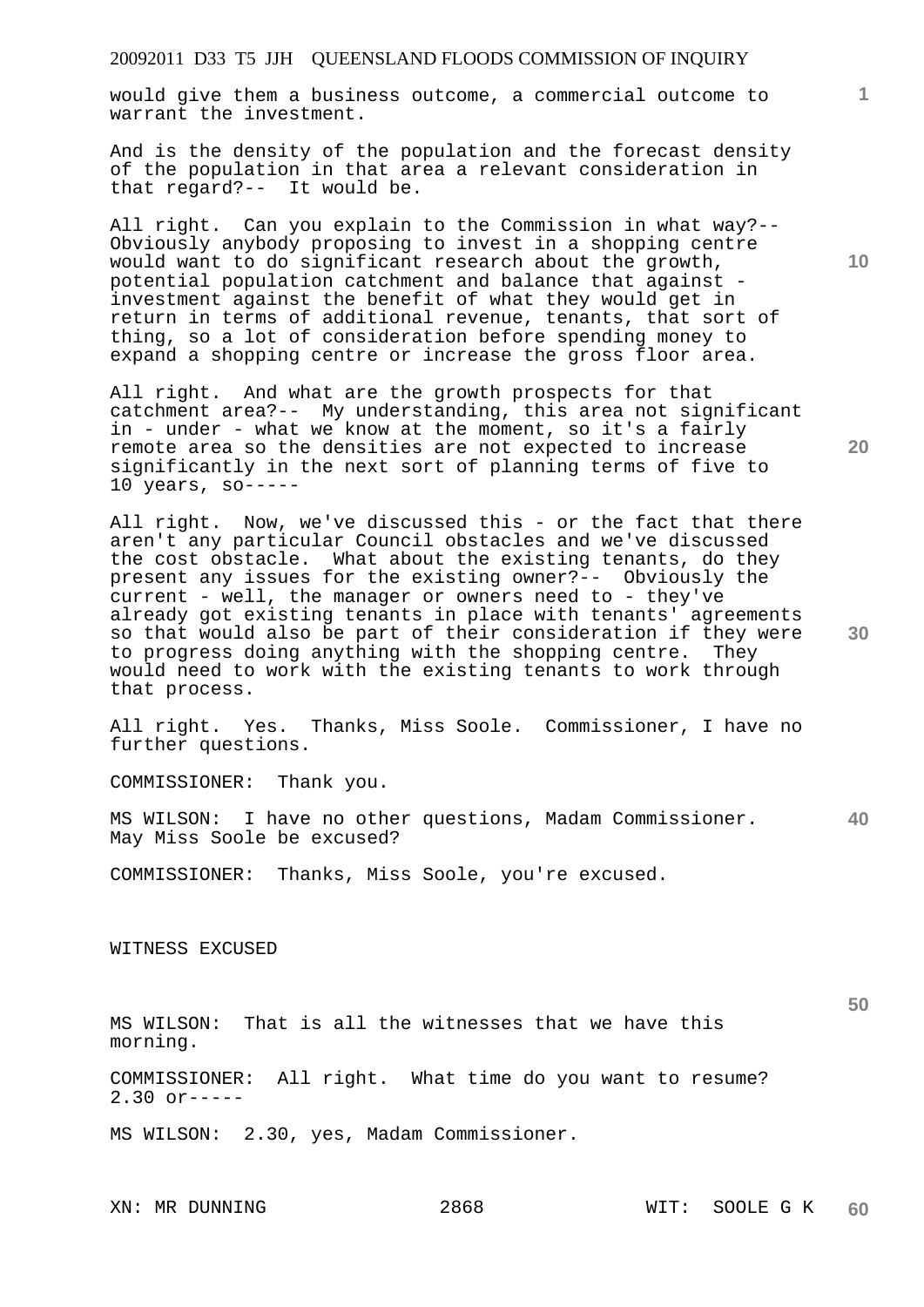COMMISSIONER: All right. We will adjourn until 2.30 then.

THE COMMISSION ADJOURNED AT 12.16 P.M. TILL 2.30 P.M.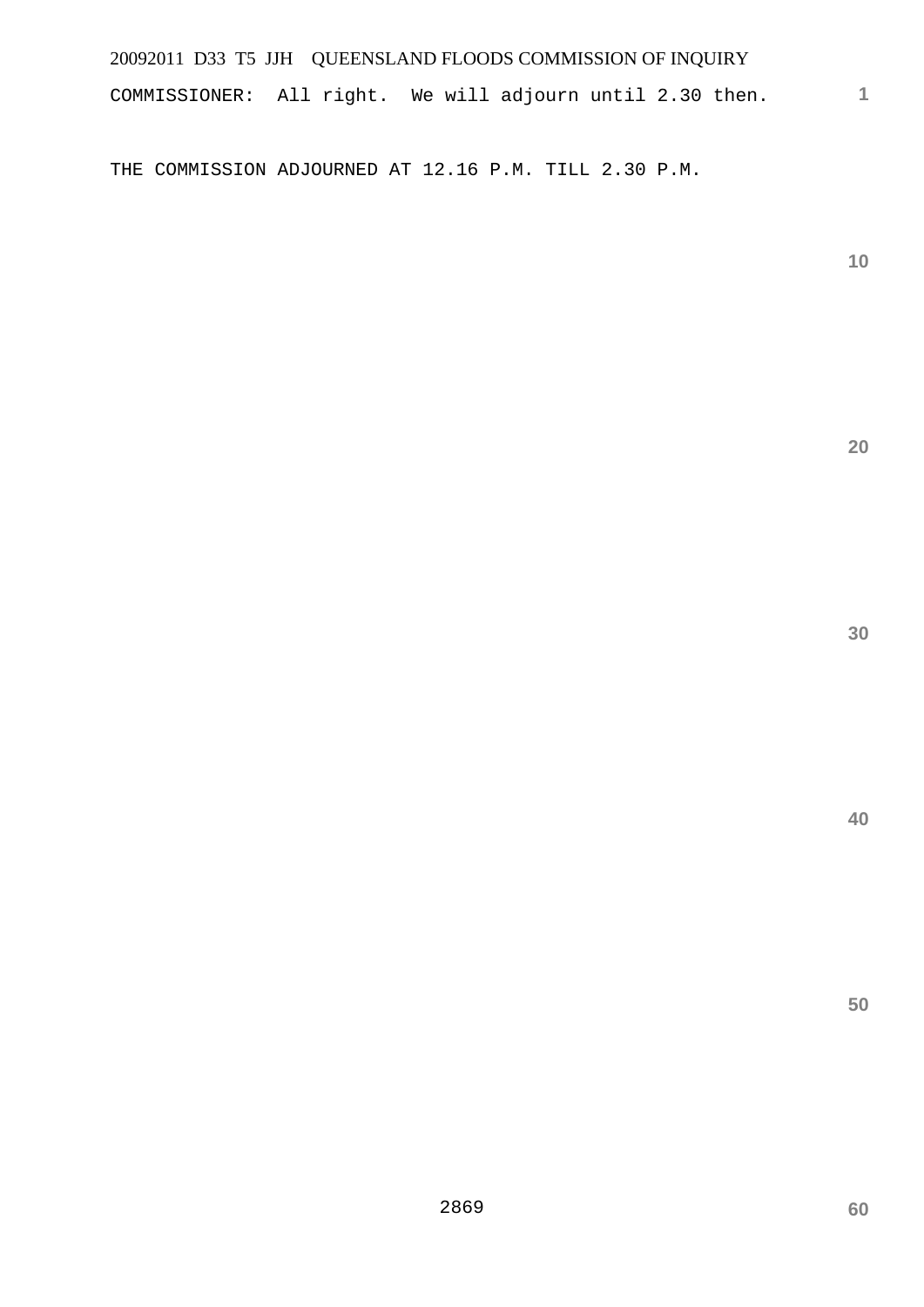# 20092011 D33 T6 KHW QUEENSLAND FLOODS COMMISSION OF INQUIRY **1 10 20 30 40 50**  THE COMMISSION RESUMED AT 2.31 P.M. COMMISSIONER: Yes, Ms Wilson? MS WILSON: Thank you, Madam Commissioner, I call Victoria Ashworth. VICTORIA JOY ASHWORTH, SWORN AND EXAMINED: MS WILSON: Is your full name Victoria Joy Ashworth?-- Yes, that's correct. And you are the owner and manager of Victoria on Rosalie, a shop at unit 3/18 Nash Street, Rosalie?-- That's correct. And you have made a statement to the Queensland Flood Commission of Inquiry?-- Yes. Can you have a look at this document, please? And is that your statement?-- Yes. Madam Commissioner, I tender that statement. COMMISSIONER: Exhibit 560. ADMITTED AND MARKED "EXHIBIT 560" MS WILSON: At the time of the floods, your business was located at Nash Street, Rosalie?-- 3/11 Nash Street. Okay. And what kind of business was Victoria on Rosalie?-- Boutique clothing. Now, you leased those premises?-- Yes. At the time of the floods, you were leasing the premises still?-- Yes. Now, were you aware of any flood risk to that property, to your shop, at any time before January 2011?-- No. Did you make any checks in relation to the flood risk of that property?-- No. Now, at the beginning of January 2011 you were overseas?-- That's correct. And you received a phone call?-- I did.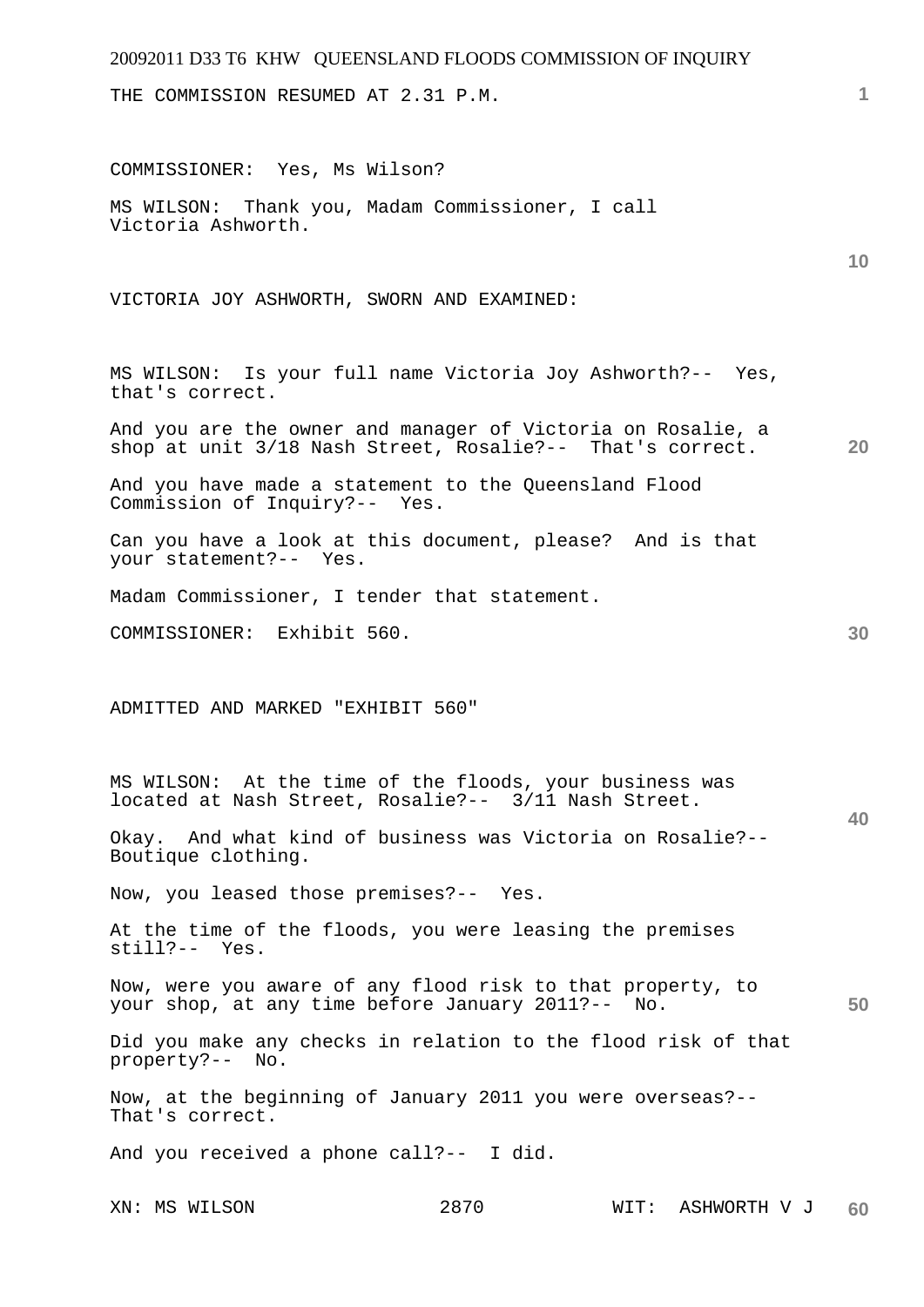And when was that?-- Would have been about the 9th of January. I was due to return on the 10th. I was made aware of the problems in Brisbane.

And when you are referring to "the problems in Brisbane", you are referring to the flooding in Brisbane?-- Yes.

What about specifically any flooding around your shop?-- No, that wasn't mentioned.

On the 11th of January you were also made aware that there was maybe problems with flooding at your shop?-- Yes, at about 2.30 in the morning on the 11th.

And did you go out to your store on the 12th?-- Yes - on the 11th, we flooded on the 11th.

Okay. And what was the flooding on the 11th? That's the Tuesday?-- When I arrived in the village, it was quite easy to take all my clothing out of the store. I had many people to help me. The waters actually started lapping my store at about 6.30 in the morning.

On the 11th?-- On the 11th.

Okay. And on the 12th, what was the level of water at your shop?-- Say about two feet from the ceiling.

**30**  Did you get an opportunity to see where - the direction that the water was coming from?-- The direction of the water was coming from Baroona Road and the water was also coming up through the drains in Nash Street. I was witnessed this before in Rosalie Village when we have had a heavy rain where the street will flood.

When did you witness that?-- Last summer, last summer season.

And we're talking about the last summer season, is that 2010/2011?-- 2010.

So, in the latter part of 2010?-- Yes, that's correct.

But before the flooding events in January 2011?-- Yes.

At paragraph 9 of your statement you say that you assumed that the water was from the Brisbane River?-- Yes. At first I assumed that it was just from the river, because I'm - I hadn't been down there to see what the river was doing because I was just too busy, you know, taking things out of my shop and looking after people in my area.

But you later found out that it was backwater from the drains in the area?-- I saw that myself on the day of the flood when the waters were rising.

Did you just - how did you pinpoint that it was from the drains?-- I could see it comes up through the drains.

**10** 

**1**

**20** 

**40**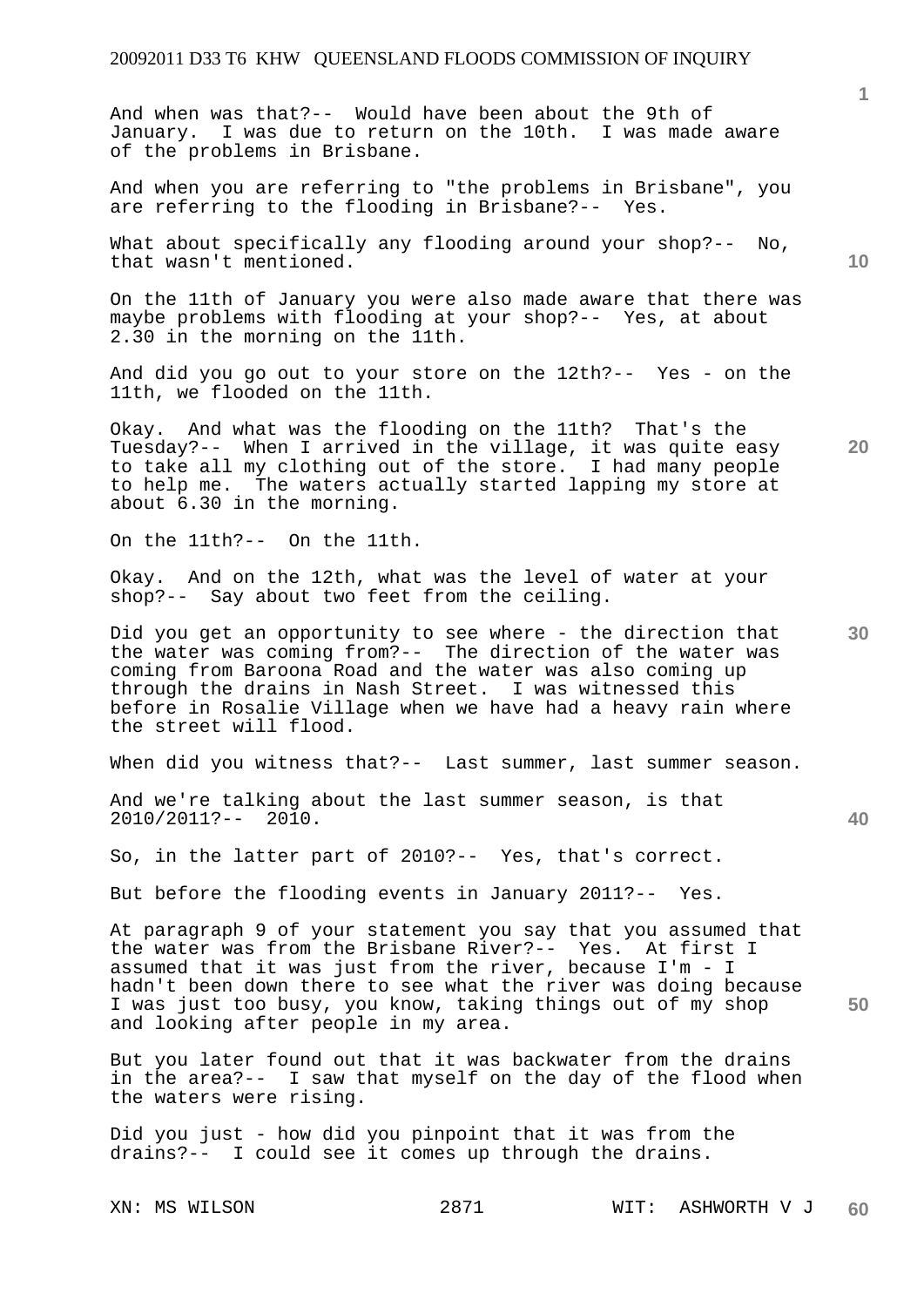Now, your premises were damaged, the premises that you leased were damaged?-- Yes.

You had a loss to fixtures and other equipment that you couldn't move out?-- Mmm-hmm, that's correct.

What do you estimate the loss of your - the loss to be?--Well, the shop fit is worth at least 50 to \$60,000. I lost \$20,000 in winter stock from the previous year and just incidents that you need to run a store.

You provide suggestions to the Commission about what could avoid - to avoid future flooding in the area?-- Mmm-hmm.

And that is that drains be fitted with one way valves to prevent stormwater back up?-- That's correct.

You say that, "I have since learnt that these drains have caused the same problems during previous floods and nothing has been done to rectify them." Is that what we were talking about in the December - in that latter half of 2010?-- Yes, that's correct.

It's no other event that you're talking about?-- No, it's storms.

Okay?-- Heavy rain.

**30**  You also refer that, "Shop owners in Rosalie need to have a flood plan." What do you mean by that?-- Just an evacuation plan to help each other.

Evacuation to, what, to be able - so you can get your stock out?-- Yes.

So that you know what areas will be above flooding; is that what you're looking at?-- Yes.

**40**  Thank you. That's the only questions I have?-- Thank you.

COMMISSIONER: There may be more, though. Mr MacSporran?

MR MacSPORRAN: I have nothing, thank you, Commissioner.

MR DUNNING: No questions, thanks, Commissioner.

MS BRIEN: No questions, thank you.

COMMISSIONER: Ms Brien.

MS McLEOD: No questions, thank you.

COMMISSIONER: Thanks very much, Ms Ashworth. You are excused?-- Thank you.

**10** 

**20**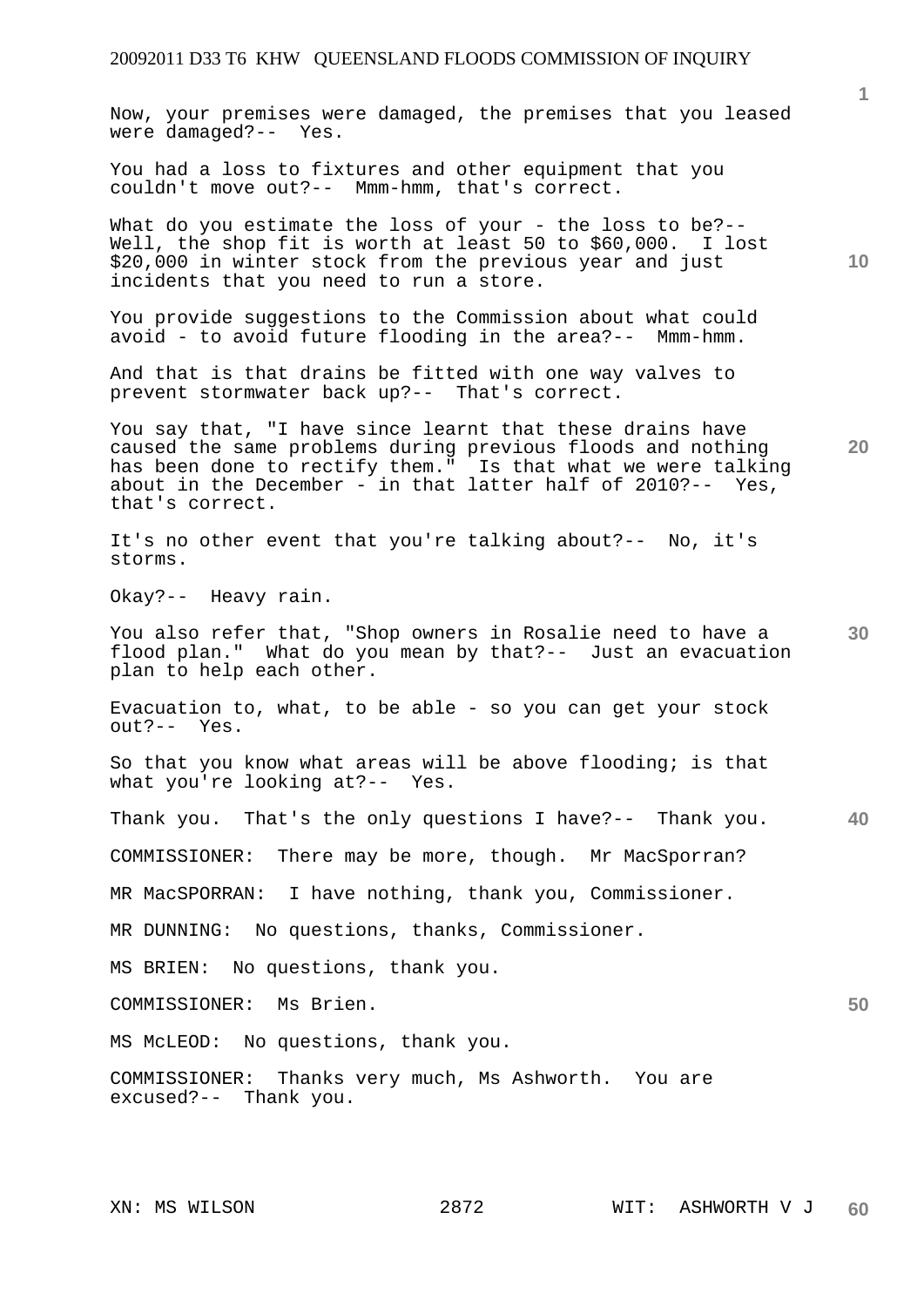WITNESS EXCUSED

MS WILSON: Thank you, Madam Commissioner. I call Peita McCulloch.

PEITA LOUISE McCULLOCH, SWORN AND EXAMINED:

MS WILSON: Is your full name Peita Louise McCulloch?-- It is.

And you provided a statement to the Queensland Floods Commission of Inquiry?-- Yes, I did.

**20**  Can you have a look at this document, please. Is that your statement?-- It is.

Madam Commissioner, I tender that statement.

COMMISSIONER: Exhibit 561.

ADMITTED AND MARKED "EXHIBIT 561"

MS WILSON: Have you got a copy of your statement there as well?-- I do.

Now, you are the - a part owner and resident of 90 Haig Road, Auchenflower?-- That's correct.

Now, that was your fiancé's grandmother's house?-- Yes.

And you became a part owner of the property in 2009?-- Correct, we bought his best friend out in 2009, his share.

When you became a part owner of the property, had you been aware that that property had been flooded during the 1974 floods?-- Yes.

**50**  And how did you become aware?-- Given that Jake's grandmother owned it in '74 we knew that it flooded, they have got photos of where it flooded to, and given that I am a town planner I was aware of the flood implications on the site from the Brisbane River.

Now, you are a town planner and you are presently working with the Urban Land Development Authority?-- Yes.

And you have also worked - been employed with the Brisbane City Council?-- Yes.

**1**

**10** 

**30**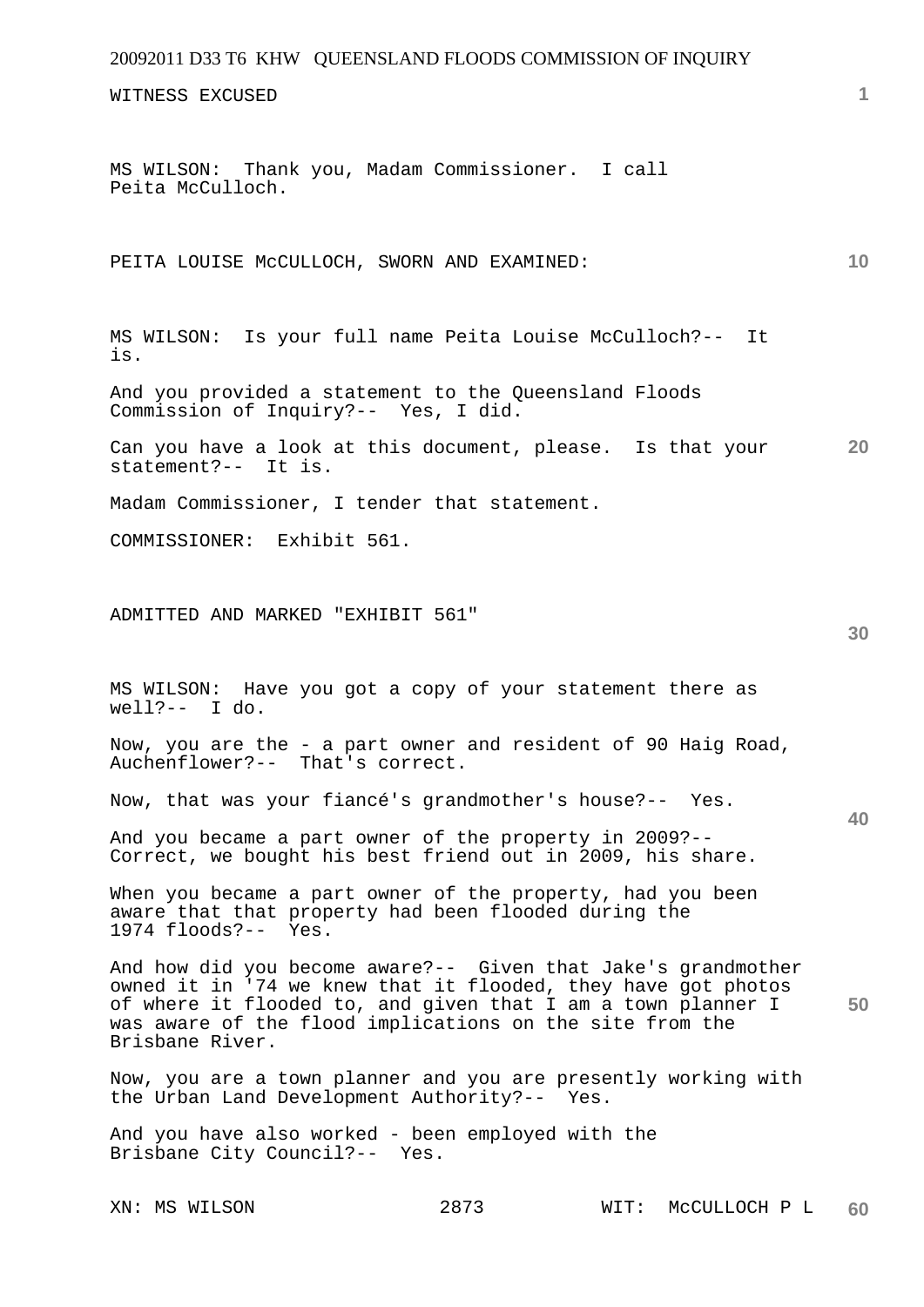But you make your statement and you gave your evidence as a resident?-- As a resident, yeah.

The first level of the house was raised shortly after - before - sorry, shortly before you became a part owner?-- Yeah, it was raised somewhere between 2007/2008 so we could rent it out, it was quite unstable, so it got restumped and at that time was raised.

And what level was it raised to?-- It was raised to what Jake thought was the flood level but turned out to be 5.92 metres which is the flood level. He raised it to what you our next door neighbours' was thinking that was the correct one. It turns out it was, but, yeah.

So let's take this slowly. What level was the house actually raised to?-- 5.92 metres.

Okay. And that was considered to be the flood level, was it?-- Yes, the flood level at our property is 5.9 metres.

And does that include the freeboard or not?-- Yes.

5.9 metres?-- It includes the freeboard. That's for habitable floor level.

In 2010 you carried out extensive renovations to your house?-- Yes.

In preparation for this renovation, there was a full town planning investigation?-- Yes.

**40**  What do you mean by that?-- I basically went through all the pros and cons of renovating in a flood area, given that I knew it flooded. Also we live in a character res - residential area and it's small lot, so it's quite a difficult, I guess, house to make sure you are compliant with all of council's regulations and I didn't want to go through lodging an application with council, I wanted it to be compliant and make it self-assessable, we didn't really want to go through the timeframe and the cost to lodge an application. So, going through the Small Lot Code, the House Code, the Character Code, making sure that what we could do was actually a feasible outcome for the site, that we wouldn't overcapitalise and spend to much on it, and once we worked out obviously it was the right height flood-wise we figured it was - we could definitely build a house there and not overcapitalise and build what we wanted on the site.

COMMISSIONER: Ms McCulloch, can you slow down a bit, because it actually being recorded?-- Yeah, sure, sorry.

MS WILSON: As part of that process, you stated that you took into account that it had previously been flooded?-- Yes.

And as part of that decision-making process, you had to decide whether to rebuild and renovate on a flood zone?-- Yeah, we

**1**

**10** 

**20**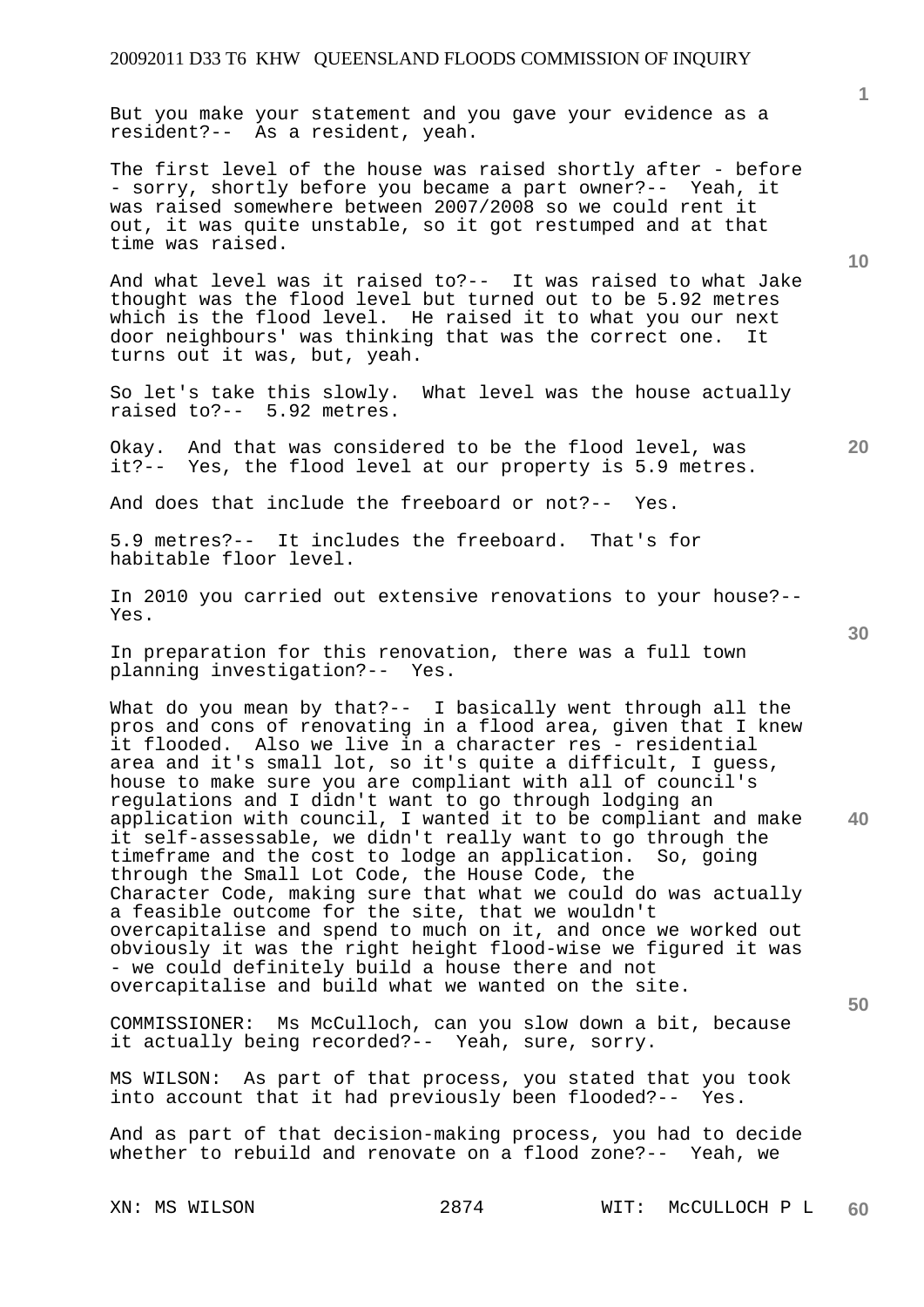basically looked at the fact that it did flood and well - what the risk - would we flood again, if we raised - you know, being above council's flood line we thought, well, we knew that we would always have some damage to the yard, I always expected there to be some flooding in the future. Being that the habitable floor was above the flood level, we deemed the risk to the actual house and contents minimal and made the decision based on that to renovate.

As part of your decision-making process, did you take into account the Brisbane City Council's Q100 line?-- Yes.

And where did you find that Q100 line?-- It was in flood report that was attached our property.

To be clear, what do you mean - what do you understand the Q100 level to mean?-- I believed that a Q100 meant it was a one in 100 year event. That doesn't mean that it only occurs once every 100 years, it was just sort of a major flood event that could occur, and that was the line that was given. also understood that the Q100 level was based on modelling that was undertaken post '74 and taking into consideration the Wivenhoe Dam and what that would do to mitigate flooding in Brisbane.

And Ms McCulloch, you are going to have to slow down?-- Sorry.

COMMISSIONER: You do say quite long sentence and you say them fairly fast, so just try and break it up a bit and go a bit slow. It is because we're lucky enough to have the actual by hand recording here.

MS WILSON: If we can go to your statement?-- Yep.

If we got to paragraph 7 of your statement where you start to discuss the events of the January 2011 flood?-- Yes.

And this starts on the 10th of January 2011?-- Yes.

Where you received information that Torwood Street at Auchenflower was starting to flood?-- That's correct.

Now, you were at work when you - you were told this information?-- Mmm.

**50**  Does this area where Torwood Street was starting to flood, has that ever flooded before to your knowledge?-- Yes. Torwood Street is quite renowned to be flooding during king tides. It also has a lot of overland flow, so during the big storm events it has water in it anyway. Leading up to the January 2000 (sic) floods it did have - at some of the larger tides, it did have a bit of water in the streets, maybe ankle depth, but it does probably four times a year go under by we're only talking up to maybe calf height, but it is - does have water in it quite regularly, yes.

In your opinion, does the Milton open drainage culvert come

**20** 

**10** 

**1**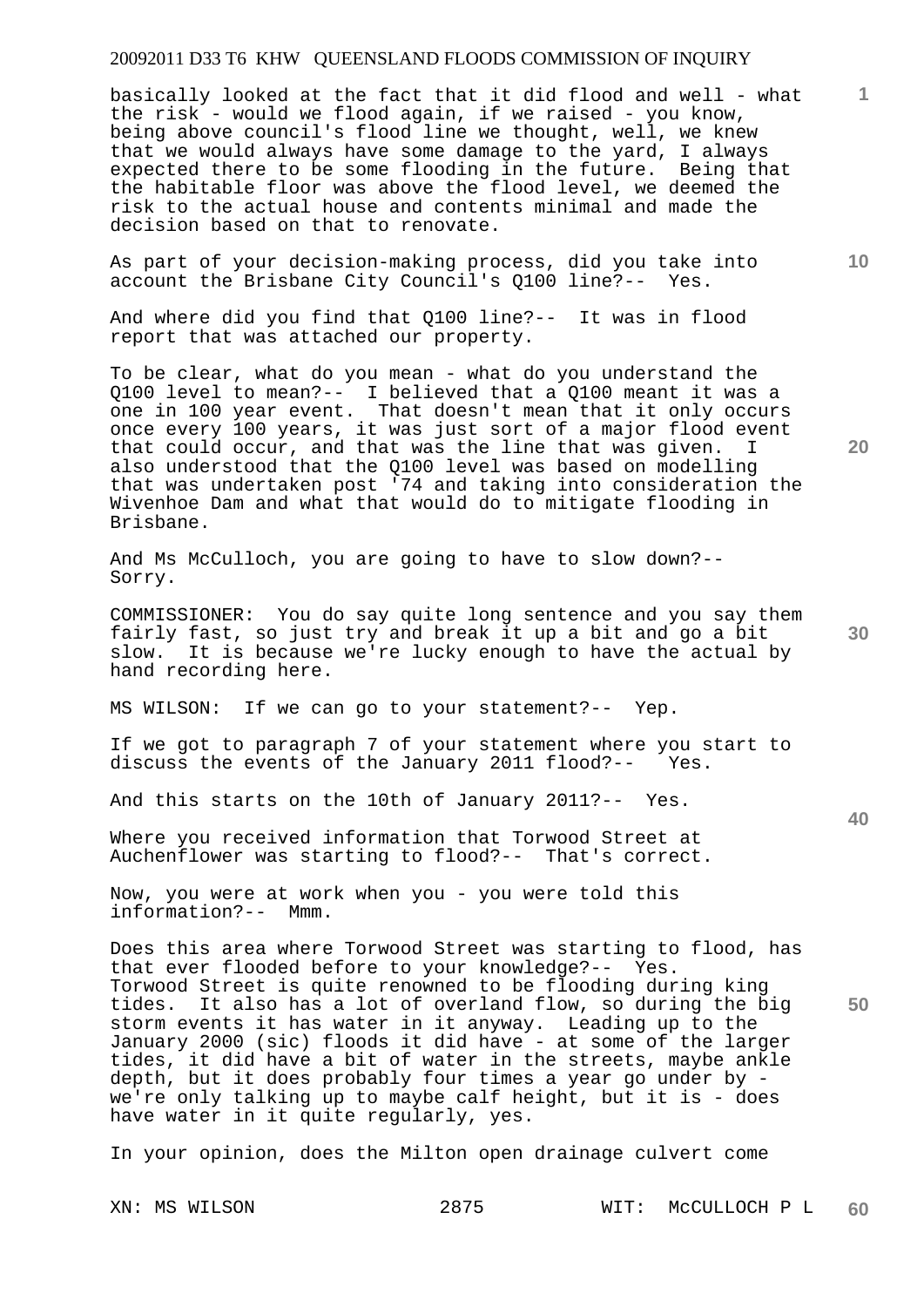into play in relation to this flooding at Torwood Street?-- I'm not an engineer to obviously answer that. I believe it does, but - I mean, I know I have seen water come up from the drains. I assume - I don't know in the instance of how it plays with to do with king tides and things, but I believe they're all connected to some degree, yes.

Now, Torwood Street where this flooding first started to occur, how far away is that from your own residence?-- Maybe 100 metres, maybe a bit more.

Now, you took some photographs?-- Yes.

And perhaps we can - now is a good opportunity to go through those photographs. The first photograph that you will see can you see that on the screen?-- Yes.

That is a photo of your house after the renovation?-- Correct.

And this renovation was completed in October 2010?-- Yeah, October 2010.

The second photo - that's obviously from the front of the house?-- That's from Haig Road, yes, that's the front.

This is the photo from the back of the house?-- Correct, we have a dual street front.

**30**  Then if we can go to the next photograph? Now, where is this photograph taken from?-- I'm standing on my deck, looking out at Vincent Street, which is our rear street and-----

So-----?-- Vincent Street is the - there is a street beyond my fence.

Okay. So, we saw a photo just before of the back of the house. That's looking out from the back of the house to Vincent Street?-- Yes, correct.

COMMISSIONER: Can I just orient myself? Is Vincent Street between Haig Road and Milton Road?-- It is, it - you have Haig Road, Vincent Street, another street, and then Milton Road.

Thanks. And when you come out of Torwood Street into Haig Road, you can turn right and there's a roundabout near the Milton State School, I think?-- Yes, that's correct.

Are you-----?-- We're-----

-----to the right?-- We turn left.

You turn left. Right. Thanks.

MS WILSON: If we could have a look at the next photograph, please? In your statement you refer to water coming into the house and coming through the wall?-- Yeah, it came through

**20** 

**10** 

**1**

**40**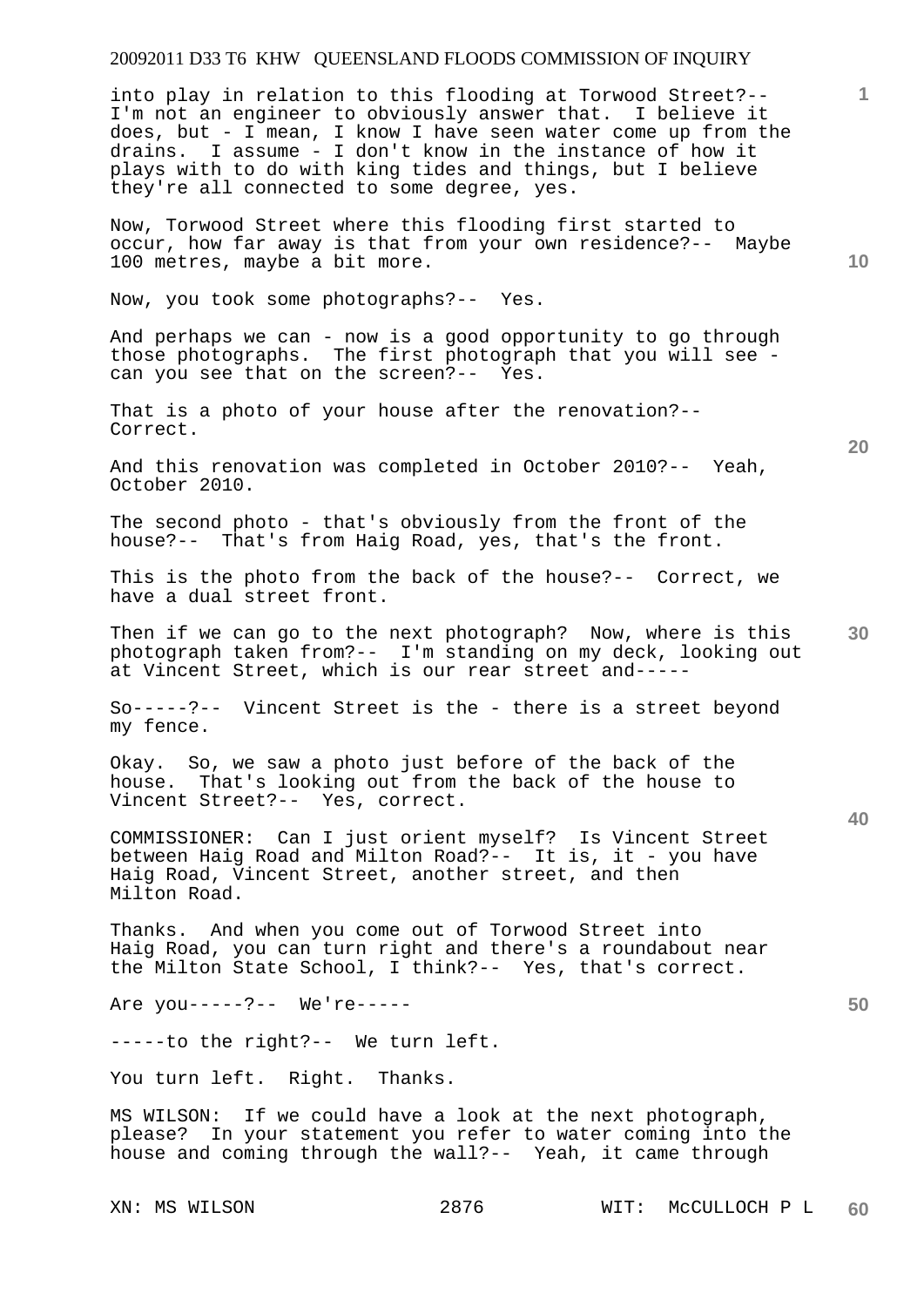the wall of our stairwell downstairs about 10 o'clock at night-time.

Now, the stairwell downstairs, did you have any concerns at any point in time about the flood immunity of the stairwell?-- Yes.

What was that, what were they?-- Given that it was an enclosed structure within the flood zone but it was considered by council - I got advice that it was a void, not a habitable or nonhabitable room, so I-----

No, no, Ms McCulloch, you really are going to have to slow down?-- Sorry.

Anyway, so you-----?-- It is an enclosed structure within the flood zone so I always knew that it would get damaged if we had flood. That was always the risk that we were willing to take because I wanted to have a secure access point for our rear yard, I didn't want people to be able to walk up to my deck from the backyard. So, yes, we were always aware that the stairwell would be an issue if it flooded.

COMMISSIONER: And I think too you said it was nonhabitable?--  $Yes, we --- -$ 

So, it wasn't-----?-- Before when we were doing the plans with the architect and getting it signed off by the building certifier, we received advice from council that it could be considered as a void, so it didn't actually technically fall under the habitable or nonhabitable floor levels, and that was obviously a risk I took with insurances, but given that it wasn't - there's no "void" defined within the planning scheme, so it was considered to be an acceptable structure.

MS WILSON: And it was a risk that you were prepared to take in relation-----?-- Yes.

-----to that, the stairwell? The next photograph shows that your house on the 13th of January?-- Yes.

Is that at the peak of the flood?-- No, I believe the peak was about 4 a.m. perhaps. This is about 8 o'clock in the morning when we canoed in.

And we can see a line at the bottom of your house?-- Yes, about two floorboards above where the current water level is, that was where the peak came to.

**50**  Okay. And where did water come into your house in relation to the floorboards in the upper level?-- We had about 15 centimetres over the floorboards.

So, was that 15 centimetres over 5.92?-- 5.9.

5.9?-- Yes.

And can we have a look at the next photograph? This is a

XN: MS WILSON 2877 WIT: McCULLOCH P L **60** 

**30** 

**40** 

**10** 

**20**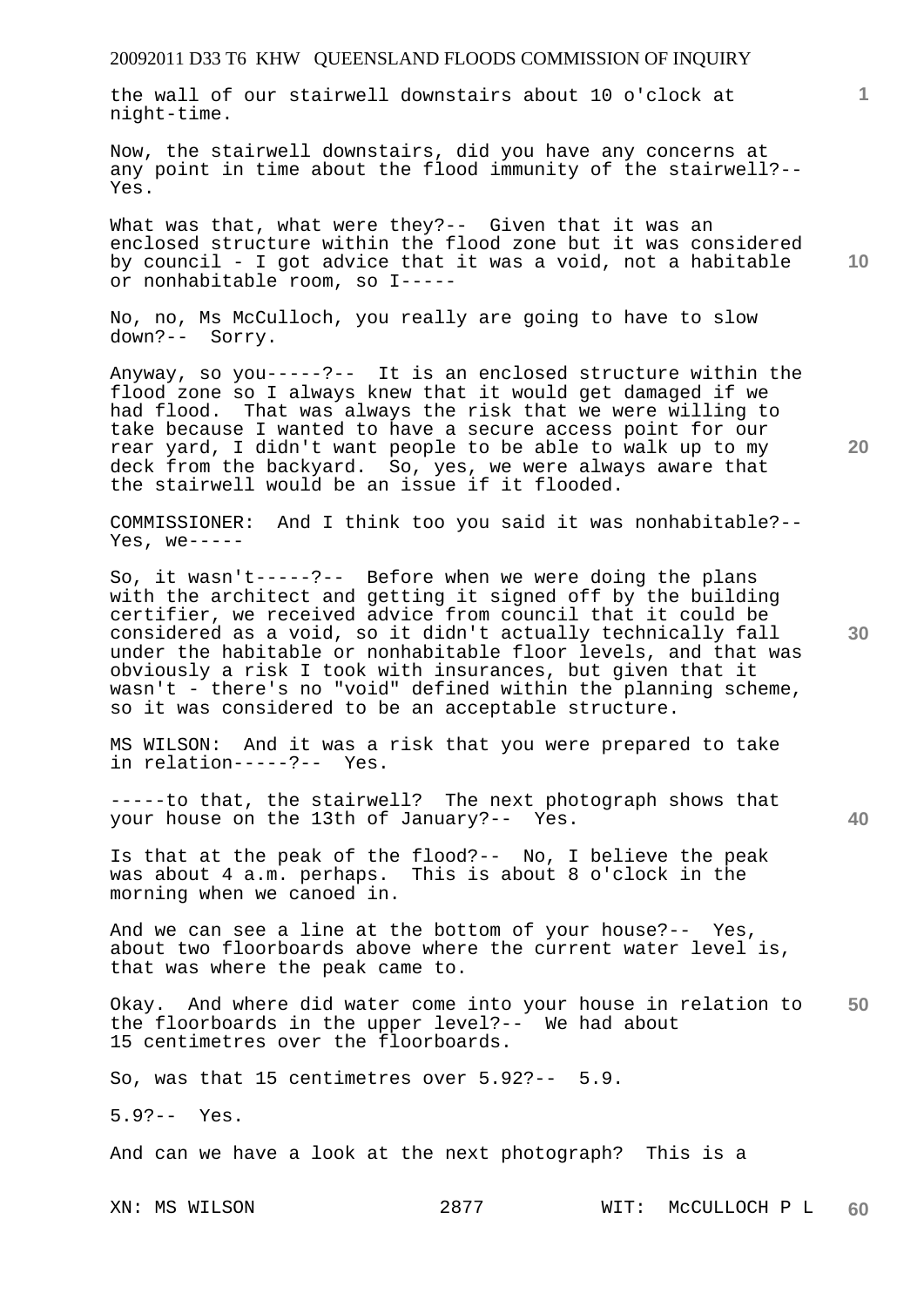**1** photograph from your rear deck?-- I'm standing in the kitchen looking at the rear deck, yes.

And we can see that the water is still over your floorboards there?-- No, that's just residual water. By this time, which I think it must be around 9 o'clock, the water had fully receded off the deck, quite quickly actually. Between 7 and 9, it went down quite substantially, between that time,  $SO-----$ 

And if we could have a look at the next photo? This is in relation to the kitchen?-- No, this one's actually bathroom. The next photograph is the kitchen.

Right. We will have a look at the next photo. This is on the 13th of January and the notation on your photo is the 7.46 a.m.?-- Yes.

And you could still see the residual water; is that it case?-- Correct, it was sitting just under the floorboards at that time.

The damage to your property included damage to the Gyprock walls-----?-- Yes.  $walls---?--$ 

-----carpentry, fridges, because you couldn't get that out?-- Yes.

What about your wooden floorboards?-- They had to be fully replaced, they basically buckled. We waited the required couple of months basically for the insurances and the bills to see if they would come back down but they just - I don't think - after two floods the old floorboards actually didn't survive. The new floorboards fared a little bit better in the extension, but they - the insurance company deemed it appropriate to basically - to rip the floor out and put a new one in.

Aside from the necessary repairs that you had to do after the flood, are there any other measures that you are considering to do to reduce the risk of flooding at your residence?-- Not at this time. We had an engineer out just after the floods with our builders to look at the option of raising again. They determined the cost to be excess of 100,000 to raise and that excluded any cost associated with cracking of the walls, windows, mirrors and things inside the house due to the length of the house. Given obviously that our property value's gone down we didn't think - it's basically just not worthwhile to spend the money to raise it again and I think at this point with not knowing what the flood level is, do you raise it a metre, do you raise it half a metre, is it ever going to happen again, so we're basically at this point in time not taking any extra measures, no.

What level were you considering raising it to?-- Immediately I panicked and just went let's just raise it a metre. That was without - there is well before the TPI came through with council, but that was just me not wanting to ever go through

**30** 

**20** 

**10** 

**40**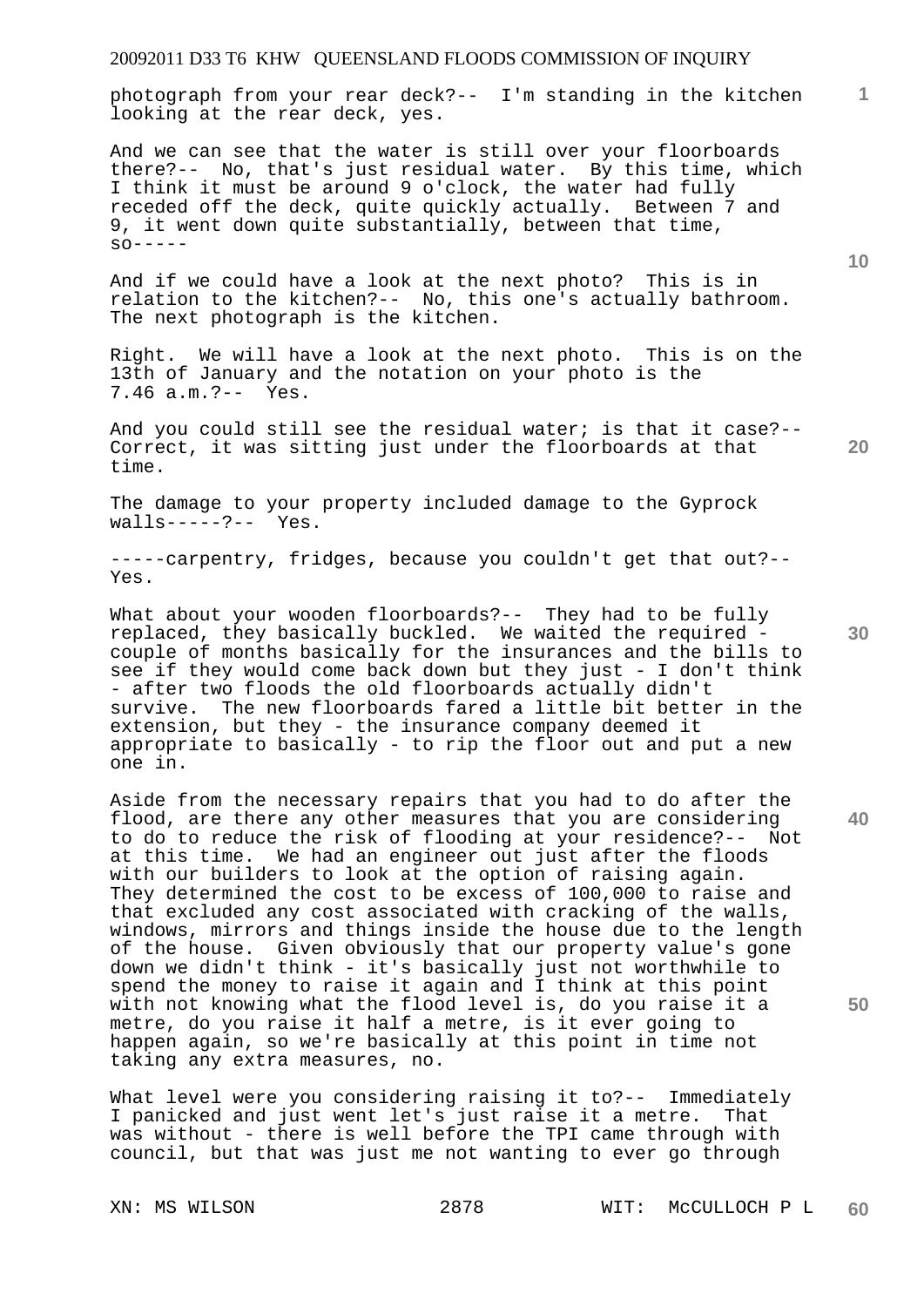this again. But beyond that day really that week which was about three weeks after the floods, we haven't really considered it again.

Finally, I asked you some questions about the Milton/Auchenflower open drain culvert. Have you got any views about what you would like to see - what works you would like to see happen around there?-- I don't know what the works can be done, given I am not an engineer. I would like to see some sort of flood mitigation happen to that area. I believe they're - I know they're looking into backflow devices within our area. We have had meetings with our local councillor to determine what they may be and they're undertaking a study at the moment, I think - this is council so it does look like something will be done. I would - I mean, that's - I believe that with the culverts being either capped or piped or some sort of backflow measures then we will have reduced flooding in the Auchenflower area, yes.

Thank you, Ms McCulloch. Can you just wait for one moment?

COMMISSIONER: Can I just ask, were the photos part of the exhibit already.

MS WILSON: That is what I am just finding out. No, Madam Commissioner, I have to tender those photos.

COMMISSIONER: Exhibit 563.

ADMITTED AND MARKED "EXHIBIT 563"

MS WILSON: Ms McCulloch, that's all the questions I have for you.

COMMISSIONER: Mr MacSporran?

MR MacSPORRAN: I have nothing, thank you, Commissioner.

COMMISSIONER: Mr Dunning?

**50**  MR DUNNING: Very briefly, thank you, Commissioner. Ms McCulloch, my name is Dunning. I appear on behalf of the Brisbane City Council. I got just a couple of very quick questions for you. One of the things the Commission is doing is looking into how people come to understand the particular aspects of the planning scheme. Can I pass you a document and ask you to have a look at it for me? Now, this is not the Floodwise report, in fact, for your property, but it's one taken from 2009?-- Yes.

Now, I take it because of your professional occupation, you

**1**

**10** 

**20** 

**30**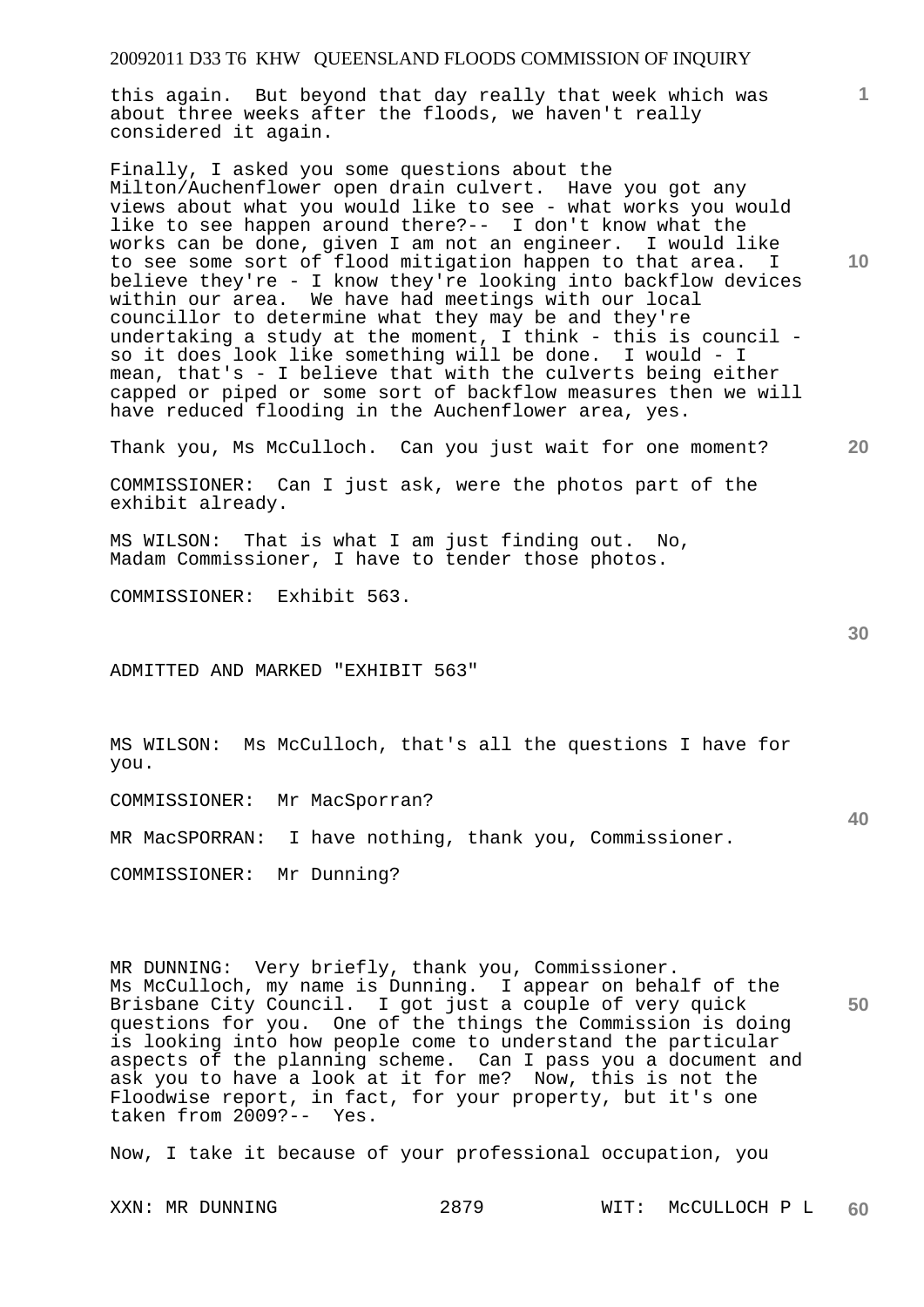have seen Floodwise Reports like this-----?-- Yes.

-----during the 10 years you were at council. Thank you. And, in particular, if I can direct your attention to the disclaimer in paragraph 2 and 3 and the explanation in paragraph 1. I don't want you to read them aloud, I want you to read them to yourself?-- Sorry, which paragraphs again, sorry?

If you go to the disclaimers, the paragraphs numbered 2 and 3?-- Yep.

Just read those to yourself. And then the first paragraph under the heading, "Explanations". That language varied a little bit over time, but generally expressions either in those terms or material identical to them appeared in these sort of reports, didn't they?-- Sorry, what was that, sorry?

The language may have changed slightly over time, but generally provisions like those three I have just taken you to consistently appeared in these reports that were provided to people who made a flood inquiry about the-----?-- I believe so. It looks fairly standard to what was given if you asked for a flood report, yes.

Thank you. Commissioner, I tender that document.

COMMISSIONER: Exhibit 563.

ADMITTED AND MARKED "EXHIBIT 563"

MR DUNNING: And just finally, Ms McCulloch, if I have understood your statement and your submission to the Commission correctly, the concerns you have about the DFL are driven really by your perception of the extent of the 2011 flood compared to 1974 flood?-- I - well, yes, potentially. It's probably more my concern is the Q100 level is what most deem to be a safe habitable level, which is what you build your houses or units to, and if that water - it doesn't work in those instances, then where to from here, I suppose.

Sure. The concerns you express are at least in substantial part driven by an impression that you have, certainly at the time you prepared your statement, that the 2011 flood was a flood of a lesser magnitude than the 1974 flood?-- Given that we knew what the height of the '74 flood was on the house particularly, we do know the water was less, but in the time when I wrote the submission it was quite quick, I didn't really - I have given it more - we have had a lot more time to think since then and at the time of the submission I didn't take into consideration that the '74 floods had a lot of localised flooding which this one doesn't which would explain why it was probably lower in volume of water at our property

**30** 

**20** 

**50** 

**10**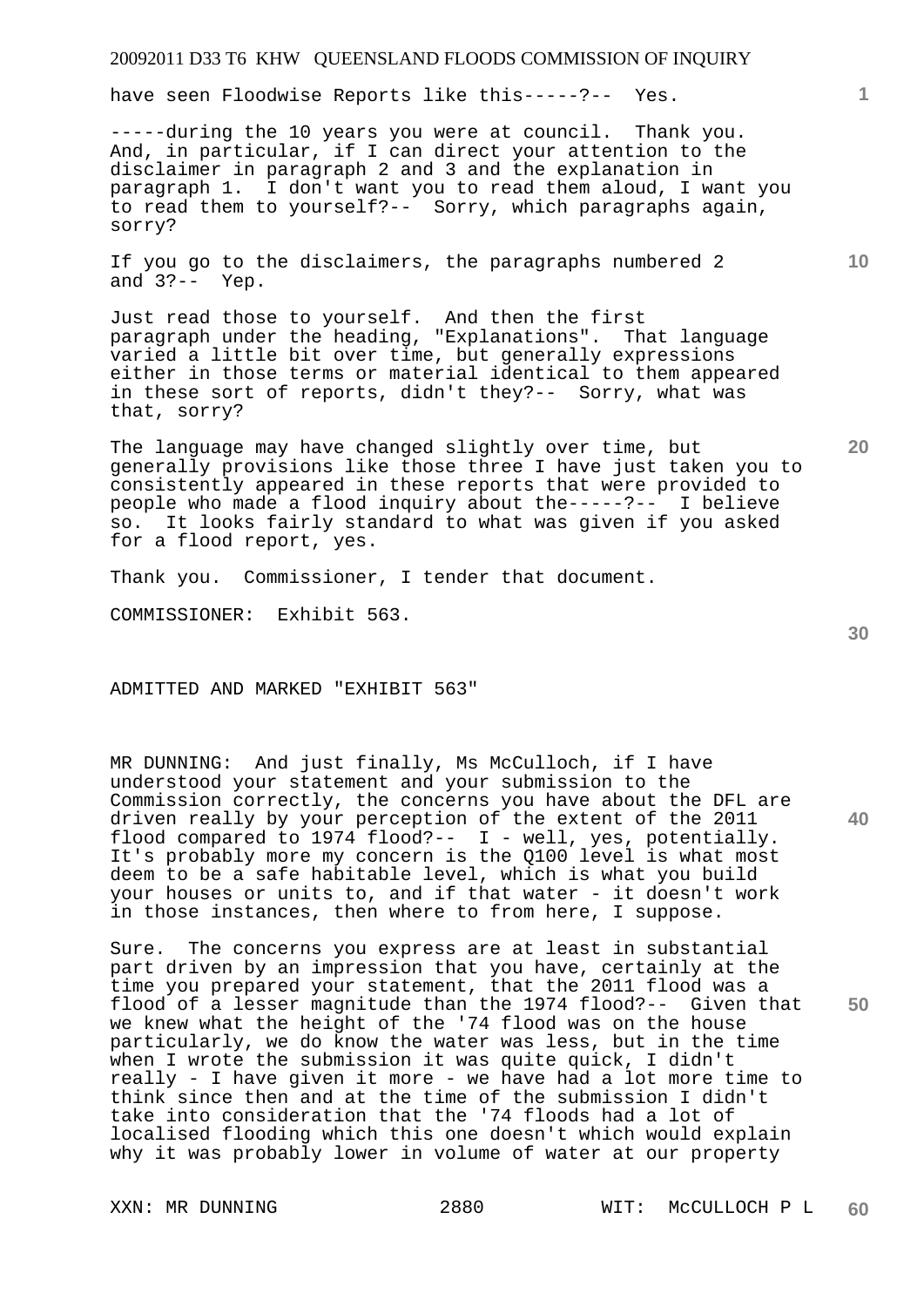particularly.

Right. But just getting back to that, the particular question I am interested in, at the time you prepared your statement consistent with the evidence you have given now, the views you formed were on the basis that the 1974 flood was a flood of greater magnitude than the 2011 flood?-- Yes.

Okay. Thanks, Ms McCulloch. Thank you, Commissioner.

COMMISSIONER: Ms Brien?

MS BRIEN: I have no questions, thank you.

MS McLEOD: No questions, thank you.

MS WILSON: I have no other questions. May Ms McCulloch be excused?

**20**  COMMISSIONER: Yes, thanks, Ms McCulloch, you are excused.

WITNESS EXCUSED

**40** 

**50** 

**1**